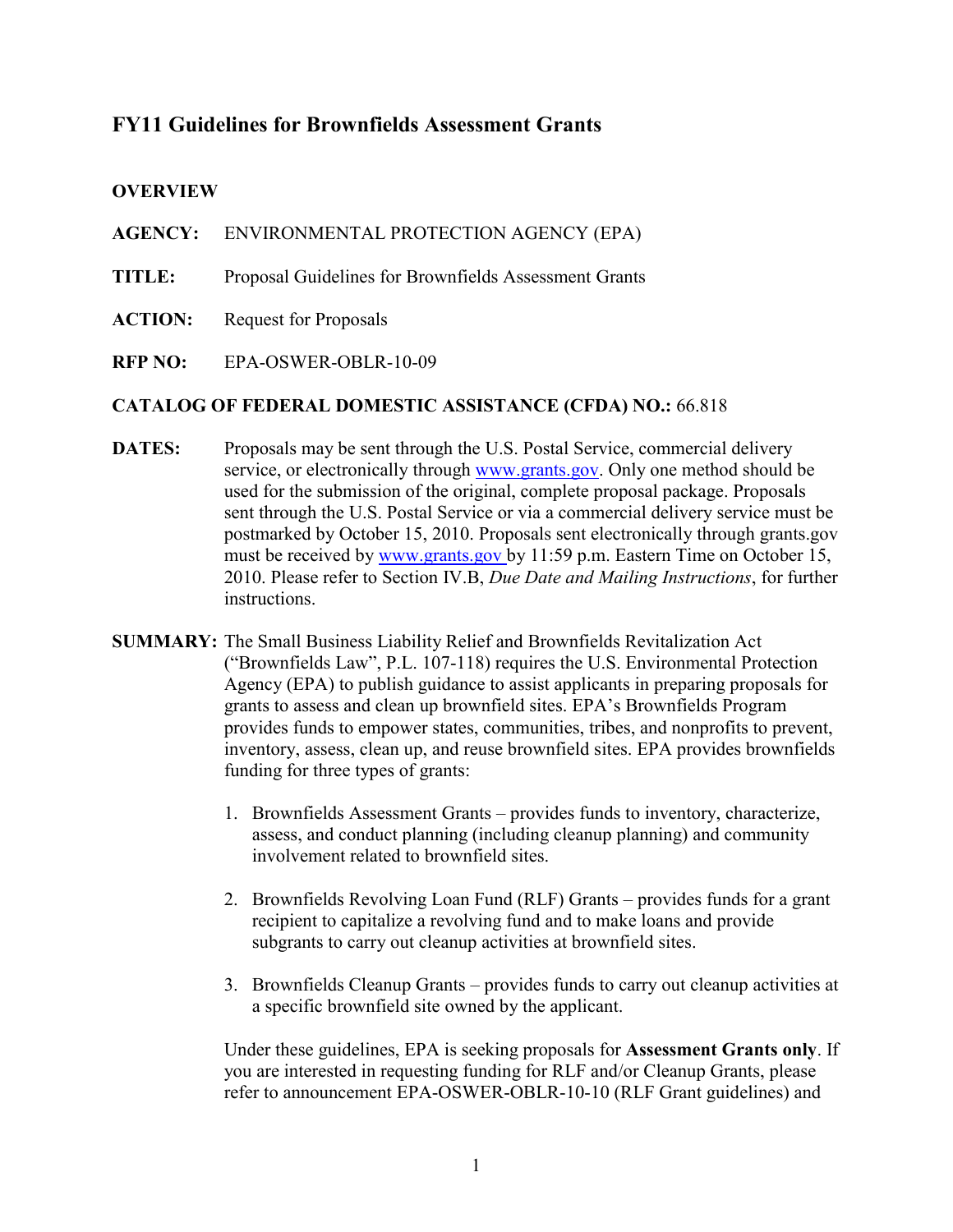EPA-OSWER-OBLR-10-11 (Cleanup Grant guidelines) posted separately on [www.grants.gov](http://www.grants.gov/) and [www.epa.gov/brownfields.](http://www.epa.gov/brownfields)

 assistance agreements awarded under these guidelines. For the purposes of these guidelines, the term "grant" refers to the cooperative agreement that EPA will award to a successful applicant. Please refer to Section II.C for a description of EPA's anticipated substantial involvement in the financial

EPA urges applicants to review the Frequently Asked Questions which can be found at [http://www.epa.gov/brownfields/proposal\\_guides/FY11\\_FAQs.pdf.](http://www.epa.gov/brownfields/proposal_guides/FY11_FAQs.pdf)

 **announcement, EPA anticipates awarding an estimated 185 assessment grants for an FUNDING/AWARDS:** The total funding available under the national competition for assessment, cleanup, and RLF grants is estimated at **\$92.9 million**. EPA must expend 25 percent of the amount appropriated for brownfields grants on sites contaminated with petroleum. EPA anticipates awarding an estimated **343** grants among all three grant types**. Under this estimated \$52.4 million.** 

# **CONTENTS BY SECTION**

| II.B. What is the project period for awards resulting from this solicitation?            |  |
|------------------------------------------------------------------------------------------|--|
|                                                                                          |  |
|                                                                                          |  |
|                                                                                          |  |
|                                                                                          |  |
|                                                                                          |  |
|                                                                                          |  |
|                                                                                          |  |
| 3. Site Eligibility and Property Ownership Eligibility (Site-Specific Proposals Only) 15 |  |
|                                                                                          |  |
|                                                                                          |  |
|                                                                                          |  |
|                                                                                          |  |
|                                                                                          |  |
| IV.E. Use of Funds to Make Subawards, Contract Services, or Fund Partnerships24          |  |
|                                                                                          |  |
|                                                                                          |  |
|                                                                                          |  |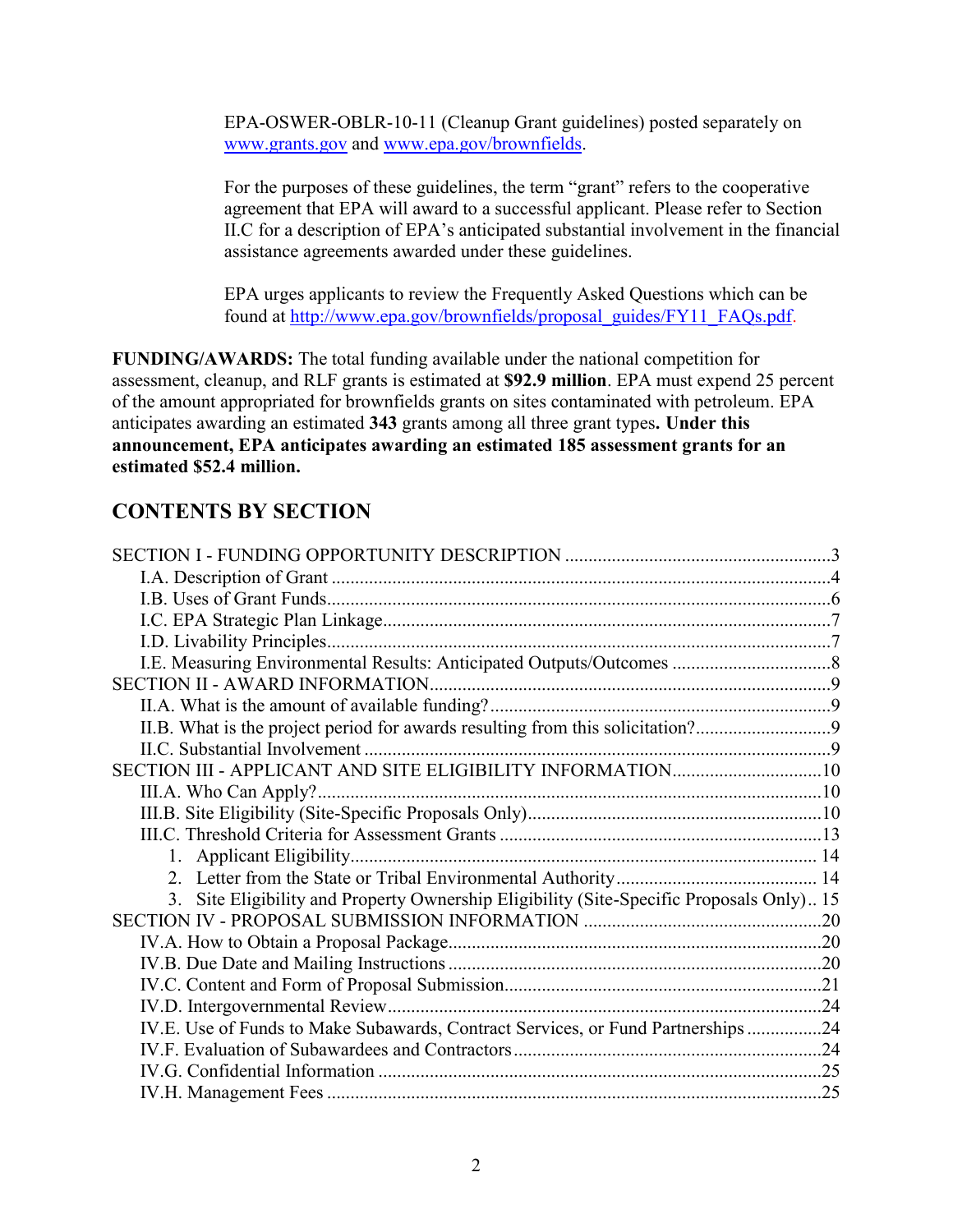|                                                                                         | .26 |
|-----------------------------------------------------------------------------------------|-----|
|                                                                                         |     |
|                                                                                         |     |
|                                                                                         |     |
|                                                                                         |     |
|                                                                                         |     |
|                                                                                         |     |
|                                                                                         |     |
|                                                                                         |     |
|                                                                                         |     |
|                                                                                         |     |
|                                                                                         |     |
|                                                                                         |     |
|                                                                                         |     |
|                                                                                         |     |
|                                                                                         |     |
| VI.F. Central Contractor Registration (CCR) and Data Universal Numbering System (DUNS)  |     |
|                                                                                         |     |
|                                                                                         |     |
|                                                                                         |     |
| Appendix 1 Information on Sites Eligible for Brownfields Funding Under CERCLA §104(k)37 |     |
|                                                                                         |     |

# <span id="page-2-0"></span>**SECTION I - FUNDING OPPORTUNITY DESCRIPTION**

 assistance for brownfields revitalization, including grants for assessment, cleanup, and RLF. The Comprehensive Environmental Response, Compensation and Liability Act (CERCLA or the Superfund law) was amended by the Small Business Liability Relief and Brownfields Revitalization Act (Brownfields Law) to include section 104(k), which provides federal financial

A **brownfield site is defined** as real property, the expansion, redevelopment, or reuse of which may be complicated by the presence or potential presence of hazardous substances, pollutants, contaminants, controlled substances, petroleum or petroleum products, or is mine-scarred land.

 benefits associated with the reuse and redevelopment of brownfield sites. Please note that under As described in Section V of this announcement, proposals will be evaluated based, among other factors, on the extent to which the applicant demonstrates: economic and environmental needs of the targeted communities; a vision for the reuse and redevelopment of brownfield sites and the capability to achieve that vision; reasonable and eligible tasks; partnerships and leveraged resources necessary to complete the project; and economic, environmental, health, and social the 2012 competitions, applicants who have completed area-wide plans may receive additional consideration under the evaluation factors.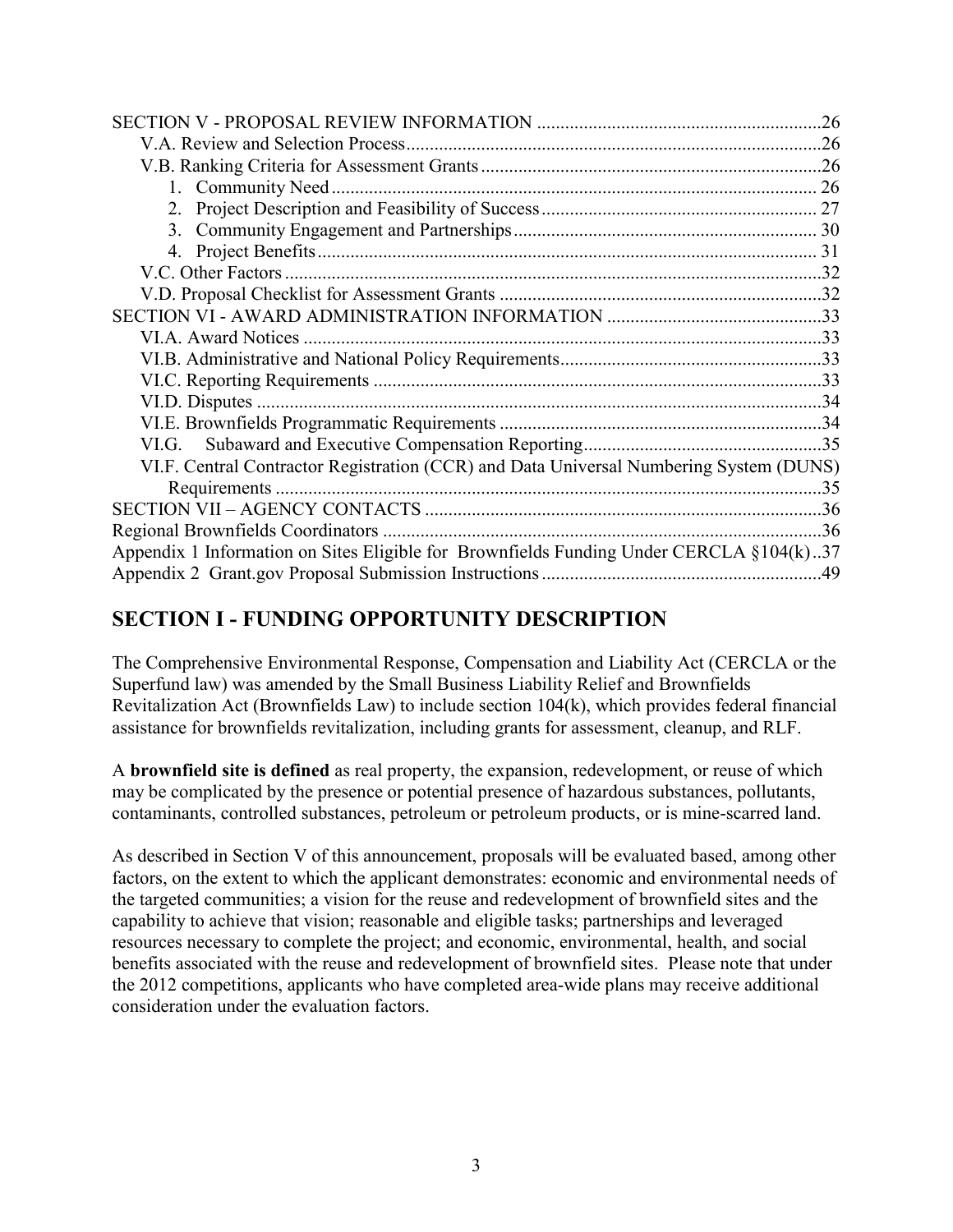#### <span id="page-3-0"></span>**I.A. Description of Grant**

 Assessment grants provide funding for developing inventories of brownfields, prioritizing sites, conducting community involvement activities, and conducting site assessments and cleanup planning related to brownfield sites. Assessment grant funds may not be used to conduct cleanups. Assessment grants for individual applicants can be either community-wide or sitespecific. Community-wide proposals are appropriate when a specific site is not identified and the applicant plans to spend grant funds on more than one brownfield in its community. Site-specific proposals are appropriate when a specific site has been identified and the applicant plans to spend grant funds on this one site only. The performance period for assessment grants is three years. For a complete list of grant and programmatic requirements refer to Section VI.

#### 1. Community-Wide Assessment Grants

hazardous substances funding<sup>1</sup> for sites with potential contamination of hazardous for sites with potential petroleum contamination. Applicants may either combine requests For community-wide proposals, applicants may request up to \$200,000 from the substances, pollutants or contaminants and up to  $$200,000$  from the petroleum funding<sup>2</sup> for hazardous substances funding and petroleum funding into one proposal if both types of funding will address the same target community, for a total not to exceed \$400,000; or applicants may submit separate proposals requesting up to \$200,000 each for hazardous substances and petroleum funding. An applicant that submits a combined communitywide assessment grant proposal or two separate community-wide assessment grant proposals may also apply for a site-specific assessment grant.

#### 2. Site-Specific Assessment Grants

 $\overline{a}$ 

For site-specific proposals, applicants may request up to \$200,000 to address hazardous substances<sup>1</sup> or petroleum contamination<sup>2</sup> at a specified site. Applicants can apply for only one site-specific assessment grant. Site-specific assessment proposals must respond to the site eligibility threshold criteria in section III.C.3 appropriate to the contamination at the site. If the site has both hazardous substance and petroleum contamination and the hazardous substance and petroleum-contaminated areas of the site are distinguishable, the proposal must address both eligibility criteria and indicate the dollar amount of funding requested for each type of contamination. If the petroleum and hazardous substances are not easily distinguishable, the applicant must indicate which contaminant is predominant based on available information and respond to the appropriate site eligibility criteria. (Contact your Regional Coordinator listed in Section VII for more information). **Note that an applicant cannot propose an alternate site if the site identified in the proposal is determined by EPA to be ineligible for brownfields funding.** Applicants may request a waiver of the \$200,000 limit and request up to \$350,000 for a single site

 $1$  Sites eligible for hazardous substance funding are those sites with presence or potential presence of hazardous substances, pollutants, contaminants, sites that are contaminated with controlled substances or that are mine-scarred lands. For more information on sites eligible for hazardous substance funding, please refer to the Brownfields FAQs at: http://www.epa.gov/brownfields/proposal guides/FY11 FAQs.pdf. at: http://www.epa.gov/brownfields/proposal\_guides/FY11\_FAQs.pdf.<br><sup>2</sup> Sites eligible for petroleum funding are those sites that meet the definition set forth in CERCLA §

 101(39)(D)(ii)(II), as further described in Appendix 1, section 1.3.2.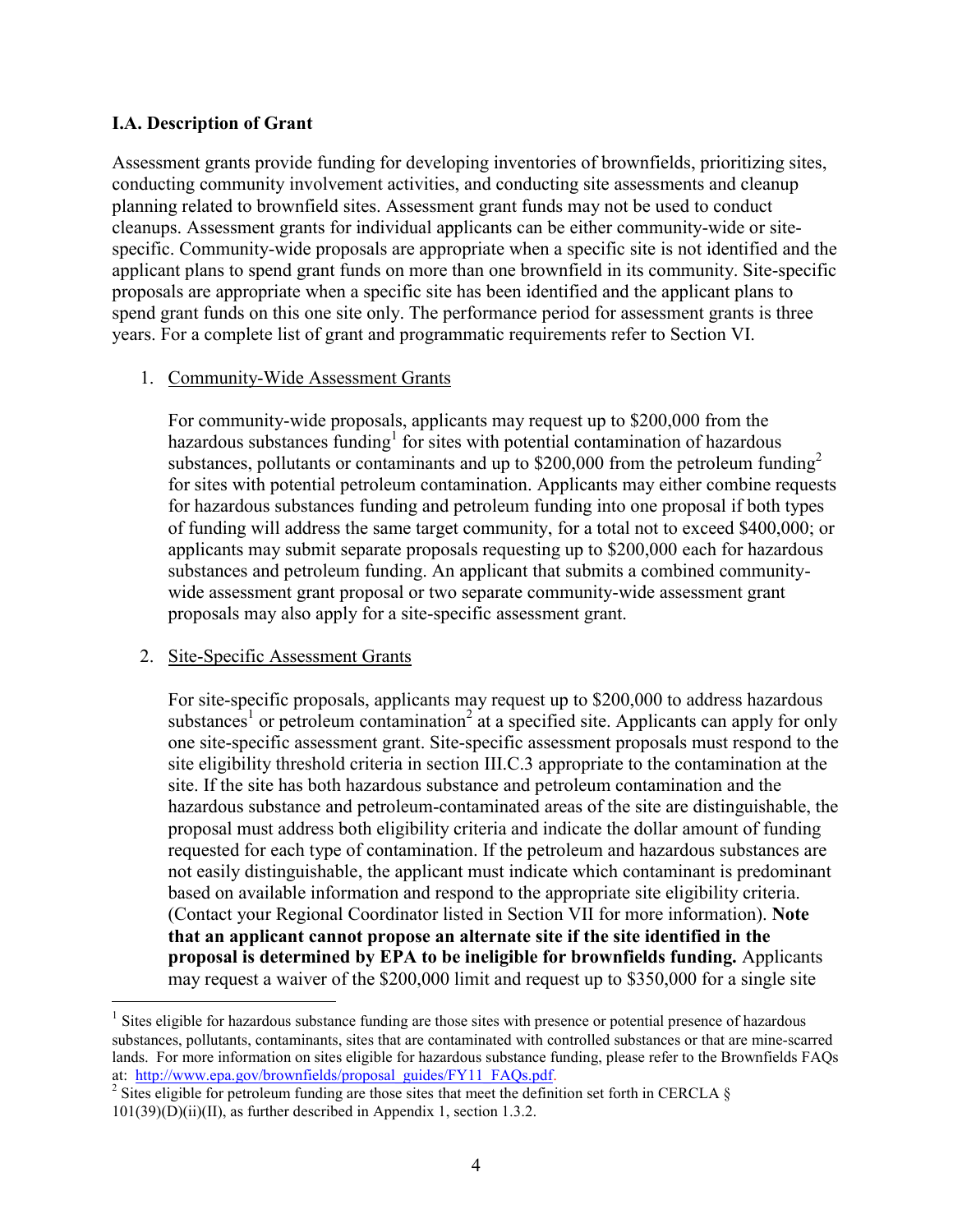Applicants requesting a waiver must attach a **one-page** justification for the waiver justification, please refer to the Brownfields Frequently Asked Questions (FAQ) at: based on the anticipated level of contamination, size, or status of ownership of the site. request. Further pages will not be considered. The justification should include a description of the extent of contamination at the site, the size of the site, and the reasons for requesting additional funding. For more information on the site-specific waiver [http://www.epa.gov/brownfields/proposal\\_guides/FY11\\_FAQs.pdf.](http://www.epa.gov/brownfields/proposal_guides/FY11_FAQs.pdf)

## 3. Coalition Assessment Grants

 pool their grant funds (see Section III.A. for a list of entities eligible to apply for an assessment grant; existing grantees are eligible entities). A coalition is a group of three or Assessment coalitions may submit only one proposal up to \$1,000,000. All coalition does not need to respond to the site eligibility threshold criteria in Section III.C.3. Site Additionally, assessment proposals may be submitted by coalitions of eligible entities to more eligible entities that submits one grant proposal under the name of one of the coalition participants who will be the grant recipient, if selected. Coalition members may not have the same jurisdiction (for example, different departments in the same county) unless they are separate legal entities (for example, a city and a redevelopment agency). The grant recipient must administer the grant, be accountable to EPA for proper expenditure of the funds, and be the point of contact for the other coalition members. assessment grant proposals must be community-wide proposals; therefore, the applicant eligibility will be determined after grant award and prior to expending grant funds at any site. Coalitions will be required to assess a minimum of five sites.

A Memorandum of Agreement (MOA) documenting the coalition's site selection process must be in place prior to the expenditure of any funds that have been awarded to the coalition. The purpose of the MOA is for coalition members to agree internally about the distribution of funds and the mechanisms for implementing the assessment work. MOAs do not need to be included as part of your proposal.

Coalition members are not eligible as applicants for additional community-wide or sitespecific assessment grants. A coalition member wishing to apply as a separate applicant must withdraw from the coalition to be eligible for individual assessment funds.

| <b>Community-Wide</b>                 | Site-Specific                               | Coalition                         |  |
|---------------------------------------|---------------------------------------------|-----------------------------------|--|
| Up to \$200,000 for                   | Up to \$200,000 for                         | Up to \$1,000,000 for             |  |
| hazardous substances <sup>1</sup> and | hazardous substances <sup>1</sup> or        | hazardous substances <sup>1</sup> |  |
| \$200,000 for petroleum <sup>2</sup>  | petroleum <sup>2</sup>                      | and/or petroleum <sup>2</sup>     |  |
| No waiver of funding limit            | May request a waiver for<br>up to \$350,000 | No waiver of funding limit        |  |
| Maximum combined                      | Maximum amount                              | Maximum amount                    |  |
| amount \$400,000                      | \$350,000                                   | \$1,000,000                       |  |

## 4. Assessment Grant Option Summary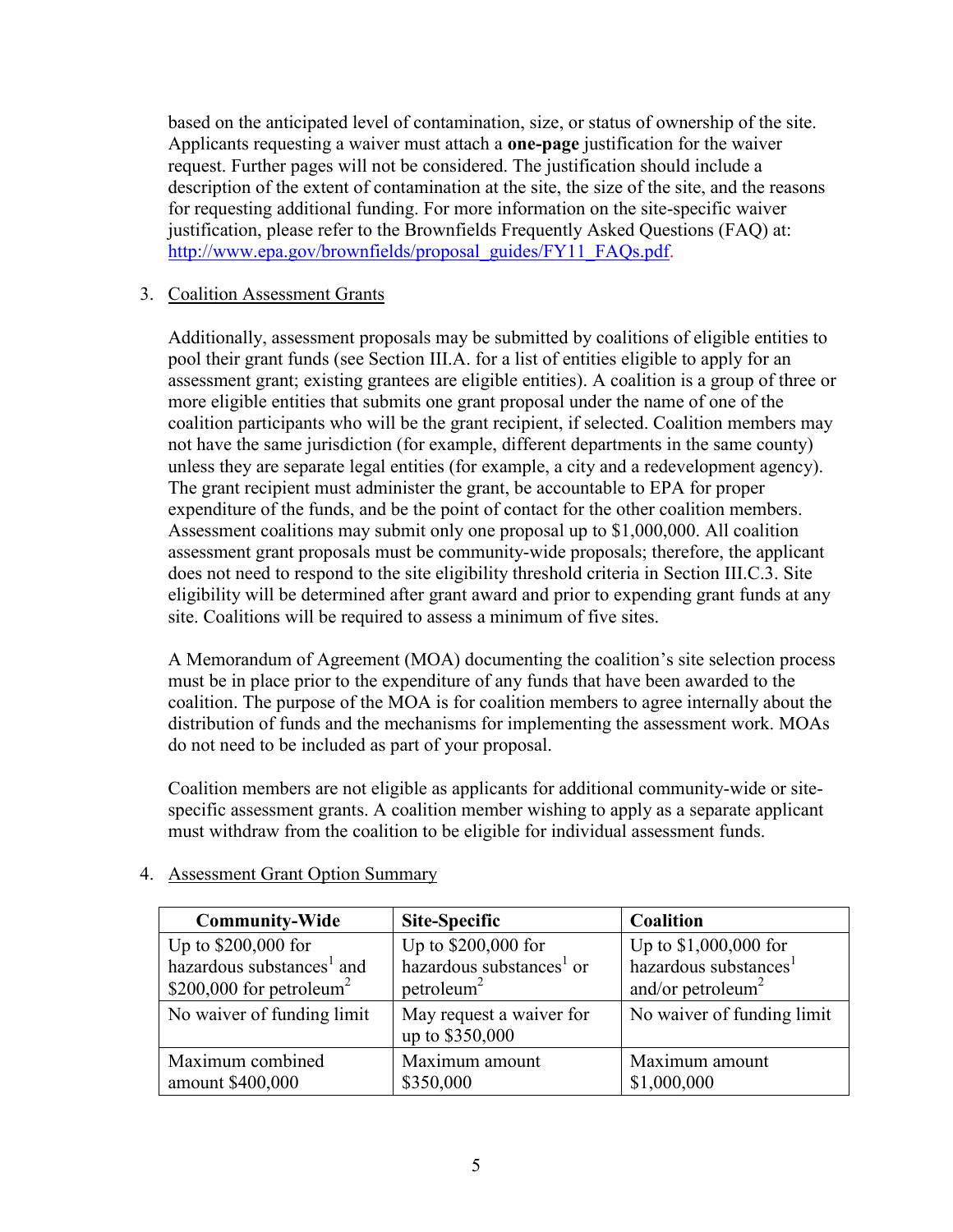| May also apply for a site- | May also apply for a      | May not apply for an         |
|----------------------------|---------------------------|------------------------------|
| specific grant; may not    | community-wide grant;     | individual community-wide    |
| apply as a member of a     | may not apply as a member | or site-specific grant or as |
| coalition                  | of a coalition            | part of another coalition    |

Applicants that exceed the maximum number of proposals allowable for assessment grants will be contacted, prior to review of any of the proposals by EPA, to determine which proposals the applicant will withdraw from the competition.

FAQ at: [http://www.epa.gov/brownfields/proposal\\_guides/FY11\\_FAQs.pdf.](http://www.epa.gov/brownfields/proposal_guides/FY11_FAQs.pdf) If you do For more information on a range of brownfields topics, please refer to the Brownfields not have access to the Internet, you can contact your Regional Coordinator listed in Section VII.

## <span id="page-5-0"></span>**I.B. Uses of Grant Funds**

In addition to direct costs associated with the inventory, assessment, and cleanup planning for brownfield sites, grant funds also may be used for the following activities:

- 1. Grant funds may be used for conducting area-wide planning activities within a specific brownfields-impacted area, such as a neighborhood, district, city block or brownfields corridor, that lead to the development of an area-wide plan. Area-wide planning activities may include:
	- a. Planning to identify potential future uses for brownfields properties. Planning should be to the extent necessary to inform assessment and cleanup decisions, in order to stimulate economic development upon completion of the cleanup.
	- b. Creating a set of area-wide strategies which will help ensure successful assessment, cleanup and reuse of the brownfield site(s) within the brownfields-impacted area.
	- c. Developing strategies for facilitating the reuse of existing infrastructure.
	- d. Determining next steps and identifying resources needed to implement the area-wide plan.

[http://www.epa.gov/brownfields/proposal\\_guides/FY11\\_FAQs.pdf.](http://www.epa.gov/brownfields/proposal_guides/FY11_FAQs.pdf) If you do not have For more information on area-wide planning, please refer to the Brownfields FAQs at: access to the Internet, you can contact your Regional Coordinator listed in Section VII.

 the grant, such as required performance reporting and environmental oversight. 2. Grant funds may be used for direct costs associated with programmatic management of

All costs charged to assessment grants must be consistent with the applicable OMB Cost Circulars. The cost principles for universities and educational institutions are found at 2 CFR Part 220. The cost principles for governmental units are found at 2 CFR Part 225.

3. A **local government** (as defined in 40 CFR Part 31.3, *Local Government*) may use up to 10 percent of its grant funds for any of the following activities: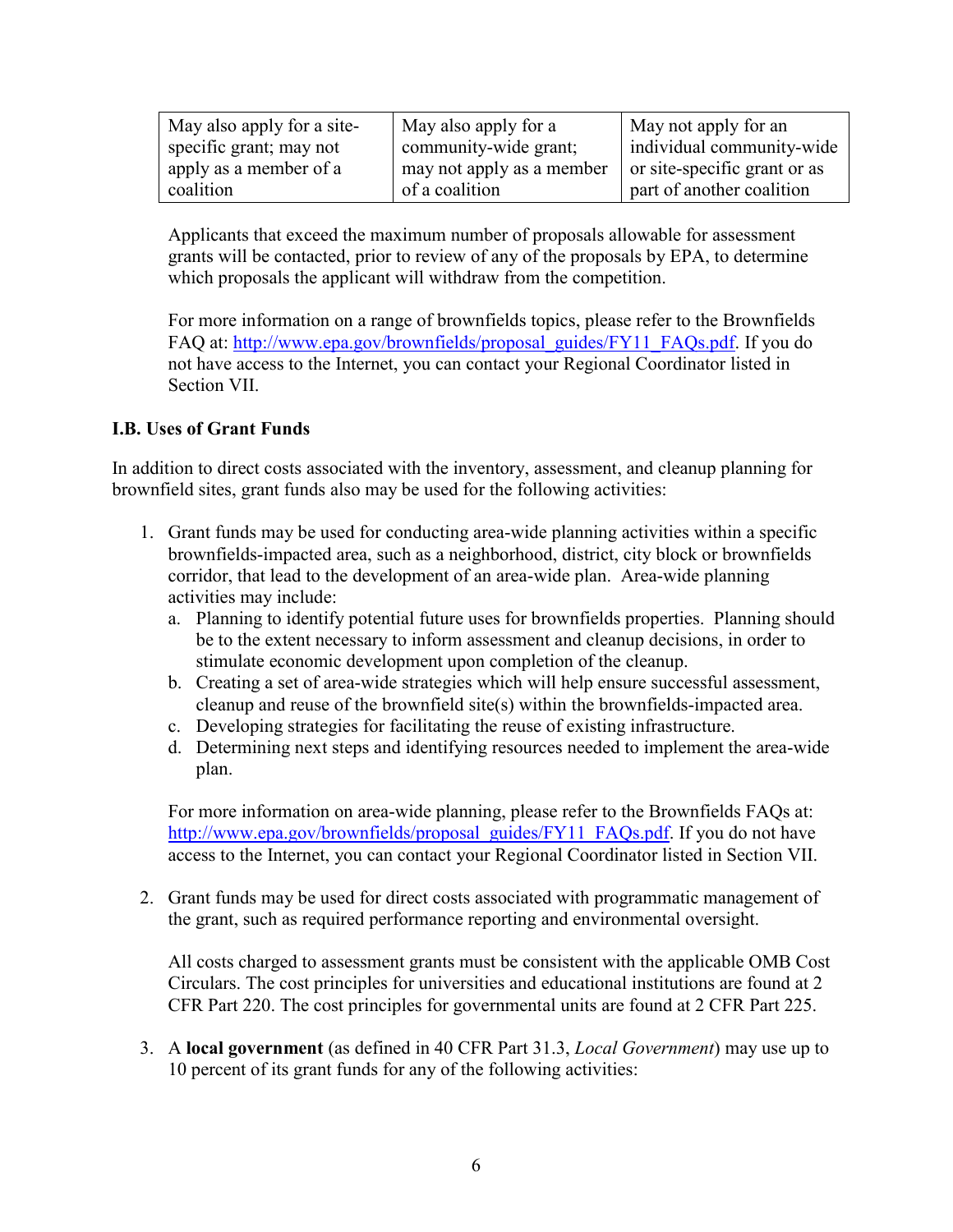- a. Health monitoring of populations exposed to hazardous substances, pollutants, or contaminants from a brownfield site;
- b. Monitoring and enforcement of any institutional control used to prevent human exposure to any hazardous substance, pollutant, or contaminant from a brownfield site; and
- c. Other related program development and implementation activities (e.g., writing local brownfields-related ordinances) to effectively oversee assessments and cleanups described in an EPA-approved work plan.

 The term local government **does not include state or tribal governments** but may include, among others, public housing authorities, school districts, and councils of governments.

4. A portion of any brownfields grant or loan may be used to purchase environmental insurance.

## **Grant funds cannot be used for the following activities:**

- 1. Administrative costs, such as indirect costs, of grant administration with the exception of financial and performance reporting.
- 2. Proposal preparation costs.

See the Brownfields FAQ at: http://www.epa.gov/brownfields/proposal\_guides/FY11\_FAQs.pdf for additional information on ineligible grant activities.

## <span id="page-6-0"></span>**I.C. EPA Strategic Plan Linkage**

EPA's Strategic Plan defines goals, objectives, and sub-objectives for protecting human health and the environment. All three brownfields grant types will support progress toward Goal 4 (Healthy Communities and Ecosystems), Objective 4.2 (Communities), and Sub-objective 4.2.3 (Assess and Clean Up Brownfields). Specifically, these grants will help sustain, clean up, and restore communities and the ecological systems that support them by providing funds to assess and clean up brownfield sites. EPA will negotiate work plans with recipients to collect information about the hazardous substances, pollutants, and petroleum contaminants addressed and the amount of land made safe for communities' economic and ecological use.

## <span id="page-6-1"></span>**I.D. Livability Principles**

On June 16, 2009, EPA joined with the U.S. Department of Housing and Urban Development (HUD) and the U.S. Department of Transportation (DOT) to help improve access to affordable housing, more transportation options, and lower transportation costs while protecting the environment in communities nationwide. It is the goal of this partnership to discourage sprawl and encourage or incentivize location efficient investments, smart growth practices, and green infrastructure development.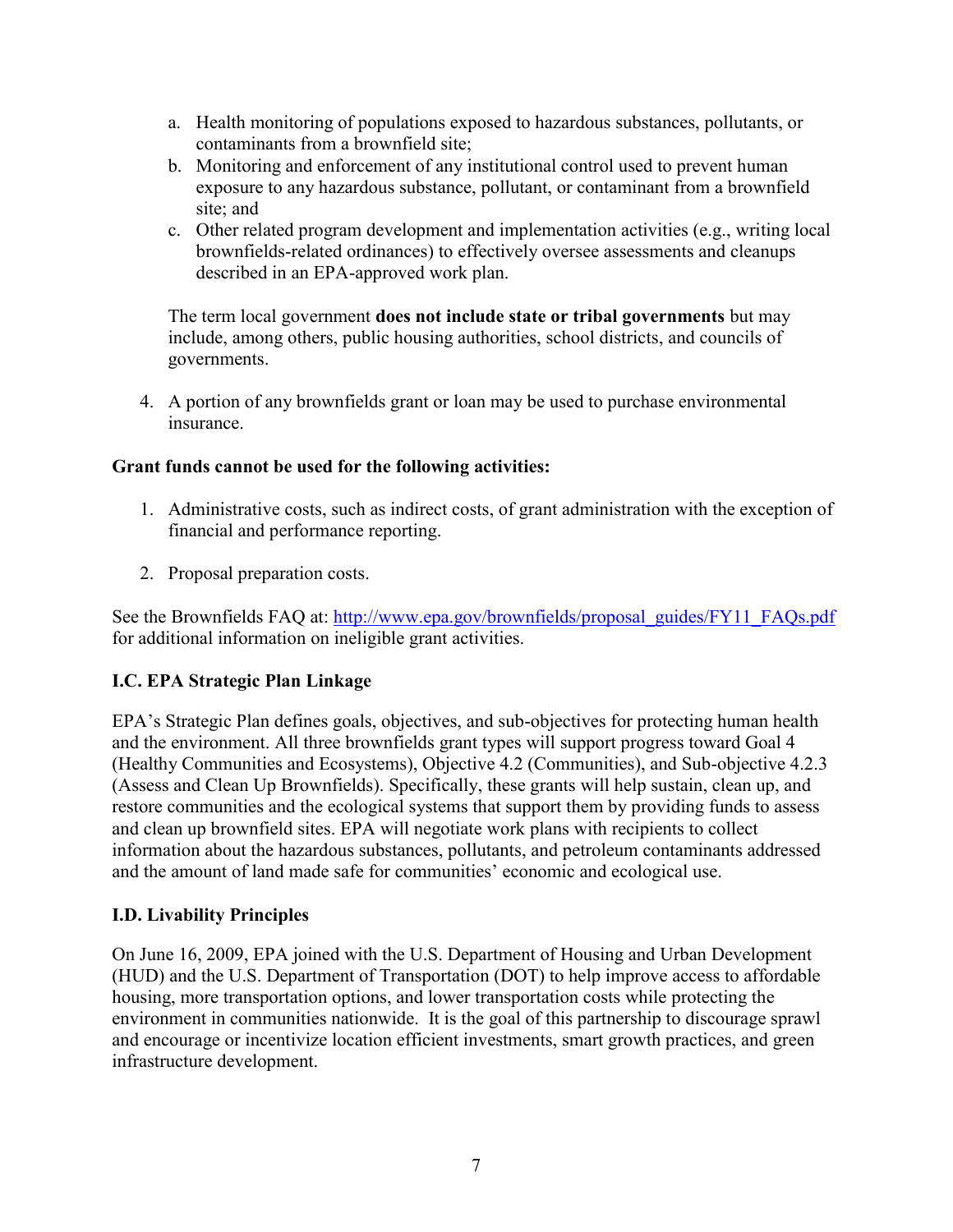As a result of this partnership, a set of guiding livability principles have been developed. The Livability Principles can be found at

[www.epa.gov/smartgrowth/partnership/index.html#livabilityprinciples](http://www.epa.gov/smartgrowth/partnership/index.html#livabilityprinciples) and include:

 (1) Provide more transportation choices, (2) Promote equitable, affordable housing, (3) Increase economic competitiveness, (4) support existing communities, (5) Leverage federal investment, and (6) Value communities and neighborhoods. EPA recognizes that eligible activities listed in these guidelines advance the partnership's livability principles.

## <span id="page-7-0"></span> **I.E. Measuring Environmental Results: Anticipated Outputs/Outcomes**

Pursuant to EPA Order 5700.7, "Environmental Results under EPA Assistance Agreements," EPA requires that all grant applicants and recipients adequately address environmental outputs and outcomes.

 to report progress toward the attainment of expected project outputs and outcomes during the project performance period. EPA must report on the success of its Brownfields Program through measurable outputs and outcomes, such as the number of sites assessed, number of jobs created, and amount of funding leveraged. Applicants are required to describe how funding will help EPA achieve environmental outputs and outcomes in their responses to the ranking criteria (Section V.B.2., *Project Description and Feasibility of Success*). **Outputs specific to each project will be identified as deliverables in the work plan negotiated after a grant is awarded.** Grantees will be expected

project performance period. Outputs and Outcomes are defined as follows:

- 1. Outputs: The term "outputs" refers to an environmental activity, effort, and/or associated work products related to an environmental goal or objective that will be produced or provided over a period of time or by a specified date. Outputs may be quantitative or qualitative but must be measurable during the project period. The expected outputs for the grants awarded under these guidelines may include but are not limited to the number of brownfield sites identified, development of an area-wide plan, number of Phase I and Phase II site assessments, and number of community meetings held.
- 2. Outcomes: The term "outcomes" refers to the result, effect, or consequence that will occur from carrying out the activities under the grant. Outcomes may be environmental, behavioral, health-related, or programmatic; must be quantitative; and may not necessarily be achievable during the project period. Expected outcomes of brownfields grants include the number of jobs leveraged and other funding leveraged through the economic reuse of sites; the number of acres made ready for reuse or acres of greenspace created for communities; and whether the project will minimize exposure to hazardous substances.

 (View EPA's Strategic Plan on the Internet at [http://www.epa.gov/ocfo/plan/2006/entire\\_report.pdf](http://www.epa.gov/ocfo/plan/2006/entire_report.pdf) and view EPA's Order 5700.7 at [http://www.epa.gov/ogd/grants/award/5700.7.pdf\)](http://www.epa.gov/ogd/grants/award/5700.7.pdf)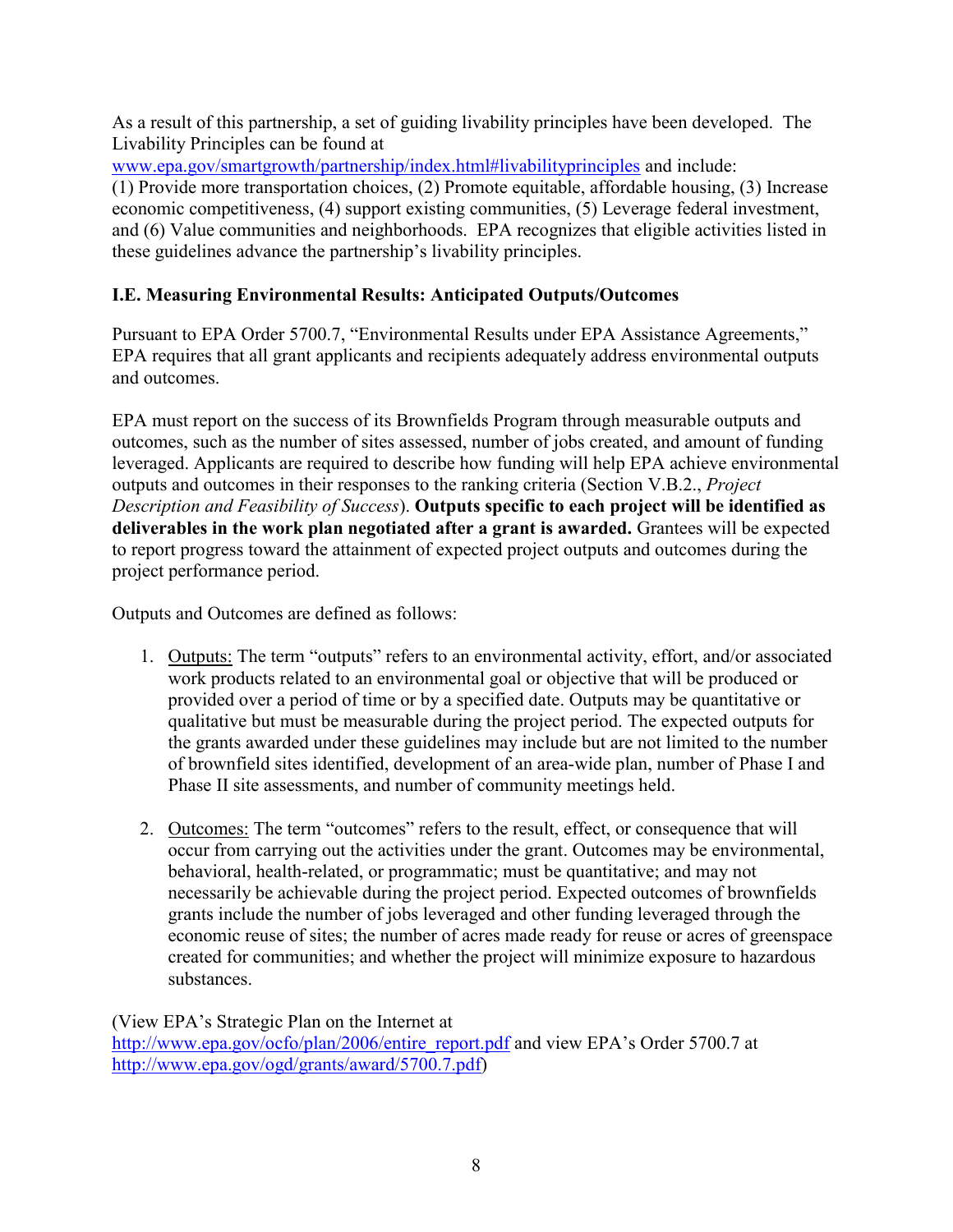# <span id="page-8-0"></span> **SECTION II - AWARD INFORMATION**

## <span id="page-8-1"></span> **II.A. What is the amount of available funding?**

 The total estimated funding available under the national competition for assessment, cleanup,  **an estimated 185 assessment grants for approximately \$52.4 million.** In addition, EPA and RLF grants is estimated at **\$92.5 million**. Separate announcements are posted for the RLF and cleanup competitions. EPA must expend 25 percent of the amount appropriated for brownfields grants on sites contaminated with petroleum. EPA anticipates awarding an estimated **343** grants among all three grant types**. Under this announcement, EPA anticipates awarding**  reserves the right to award additional grants under this competition should additional funding become available. Any additional selections for awards will be made no later than six months from the date of the original selection decision. EPA reserves the right to reject all proposals and make no awards under this announcement or make fewer awards than anticipated.

In appropriate circumstances, EPA reserves the right to partially fund proposals by funding discrete portions or phases of proposed projects. To maintain the integrity of the competition and selection process, EPA, if it decides to partially fund a proposal, will do so in a manner that does not prejudice any applicants or affect the basis upon which the proposal, or portion thereof, was evaluated and selected for award.

## <span id="page-8-2"></span>**II.B. What is the project period for awards resulting from this solicitation?**

The project period for assessment grants is up to three years.

## <span id="page-8-3"></span>**II.C. Substantial Involvement**

The brownfields grant will be awarded in the form of a cooperative agreement. Cooperative agreements permit the EPA Project Officer to be substantially involved in overseeing the work performed by the selected recipients. Although EPA will negotiate precise terms and conditions relating to substantial involvement as part of the award process, the anticipated substantial federal involvement for this project may include:

- Close monitoring of the recipient's performance to verify the results.
- Collaborating during performance of the scope of work.
- Reviewing substantive terms of proposed contracts.
- Reviewing qualifications of key personnel (EPA will not select employees or contractors employed by the award recipient).
- Reviewing and commenting on reports prepared under the cooperative agreement (the final decision on the content of reports rests with the recipient).
- Reviewing sites as meeting applicable site eligibility criteria.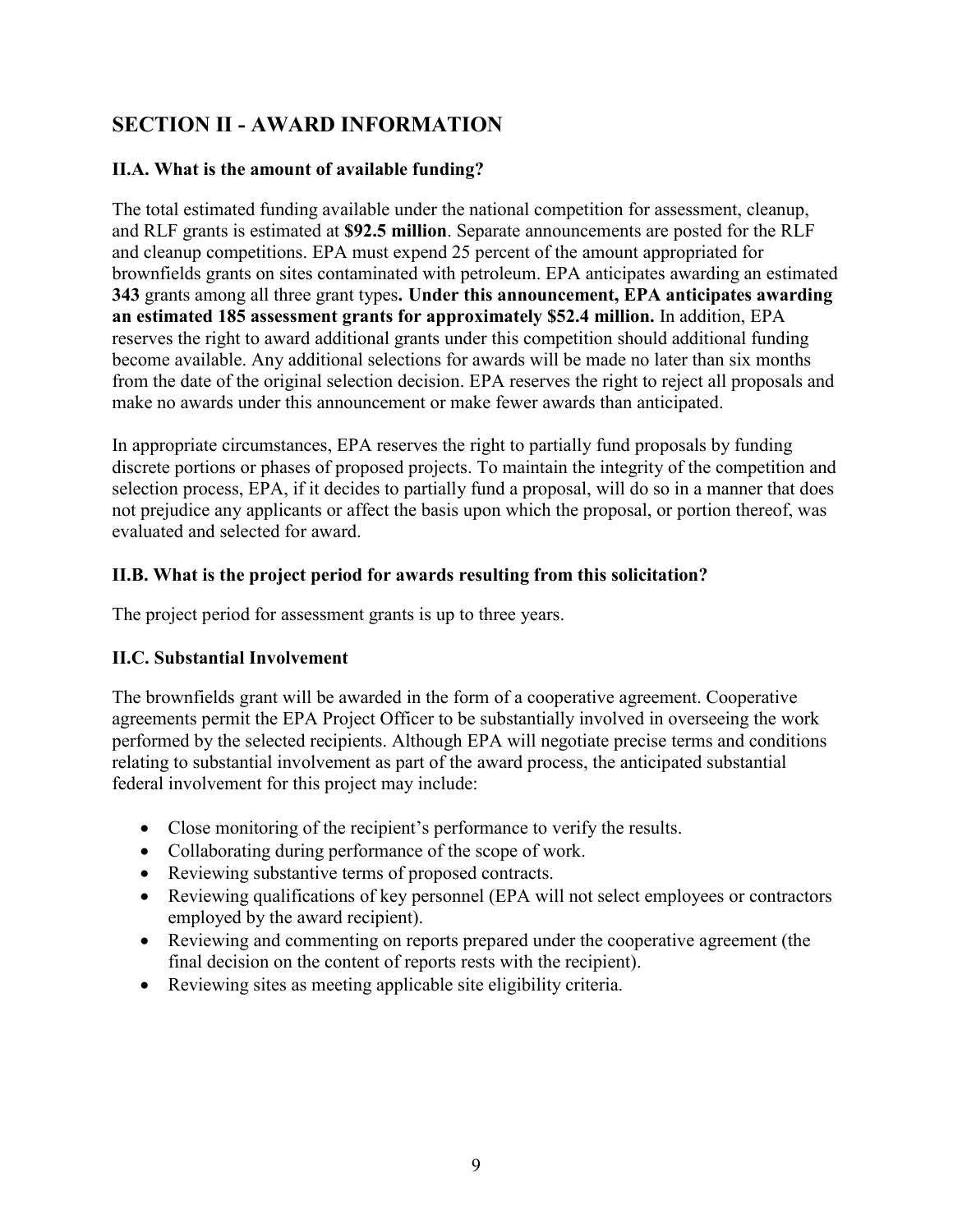# <span id="page-9-0"></span> **SECTION III - APPLICANT AND SITE ELIGIBILITY INFORMATION**

## <span id="page-9-1"></span>**III.A. Who Can Apply?**

 The following information indicates which entities are eligible to apply for an assessment grant. Nonprofit organizations are not eligible to apply for an assessment grant.

- General Purpose Unit of Local Government. (For purposes of the brownfields grant program, EPA defines general purpose unit of local government as a "local government" as defined under 40 CFR Part 31.)
- Land Clearance Authority or other quasi-governmental entity that operates under the supervision and control of, or as an agent of, a general purpose unit of local government.
- Government Entity Created by State Legislature.
- Regional Council or group of General Purpose Units of Local Government.
- Redevelopment Agency that is chartered or otherwise sanctioned by a state.
- State.
- Indian Tribe other than in Alaska. (The exclusion of Alaskan tribes from brownfields grant eligibility is statutory at CERCLA §104(k)(1). Intertribal Consortia, comprised of eligible Indian Tribes, are eligible for funding in accordance with EPA's policy for funding intertribal consortia published in the *Federal Register* on November 4, 2002, at 67 Fed. Reg. 67181. This policy also may be obtained from your Regional Brownfields Coordinator listed in Section VII.)
- and following). For more information, please refer to Brownfields FAQs at: Alaska Native Regional Corporation, Alaska Native Village Corporation, and Metlakatla Indian Community. (Alaska Native Regional Corporations and Alaska Native Village Corporations are defined in the Alaska Native Claims Settlement Act (43 U.S.C. 1601 [http://www.epa.gov/brownfields/proposal\\_guides/FY11\\_FAQs.pdf.](http://www.epa.gov/brownfields/proposal_guides/FY11_FAQs.pdf))

## <span id="page-9-2"></span>**III.B. Site Eligibility (Site-Specific Proposals Only)**

 III.C.3. The information you submit will be used by EPA solely to make site eligibility The following items provide important information related to determining if a brownfield site is eligible for funding. Refer to this section when responding to the Threshold Criteria in Section determinations for Brownfields grants and is not legally binding for other purposes including federal, state, or tribal enforcement actions.

1. Basic Site Definition

 To be eligible for a grant, sites must meet the definition of a brownfield as described in Appendix 1.

The following types of properties are not eligible for brownfields funding:

- Facilities listed (or proposed for listing) on the National Priorities List (NPL);
- Facilities subject to unilateral administrative orders, court orders, administrative orders on consent, or judicial consent decrees issued to or entered into by parties under CERCLA; and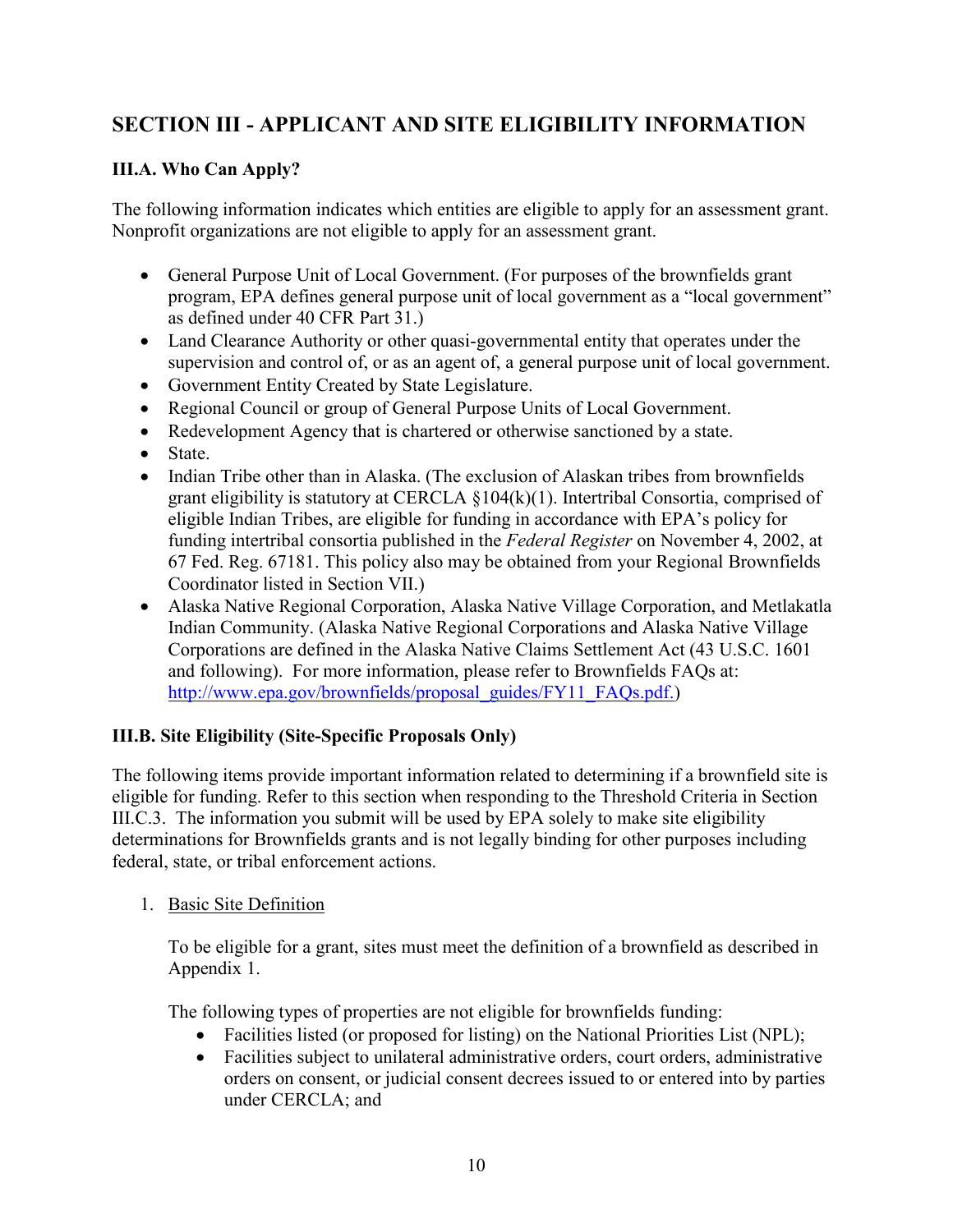- Facilities that are subject to the jurisdiction, custody, or control of the U.S. government. (Note: Land held in trust by the U.S. government for an Indian tribe **is eligible** for brownfields funding.)
- 2. Property-Specific Determination for Eligibility

 The following special classes of property require a "Property-Specific Determination" from EPA to be eligible for brownfields funding:

- Properties subject to planned or ongoing removal actions under CERCLA.
- Properties with facilities that have been issued or entered into a unilateral administrative order, a court order, an administrative order on consent, or judicial consent decree or to which a permit has been issued by the United States or an authorized state under the Resource Conservation and Recovery Act (RCRA), the Federal Water Pollution Control Act (FWPCA), the Toxic Substances Control Act (TSCA), or the Safe Drinking Water Act (SDWA).
- Properties with facilities subject to RCRA corrective action (§3004(u) or §3008(h)) to which a corrective action permit or order has been issued or modified to require the implementation of corrective measures.
- Properties that are land disposal units that have submitted a RCRA closure notification or that are subject to closure requirements specified in a closure plan or permit.
- Properties where there has been a release of PCBs and all or part of the property is subject to TSCA remediation.
- Underground Storage Tank (LUST) trust fund (see Appendix 1, Section 1.5.6 for Properties that include facilities receiving monies for clean up from the Leaking a definition of LUST Trust Fund sites).

 similar recreational or nonprofit purposes. Property-Specific Determination requests must Proposals. (See Appendix 1, Section 1.5, for more information or contact your Regional EPA's approval of Property-Specific Determinations will be based on whether or not awarding a grant will protect human health and the environment and either promote economic development or enable the property to be used for parks, greenways, and be attached to your proposal and do not count in the 18-page limit for Narrative Coordinator listed in Section VII if you think your site requires a Property-Specific Determination.)

 petroleum product. Additionally, applicants eligible for brownfields grant funds cannot be liable for contamination on the site. Site eligibility related to liability is determined differently at sites contaminated with hazardous substances than for sites contaminated by petroleum or

 3. Hazardous Substances, CERCLA Liability, and Demonstration of a Bona Fide Prospective Purchaser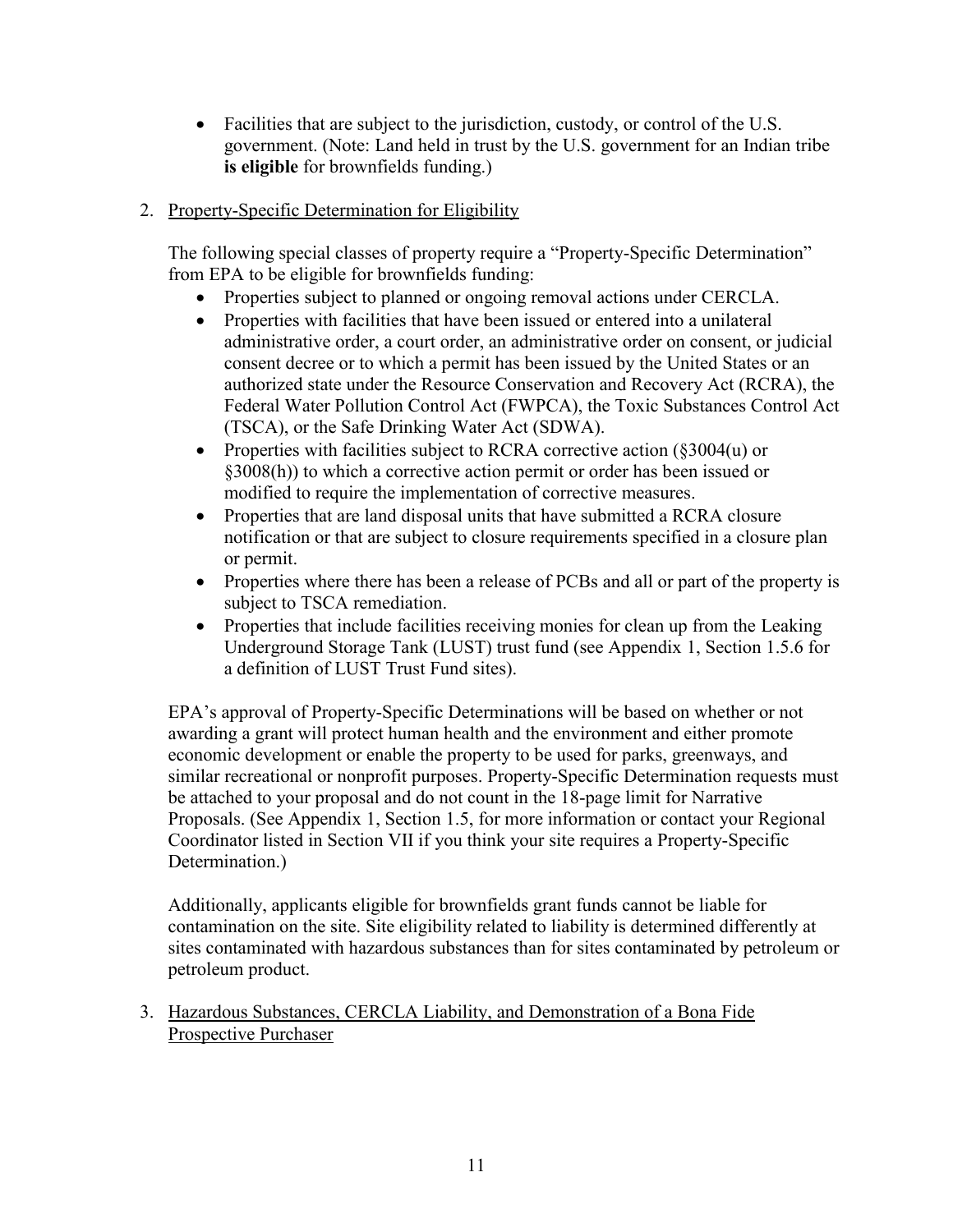Please see AAI fact sheet, "EPA Brownfields Grants, CERCLA Liability and All Appropriate Inquiries," for more information: <http://www.epa.gov/brownfields/aai/aaicerclafs.pdf>

 For sites contaminated by hazardous substances, persons, including government entities, to the contamination may be held liable. To be eligible for a site-specific brownfields the liability protections or defenses set forth in CERCLA by establishing that they are: (1) property owner; or (4) a local or state government entity that acquired the property who may be found liable for the contamination under CERCLA §107 (the Superfund law) are not eligible for grants. Liable parties may include all current owners and operators, former owners and operators of the site at the time of disposal of hazardous substances, and parties that arranged for, or contributed to, the disposal or treatment of hazardous substances on the site. Therefore, even owners who did not cause or contribute grant to address contamination at a brownfields property, eligible entities who fall within one of the categories of potentially liable parties must demonstrate that they meet one of an innocent landowner; (2) a bona fide prospective purchaser (BFPP), (3) a contiguous involuntarily through bankruptcy, tax delinquency, or abandonment, or by exercising its power of eminent domain. To claim protection from liability as an innocent landowner, contiguous property owner, or bona fide prospective purchaser, property owners, including state and local governments, must conduct all appropriate inquiries prior to acquiring the property. (Please note that these requirements apply to all property acquisitions, including properties acquired by donation or title transfer at zero cost).

 are not a liable party by establishing that they meet the requirements of one of the Because current owners of contaminated property are potentially liable under CERCLA, all site-specific assessment grant applicants must demonstrate in their proposals that they liability protections or defenses set forth in CERCLA. For more information on these liability protections, please refer to the Brownfields Law, the April 2009 Fact Sheet entitled: "EPA Brownfields Grants, CERCLA Liability and All Appropriate Inquiries," or EPA guidance entitled *Interim Guidance Regarding Criteria Landowners Must Meet in Order to Qualify for Bona Fide Prospective Purchaser, Contiguous Property Owner, or Innocent Landowner Limitations on CERCLA* ("Common Elements") [\(http://www.epa.gov/compliance/resources/policies/cleanup/superfund/common-elem](http://www.epa.gov/compliance/resources/policies/cleanup/superfund/common-elem-guide.pdf)[guide.pdf\)](http://www.epa.gov/compliance/resources/policies/cleanup/superfund/common-elem-guide.pdf). Applicants may also call the Regional Brownfields Coordinator listed in Section VII with questions about eligibility.

 The most common liability protection asserted by applicants is the bona fide prospective purchaser protection (BFPP). Although the statute limits eligibility for BFPP liability acquired a site prior to January 11, 2002. Applicants must demonstrate that they complied protection to entities that purchase property after January 11, 2002, a brownfields grant applicant can take advantage of this protection, for grant purposes only, even if it with all the other BFPP requirements, including:

- All disposal of hazardous substances at the site occurred before the person acquired the site.
- The owner must not be liable in any way for contamination at the site or affiliated with a responsible party. Affiliations include familial, contractual, financial, or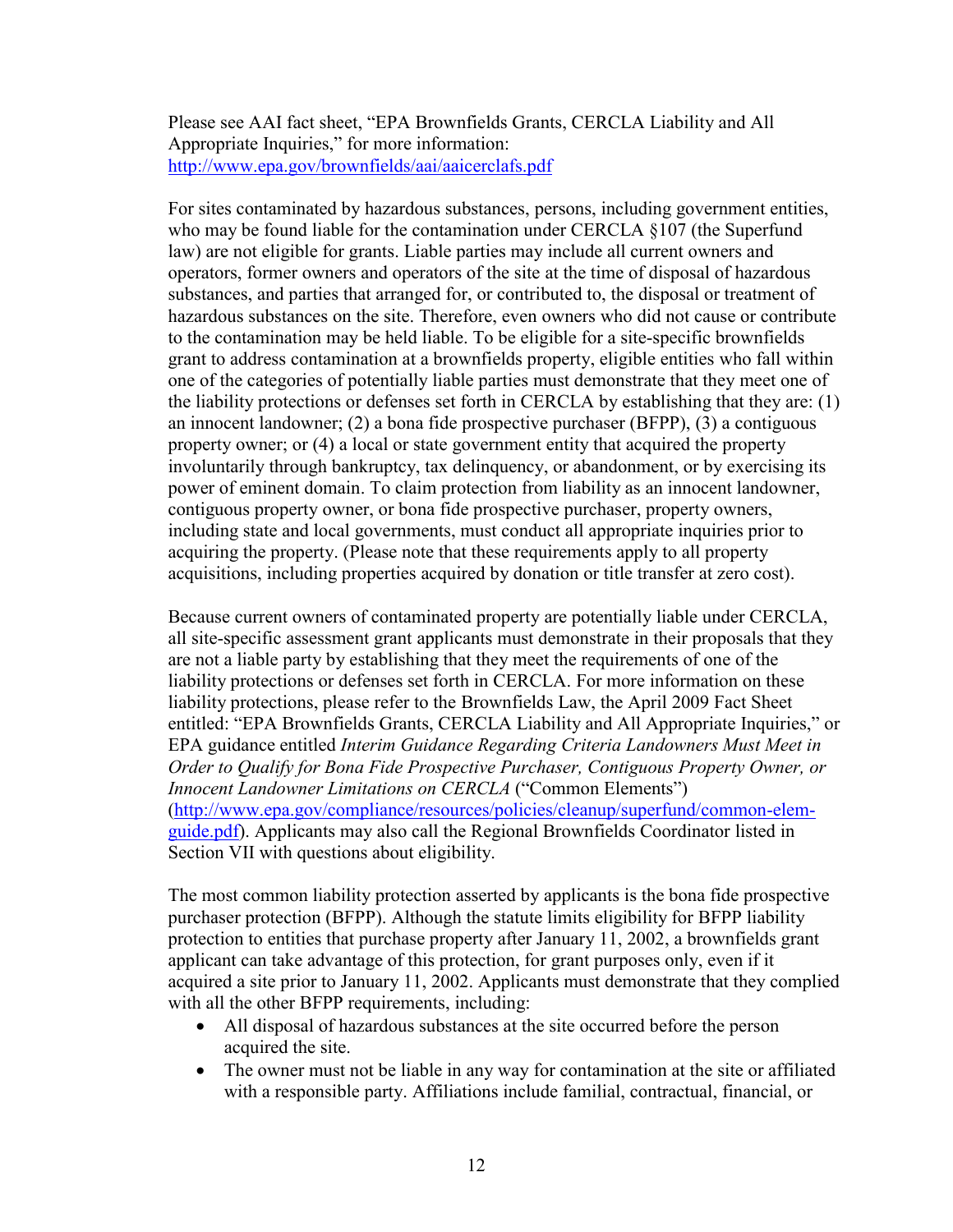corporate relationships that are the result of a reorganization of a business entity with potential liability.

- The owner must have conducted all appropriate inquiries (AAI) prior to acquiring the property. AAI, typically met by conducting a Phase 1 environmental site activities were conducted more than six months prior to the date of acquisition. assessment using the ASTM E1527-05 standard practice, must be conducted or updated within one year prior to the date the property is acquired (i.e., the date on which the entity takes title to the property). In addition, certain aspects of the AAI or Phase I site assessment must be updated, prior to property acquisition, if the Please see the fact sheet "EPA Brownfields Grants, CERCLA Liability and All Appropriate Inquiries," or EPA's AAI Final Rule (70 FR 66070) [\(http://www.epa.gov/brownfields/aai/index.htm\)](http://www.epa.gov/brownfields/aai/index.htm).
- substances on the site. • The owner must take appropriate care regarding any hazardous substances found at the site, including preventing future releases and exposures to hazardous
- substances at the site. • The owner must provide all legally required notices and cooperate with authorized response persons in the event of discovery or release of any hazardous
- actions at the site. • The owner must comply with any land-use restrictions associated with response

## 4. Petroleum Site Eligibility

 there can be no viable responsible party, the applicant cannot be potentially liable for The Brownfields Law outlines specific criteria by which petroleum sites may be eligible for brownfields grant funding. In contrast to eligibility of hazardous substance sites, which is related to the applicant's potential liability under CERCLA, petroleum site eligibility is not related to potential liability under the Resource Conservation and Recovery Act (RCRA), which governs petroleum site liability. Instead, Congress set forth specific criteria briefly described as follows: the site must be of "relatively low risk," cleaning up the site, and the site must not be subject to a RCRA corrective action order. If a party is identified as being responsible for the site and that party is financially viable, then the site is not eligible for brownfields grant funds (refer to Appendix 1, Section 1.3.2 for more information). Generally, petroleum site eligibility will be determined by EPA or the state, as appropriate. Where the state is unable to make the eligibility determination, EPA will make the determination. EPA will make the determination for tribes.

## <span id="page-12-0"></span> **III.C. Threshold Criteria for Assessment Grants**

 including federal, state, or tribal enforcement actions. Only those proposals that pass all the This section contains the threshold eligibility criteria that ensure applicants are eligible to receive assessment grants. Threshold criteria are pass/fail. Threshold criteria include applicant eligibility and site applicant eligibility. The information you submit will be used by EPA solely to make site eligibility determinations for Brownfields grants and is not legally binding for other purposes threshold criteria will be evaluated against the ranking criteria in Section V of this announcement.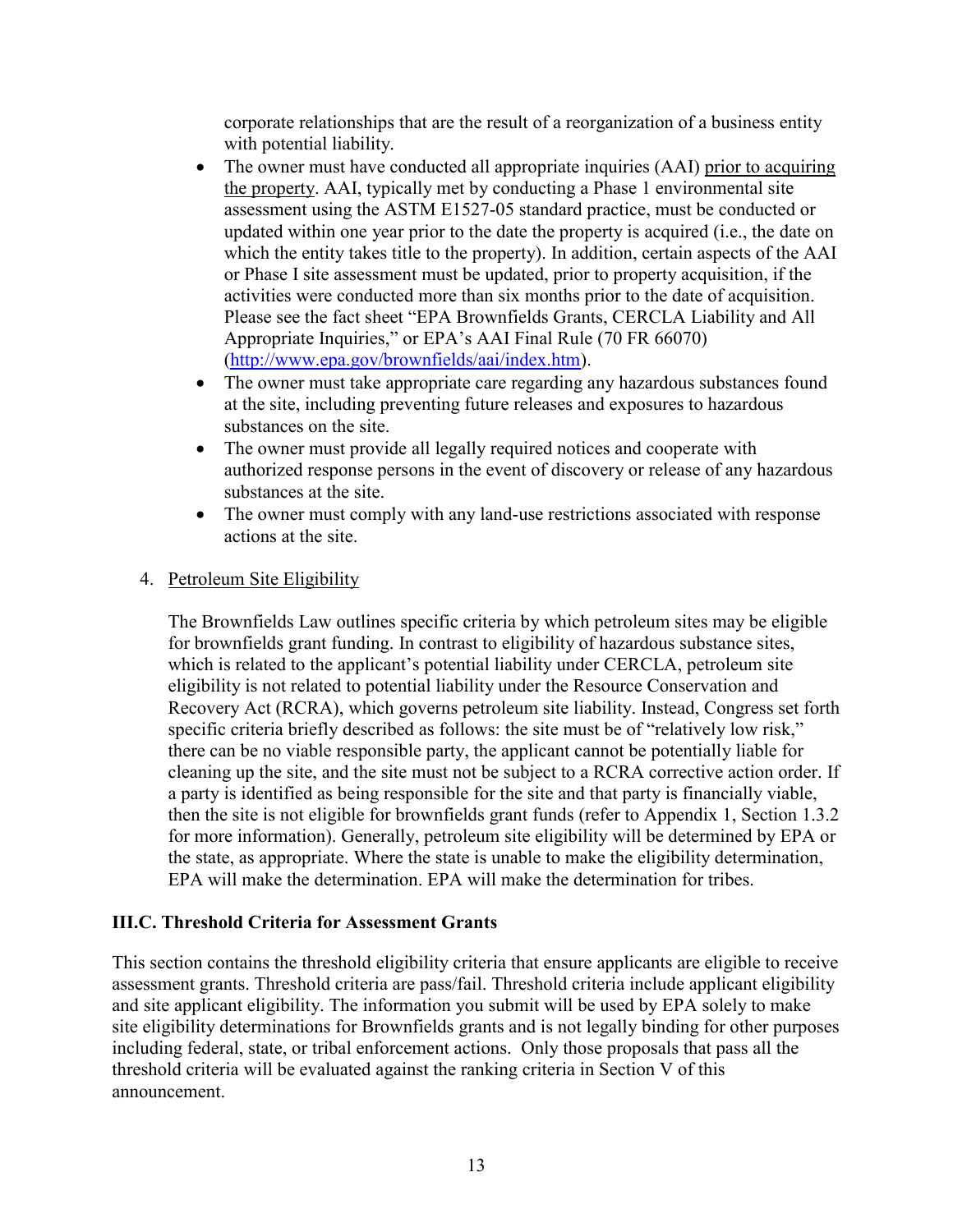applicable, to ensure that they are eligible for funding. Applicants deemed ineligible for funding consideration as a result of the threshold eligibility review will be notified within 15 calendar days of the ineligibility determination. Applicants must respond to the following items in their narrative proposals and transmittal letter, as

Your responses to these items must be included in the Narrative Proposal and transmittal letter you submit to EPA. See Section IV.C for a complete list of required proposal content.

For purposes of the threshold eligibility review, EPA, if necessary, may seek clarification of applicant information and/or consider information from other sources, including EPA files.

Proposals must substantially comply with the proposal submission instructions and requirements set forth in Section IV of this announcement **or they will be rejected.** Pages in excess of the page limits described in Section IV for the narrative proposal, transmittal letter, and attachments will not be reviewed.

 [www.grants.gov,](http://www.grants.gov/) by **11:59 pm Eastern Time** on **October 15, 2010**. Proposals postmarked or received at grants.gov after the proposal deadline will be considered late and will not be reviewed unless the applicant can clearly demonstrate that it was late due to EPA mishandling or  being reviewed. **Facsimile or email delivery of proposals is not permitted and will not be**  Proposals must be postmarked (if sent by hard copy), or received electronically at because of technical problems attributable to grants.gov. Applicants should confirm receipt of their proposal with the appropriate Regional Brownfields Coordinator listed in Section VII as soon as possible after the submission deadline. Failure to do so may result in your proposal not **considered.** 

<span id="page-13-0"></span>1. Applicant Eligibility

 Refer to the description of applicant eligibility in Section III.A., *Who Can Apply?* **For**  Applicants must demonstrate that they are an eligible entity for an assessment grant. **entities other than cities, counties, tribes, or states, please attach documentation of your eligibility (e.g., resolutions, statutes, etc.).** 

 Coalitions applying for assessment grants must document how all coalition members are  coalition member) in which they agree to be part of the coalition. **Attach these letters to your proposal.**  eligible entities. All coalition members must submit a letter to the grant applicant (lead

#### <span id="page-13-1"></span>2. Letter from the State or Tribal Environmental Authority

 For an applicant other than a state or tribal environmental authority, attach a **current**  letter from the appropriate state or tribal environmental authority acknowledging that the applicant plans to conduct assessment activities and is planning to apply for federal grant funds. Failure to submit this letter will result in the rejection of the proposal for further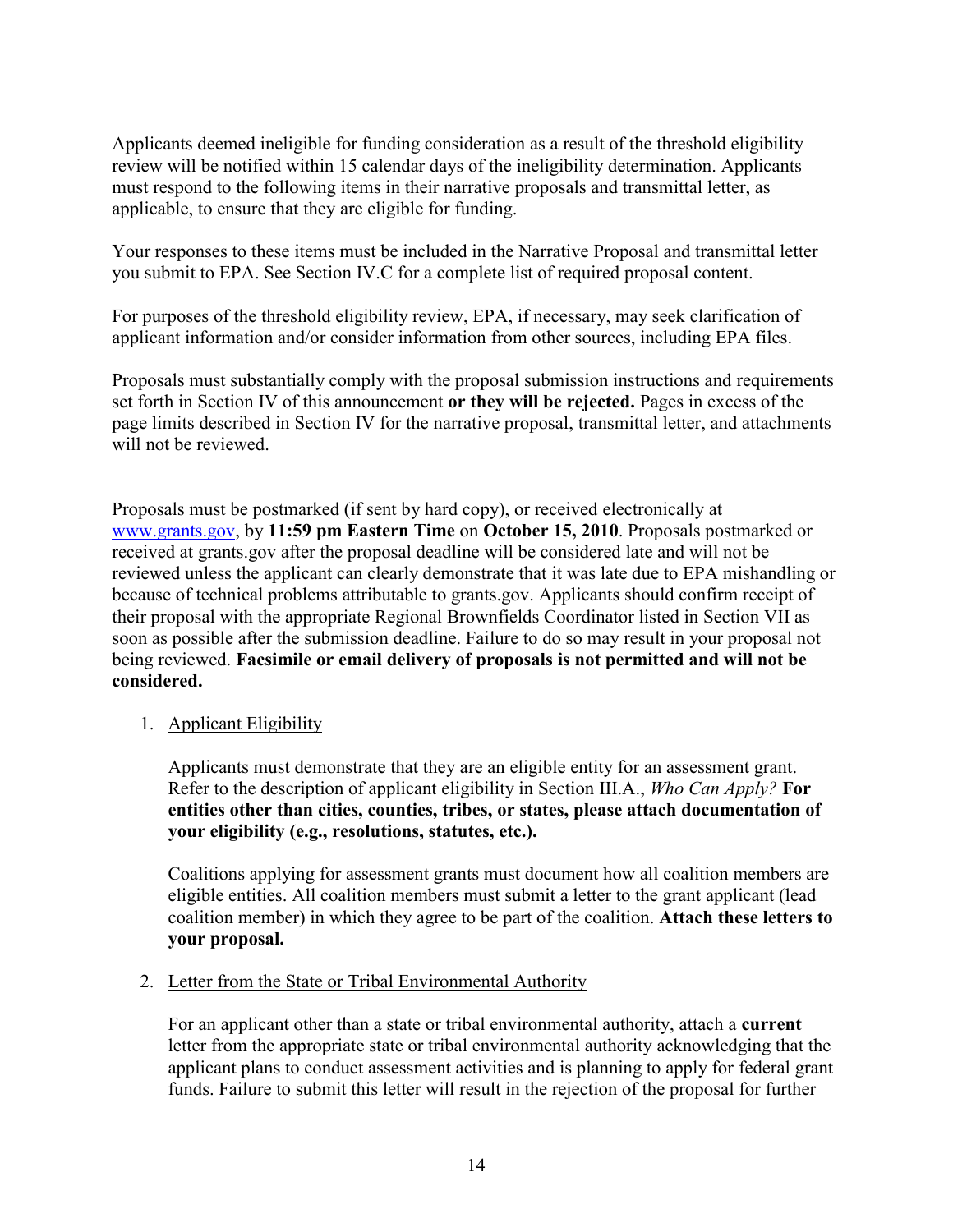you are applying for multiple types of grant program activities, you need to receive only consideration. **Letters regarding proposals from prior years are not acceptable.** If one letter acknowledging the relevant grant activities. However, you must **provide a copy of this letter as an attachment to each proposal.** Please note that general correspondence and documents evidencing state involvement with the project (i.e., state enforcement orders or state notice letters) are not acceptable. It is the applicant's responsibility to provide advance notice to the appropriate state or tribal environmental authority to allow adequate time for you to obtain the acknowledgement letter and attach it to your proposal.

<span id="page-14-0"></span>3. Site Eligibility and Property Ownership Eligibility (Site-Specific Proposals Only)

**If the site is a hazardous substances site please respond to items a-h.** 

**If the site is a petroleum site, please respond to items a-d and i, including the requirement to provide a petroleum determination letter.** 

**If the site is commingled hazardous substance and petroleum, the applicant must determine whether the predominant contaminant is petroleum or hazardous substances, and respond to the corresponding items (as noted above).** 

requirement to provide a petroleum determination letter. **If applicants are applying for petroleum and hazardous substances funding at the same site, and the hazardous substance and petroleum contaminated areas of the**   $\mathbf{A}$  is a are distinguishable, the proposal must respond to items  $\mathbf{a} - \mathbf{i}$ , including the

**Refer to III.B.,** *Site Eligibility (Site-Specific Proposals Only)* **when responding to this section.** 

## **Site Eligibility:**

- a. **Basic Site Information.** Identify (a) the name of the site; (b) the address of the site, including zip code; and (c) the current owner of the site.
- b. **Status and History of Contamination at the Site.** Identify (a) whether this site is contaminated by petroleum or hazardous substances; (b) the operational history and current use(s) of the site; (c) environmental concerns, if known, at the site; and (d) how the site became contaminated, and to the extent possible, describe the nature and extent of the contamination.
- c. **Sites Ineligible for Funding.** Affirm that the site is (a) not listed or proposed for listing on the National Priorities List; (b) not subject to unilateral administrative orders, court orders, administrative orders on consent, or judicial consent decrees issued to or entered into by parties under CERCLA; and (c) not subject to the jurisdiction, custody, or control of the U.S. government. (Note: Land held in trust by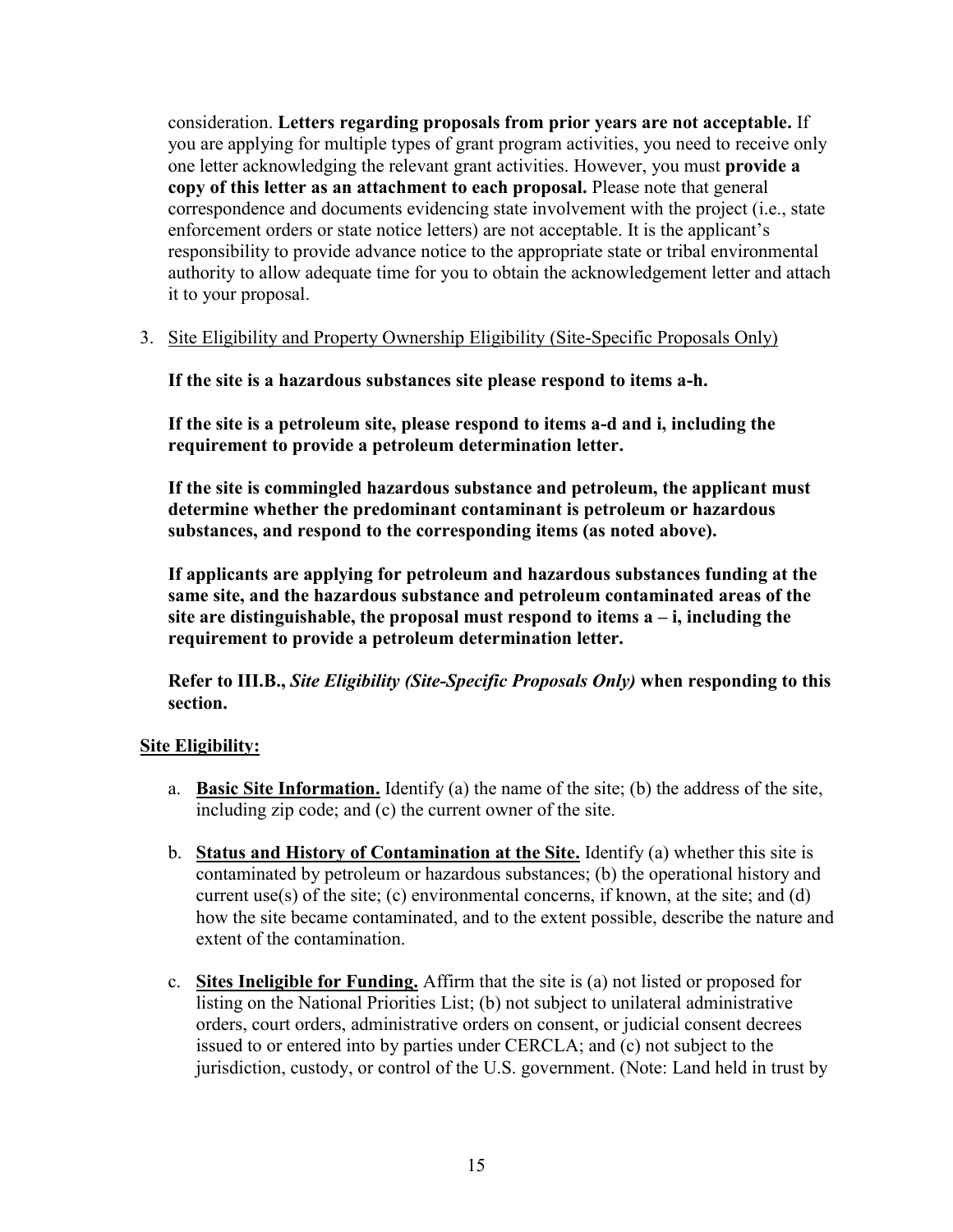refer to CERCLA  $\S\S 101(39)(B)(ii)$ , (iii), and (vii) and Appendix 1. the U.S. government for an Indian tribe is eligible for brownfields funding.) Please

d. **Sites Requiring a Property-Specific Determination.** Certain types of sites require a property-specific determination in order to be eligible for funding. Please refer to Appendix 1, Section 1.5, to determine whether your site requires a property-specific determination. If your site requires a property-specific determination, then you must attach the information requested in the Brownfields FAQ at: [http://www.epa.gov/brownfields/proposal\\_guides/FY11\\_FAQs.pdf.](http://www.epa.gov/brownfields/proposal_guides/FY11_FAQs.pdf)

## **Property Ownership Eligibility:**

 the recipient of the grant is potentially liable under CERCLA §107. The following items are EPA grant funding may not be used to pay for response costs at a brownfield site for which intended to help EPA ensure that you are not liable under CERCLA for response costs at the site designated in your proposal, or determine, if necessary, that your site is eligible for funding as a petroleum site. **Please respond to the following items fully and in the order that they appear** (note that based on your responses, EPA may need to obtain additional information to make this determination).

- contamination at the site under CERCLA §107 (e.g., as a current owner or operator of e. **CERCLA § 107 Liability.** Affirm that you are not potentially liable for a facility, an owner or operator of a facility at the time of disposal of a hazardous substance, a party that arranged for the treatment or disposal of hazardous substances, or a party that accepted hazardous substances for transport to disposal or treatment facilities at the site) by establishing that you are eligible for one of the CERCLA liability protections or defenses (see Section III.B.3) **and explain why**.
- f. **Enforcement Actions.** Identify known ongoing or anticipated environmental enforcement actions related to the brownfield site for which funding is sought. Describe any inquiries or orders from federal, state, or local government entities that the applicant is aware of regarding the responsibility of any party (including the applicant) for the contamination or hazardous substances at the site. The information provided in this section may be verified, and EPA may conduct an independent review of information related to the applicant's responsibility for the contamination or hazardous substances at the site.

#### g. **Information on Liability and Defenses/Protections Where Applicant Does NOT Own the Site.** If you, the applicant, do not own the site to be assessed, please:

- i) Affirm that you did not arrange for the disposal of hazardous substances at the site or transport hazardous substances to the site, and that you did not cause or contribute to any releases of hazardous substances at the site.
- ii) Describe your relationship with the owner and the owner's role in the work to be performed.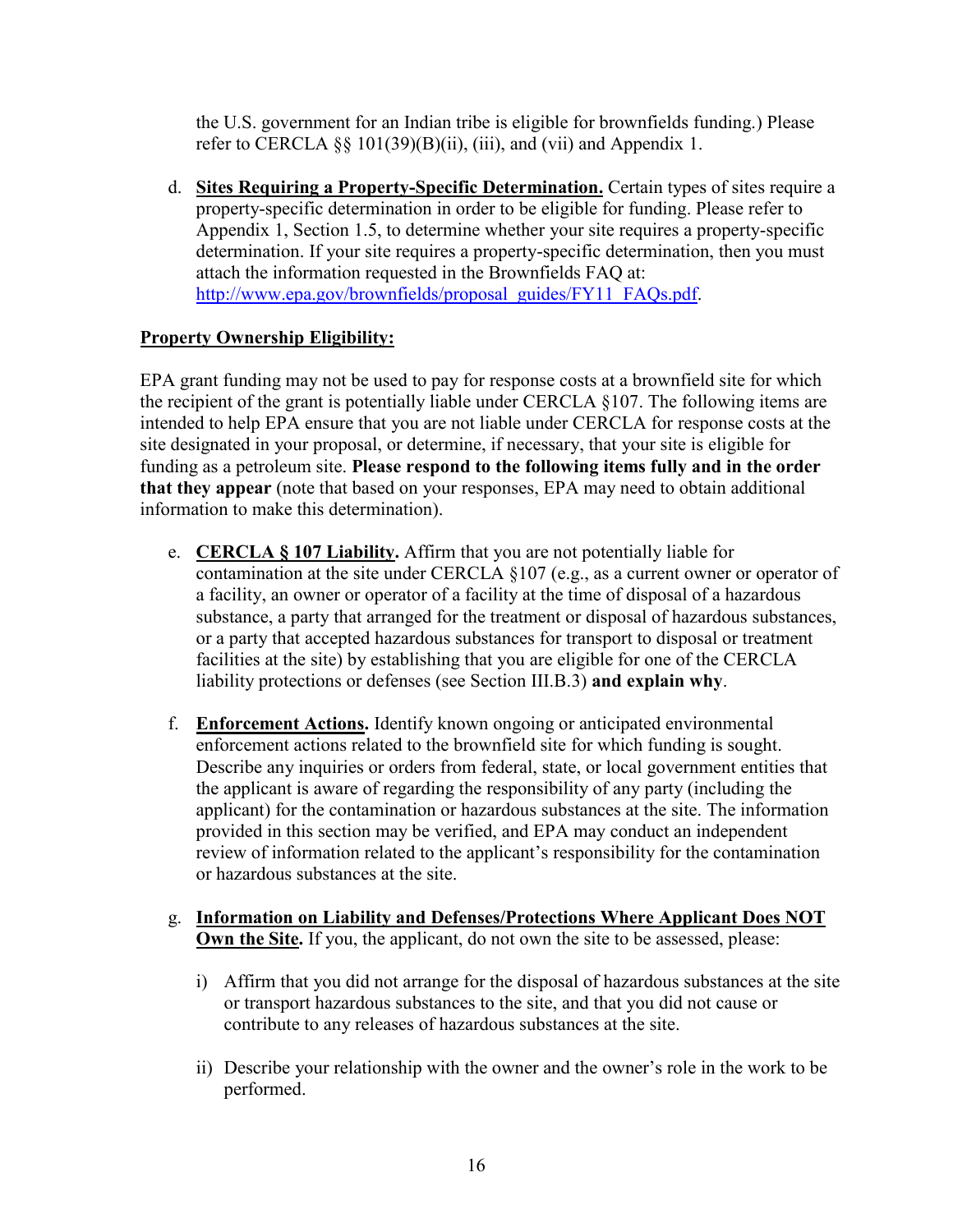- iii) Indicate how you will gain access to the site.
- **Site or Will Own the Site During the Performance of the Grant.** If you, the h. **Information on Liability and Defenses/Protections Where Applicant Owns the**  applicant, own the site to be assessed or will own the site at some point during the performance of the grant, please respond to the following:
	- i) Information on the Property Acquisition. To save space, you may combine responses to the following into one response, though please be sure to answer each item fully. Describe:
		- 1. How you acquired or will acquire ownership (e.g., by negotiated purchase from a private individual, by purchase or transfer from another governmental unit, by foreclosure of real property taxes, by eminent domain, or other (describe));
		- 2. The date you acquired or will acquire the property;
		- 3. The name and identity of the party from whom you acquired or will acquire ownership (i.e., the transferor); and
		- 4. All familial, contractual, corporate, or financial relationships or affiliations you have or had with all prior owners or operators (or other potentially responsible parties) of the property (including the person or entity from which you acquired the property).
	- ii) Timing and/or Contribution Toward Hazardous Substances Disposal. Identify whether all disposal of hazardous substances at the site occurred before you acquired (or will acquire) the property and whether you caused or contributed to any release of hazardous substances at the site. Affirm that you have not, at any time, arranged for the disposal of hazardous substances at the site or transported hazardous substances to the site.
	- taking ownership. Please include in your description: iii) Pre-Purchase Inquiry. Describe any inquiry by you or others into the previous ownership, uses of the property, and environmental conditions conducted prior to
		- taking ownership. Please include in your description: 1. The types of site assessments performed (e.g., ASTM E1527-05 Phase I), the you). Please note that to be eligible for a brownfields grant, parties who may investigation or Phase I Environmental Site Assessment in compliance with dates of each assessment, and the entity for which they were performed (state whether the assessment was performed specifically for you, or if not, the name of the party that had the assessment performed and that party's relationship to be potentially liable under CERCLA (which includes current owners of the property) must demonstrate they are not liable for contamination at the property. In most cases, this demonstration must include evidence that an AAI ASTM E1527-05 (or ASTM E2247-08) was conducted prior to property acquisition.
		- 2. Who performed the AAI investigation or Phase I environmental site assessments and identify his/her qualifications to perform such work.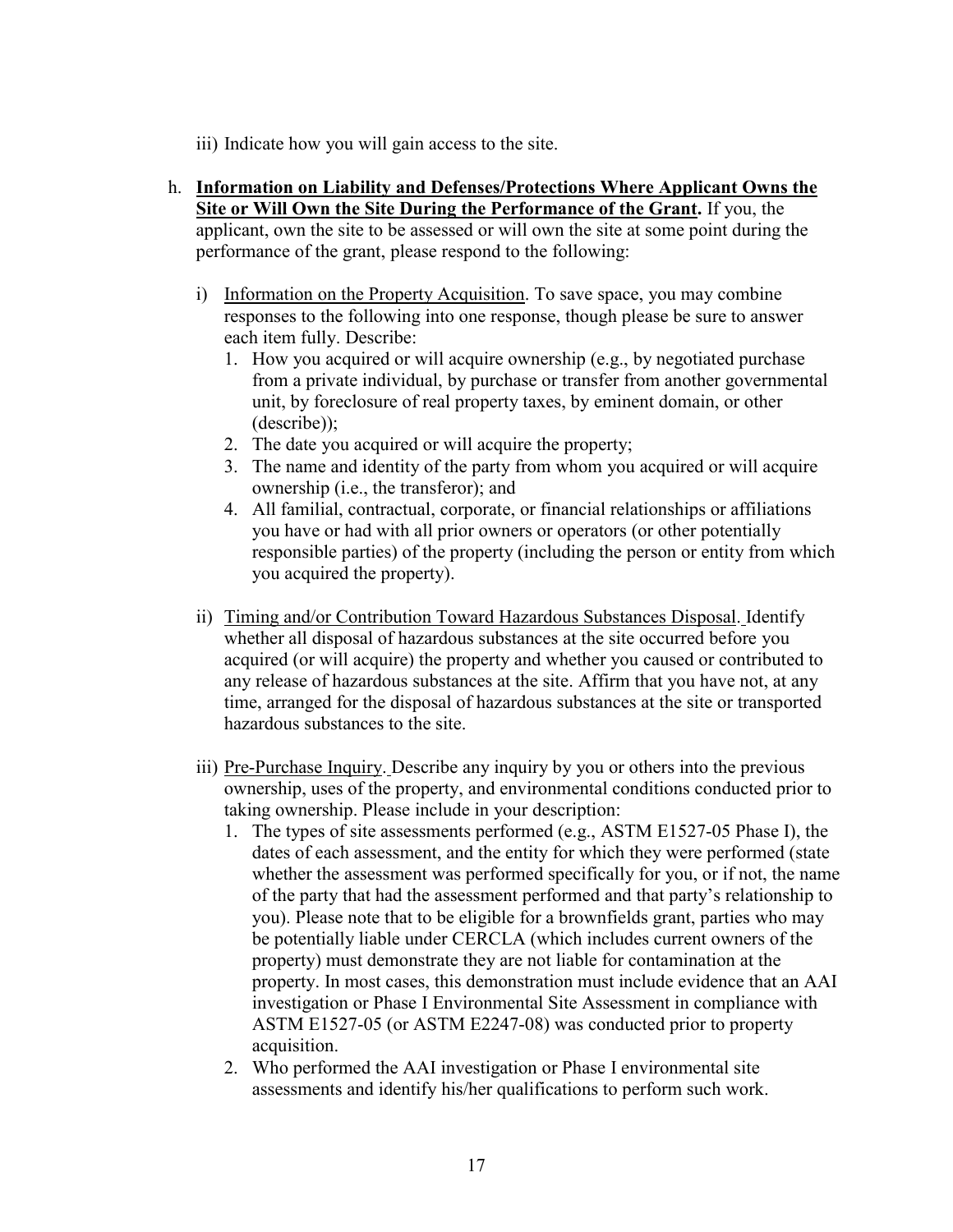- 3. If your original AAI investigation or Phase I environmental site assessment was conducted more than 180 days prior to the date you acquired the property, affirm that you conducted the appropriate updates of the original assessment within 180 days prior to your acquisition of the property in order to take contiguous property owner provision. advantage of the bona fide prospective purchaser, innocent landowner, or
- iv) Post-Acquisition Uses. Describe all uses to which the property has been put since you acquired ownership (or the uses that you anticipate once you acquire the property) through the present, including any uses by persons or entities other than you. Please provide a timeline with the names of all current and prior users during the time of your ownership; the dates of all uses; the details of each use, including the rights or other reason pursuant to which the use was claimed or taken (e.g., lease, license, trespass); and your relationship to the current and prior users.
- v) Continuing Obligations. 3 Describe **in detail** the specific appropriate care that you exercised (or if you have yet to acquire the property, that you will exercise upon acquiring the property) with respect to hazardous substances found at the site by taking **reasonable steps**4 to:
	- 1. Stop any continuing releases;
	- 2. Prevent any threatened future release; and
	- 3. Prevent or limit exposure to any previously released hazardous substance.

Please confirm your commitment to:

- 4. Comply with all land-use restrictions and institutional controls;
- 5. Assist and cooperate with those performing the assessment and provide access to the property;
- 6. Comply with all information requests and administrative subpoenas that have or may be issued in connection with the property; and
- 7. Provide all legally required notices.

 $\overline{a}$ 

i. **Petroleum Sites.** (Disregard this item if you do not have a petroleum site.)

 on the obligations of owners of contaminated property, see EPA's *Common Elements Reference Sheet* at  $3$  Applicants that own contaminated land should be aware that some CERCLA liability protections require that the site owner meet certain continuing obligations. For example, grantees must comply with land-use restrictions and institutional controls; take reasonable steps with respect to the hazardous substances on the property; cooperate with, assist, and allow access to authorized representatives; and comply with CERCLA information requests and subpoenas and provide legally required notices. For more information [http://www.epa.gov/compliance/resources/policies/cleanup/superfund/common-elem-ref.pdf.](http://www.epa.gov/compliance/resources/policies/cleanup/superfund/common-elem-ref.pdf)<br><sup>4</sup> Please note that reasonable steps may include actions such as limiting access to the property, monitoring

known contaminants, and complying with state and/or local requirements. The steps taken to prevent or limit exposure to previously released hazardous substances may depend, for example, on such things as the location of the site in relation to the public and whether the public has been known to use (or even trespass on) the site.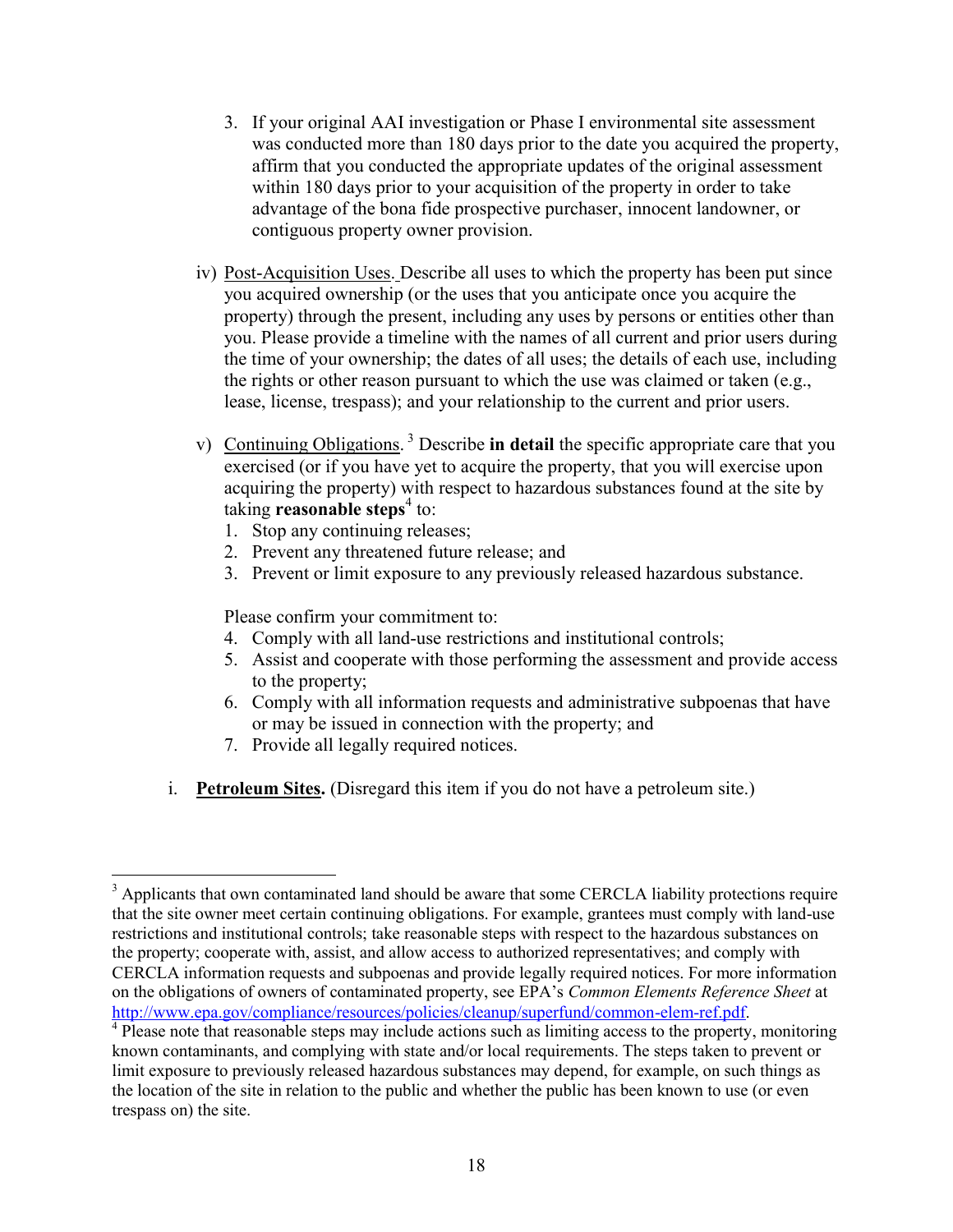determination, please attach a copy of the request you sent to the state. (**Note**: You Non-tribal applicants must provide the information required for a petroleum site eligibility determination (listed below) to your state, so that the state can make the necessary determination on petroleum site eligibility. You must provide EPA with a copy of the state determination letter as an attachment to your proposal. If the state does not make the determination before the proposal due date or is unable to make the must provide EPA with the date you requested your state to make the petroleum site determination. EPA will make the petroleum site eligibility determination if a state is unable to do so following a request from an applicant.) Also in your letter to the state, please request that the state provide information regarding whether it applied EPA's guidelines in making the petroleum determination, or if not, what standard it applied.

 petroleum site eligibility determinations for tribes. Tribal applicants must submit the information required for a petroleum site eligibility determination (listed below) as an attachment to your proposal. EPA will make the

Information required for a petroleum site eligibility determination:

- i) Current and Immediate Past Owners. Identify the current and immediate past owner of the site. For purposes of petroleum eligibility determinations in these guidelines only, the current owner is the entity that will own the site at time of proposal submission.
- ii) Acquisition of Site. Identify when and by what method the current owner acquired the property (e.g., purchase, tax foreclosure, donation, eminent domain).
- disposed of petroleum or petroleum product, or exacerbated the existing iii) No Responsible Party for the Site. Identify whether the current and immediate past owner (which includes, if applicable, the applicant): (1) dispensed or petroleum contamination at the site; and (2) took reasonable steps with regard to the contamination at the site.
- iv) Assessed by a Person Not Potentially Liable. Identify whether you (the applicant) dispensed or disposed of petroleum or petroleum product, or exacerbated the existing petroleum contamination at the site, and whether you took reasonable steps with regard to the contamination at the site.
- using Leaking Underground Storage Tank (LUST) trust fund monies. v) Relatively Low Risk. Identify whether the site is of "relatively low risk" compared to other petroleum or petroleum product-only contaminated sites in the state in which the site is located, including whether the site is receiving or
- vi) Judgments, Orders, or Third Party Suits. Provide information that no responsible party (including the applicant) is identified for the site through, either: 1. A judgment rendered in a court of law or an administrative order that would
	- require any person to assess, investigate, or clean up the site; or
	- 2. An enforcement action by federal or state authorities against any party that would require any person to assess, investigate, or clean up the site; or
	- 3. A citizen suit, contribution action, or other third-party claim brought against the current or immediate past owner, that would, if successful, require the assessment, investigation, or cleanup of the site.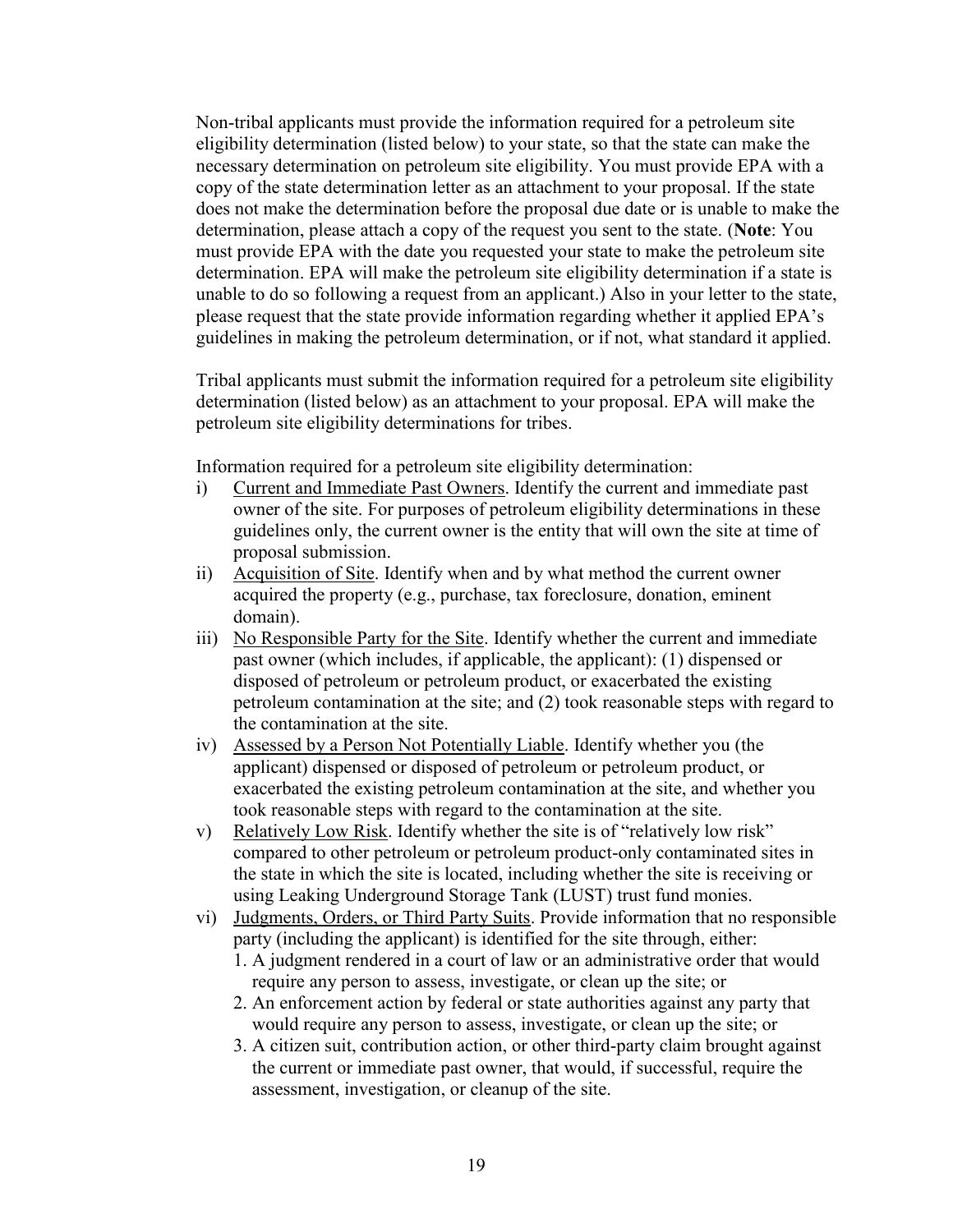- vii) Subject to RCRA. Identify whether the site is subject to any order under section 9003(h) of the Solid Waste Disposal Act.
- **Note:** If no responsible party is identified in iii) or vi) above, then the petroleumviii) Financial Viability of Responsible Parties. For any current or immediate past owners identified as responsible for the contamination at the site, provide information regarding whether they have the financial capability to satisfy their obligations under federal or state law to assess, investigate, or clean up the site. contaminated site may be eligible for funding. If a responsible party is identified above, EPA or the state must next determine whether that party is viable. **If any such party is determined to be viable, then the petroleum-contaminated site may not be eligible for funding.** For more information, see Appendix 1, Section 1.3.2.

# <span id="page-19-0"></span>**SECTION IV - PROPOSAL SUBMISSION INFORMATION**

## <span id="page-19-1"></span>**IV.A. How to Obtain a Proposal Package**

 requested by contacting your Regional Brownfields Coordinator listed in Section VII. Electronic copies of these guidelines can be obtained from the EPA brownfields website [\(http://www.epa.gov/brownfields/applicat.htm\),](http://www.epa.gov/brownfields/applicat.htm) or through [www.grants.gov.](http://www.grants.gov/) Hard copies may be

In order to maintain the integrity of the competition process, EPA staff cannot meet with individual applicants to discuss draft proposals, provide informal comments on draft proposals, or provide advice to applicants on how to respond to ranking criteria. EPA's limitations on staff involvement with grant applicants are described in EPA's Assistance Agreement Competition Policy (EPA Order 5700.5A1). However, EPA staff will respond to questions regarding threshold eligibility criteria, administrative issues related to the submission of the proposal, and requests for clarification about this announcement.

## <span id="page-19-2"></span>**IV.B. Due Date and Mailing Instructions**

Postal Service, commercial delivery service, or electronically through [www.grants.gov.](http://www.grants.gov/) Only one method should be used for the submission of the original, complete proposal package as **Proposals are due October 15, 2010.** Applicants may submit their proposals through the U.S. described in **IV.C.** below.

1. Hard Copy Submissions

Proposals sent through the U.S. Postal Service or a commercial delivery service must be postmarked by October 15, 2010. **Two copies of the complete proposal are required.** 

 Mail one complete, original proposal to: Environmental Management Support, Inc. Attn: Mr. Don West 8601 Georgia Avenue, Suite 500 Silver Spring, MD 20910 Phone 301-589-5318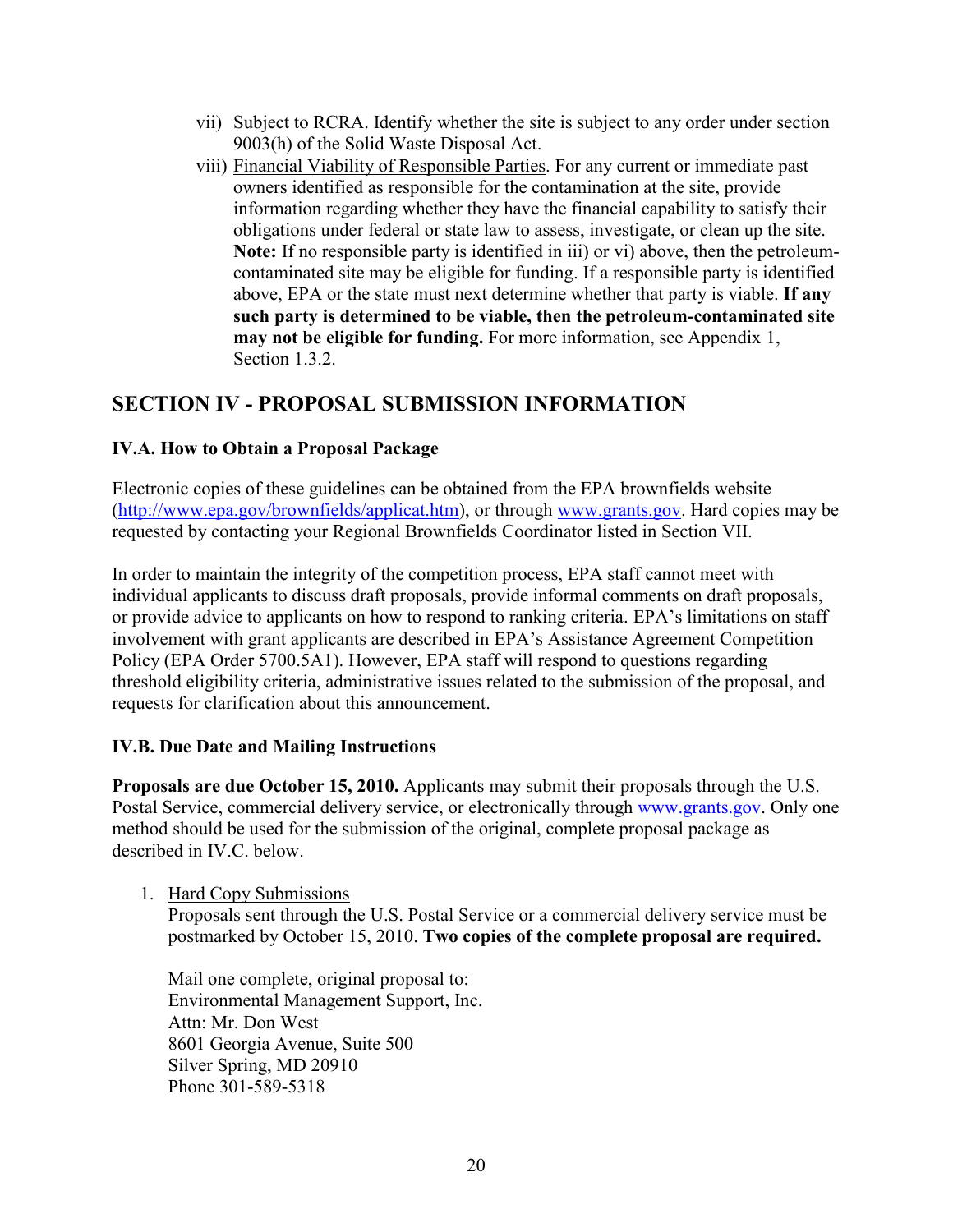(Note: Overnight mail must include Mr. West's phone number in the address.)

A second complete copy of the proposal must be mailed to the appropriate EPA Regional Brownfields Coordinator listed in Section VII.

## **Proposals postmarked by the USPS/commercial delivery service after October 15, 2010, will not be considered.**

#### 2. Electronic Submissions

 Proposals sent electronically through grants.gov must be received by grants.gov by 11:59 p.m. Eastern Time on October 15, 2010. **Proposals received after 11:59 p.m. Eastern Time on October 15, 2010, will not be considered.** Refer to Appendix 2 for specific instructions on the use of grants.gov. In the event that an applicant experiences difficulties transmitting its proposal(s) through grants.gov, please refer to the procedures in Appendix 2. **Note: There is a registration process to complete for electronic submission via grants.gov, which may take a week or more to complete.** 

In addition to electronic submission through [www.grants.gov,](http://www.grants.gov/) a complete copy of the proposal should be mailed to the appropriate EPA Regional Brownfields Coordinator listed in Section VII.

 proposal deadline, please contact **Rachel Lentz at 202-566-2745 or**  If you have not received a confirmation of receipt from EPA within 30 days of the **[lentz.rachel@epa.gov.](mailto:lentz.rachel@epa.gov)** Failure to do so may result in your proposal not being reviewed.

## <span id="page-20-0"></span>**IV.C. Content and Form of Proposal Submission**

 that may be requested. Applicants must submit separate proposals for community-wide and site-Refer to Section I.A. for information on the number of assessment grants and amount of funding specific assessment grants. Each proposal must stand on its own merits based on the responses given to the relevant criteria for that grant type and must not reference responses to criteria in another proposal.

the Transmittal Letter, Narrative Proposal, and Attachments are listed below. Pages exceeding stated page limits will not be copied or evaluated. The page limits indicated for

 be typed, on letter-sized (8.5 x 11-inch) paper, and should use standard 12-point font and 1-inch Upon receipt, proposals will be reviewed for content and threshold eligibility issues and copied for distribution to evaluators. Do not include binders, spiral binding, or color printing. All proposal materials must be in English. The narrative proposal, attachments transmittal letter must margins. While these guidelines establish the minimum type size requirements, applicants are advised that readability is of paramount importance. Applicants are responsible for submitting a complete proposal, as described below, by the due date.

1. Proposal Content: Refer to the sections indicated for detailed instructions on what to include in your proposal.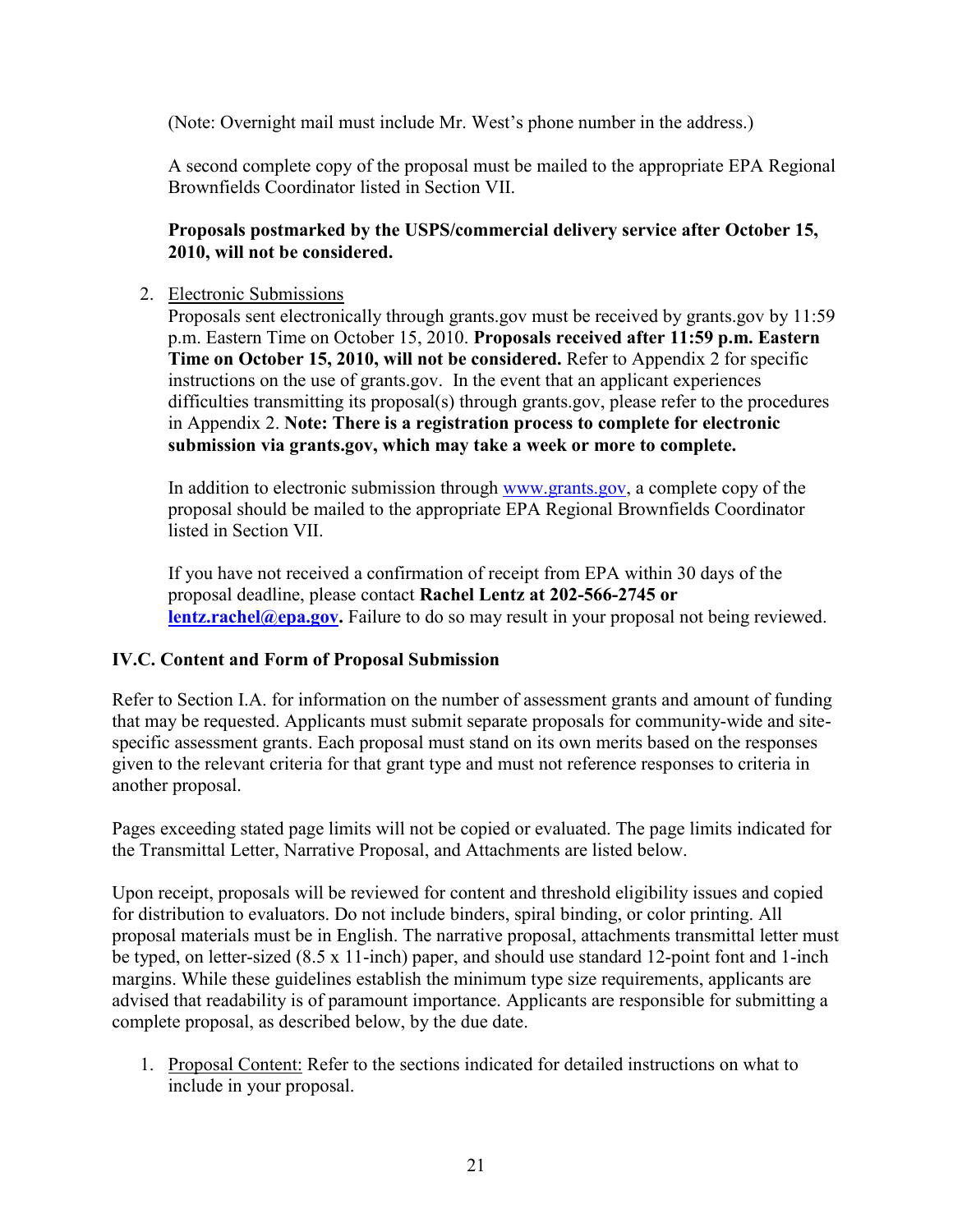- a. Transmittal Letter (2 single spaced-page limit)- See No. 2 below
- ranking criteria (18 single spaced-page limit)- See No. 3 below b. The Narrative Proposal, which includes the responses to applicable threshold and all
- c. Attachments (20 single spaced-page limit for a total of all attachments)
	- i) Letter from the state or tribal environmental authority (see Section III.C.2)
	- ii) Documentation of applicant eligibility if other than city, county, state, or tribe (see Section III.C.1.)
	- community engagement and partnerships ranking criteria (see Section V.B.3) iii) Letters of support from all community-based organizations identified in the
	- assessment, if applicable (see Section I.A.2). iv) Justification for requested waiver of the \$200,000 limit for a site-specific
	- v) Property-specific determination request, if applicable (see Section III.C.3.d)
	- vi) Letters of commitment from assessment coalition members, if applicable (see Section III.C.1)
	- vii)Petroleum eligibility determination information, if applicable (see Section  $III.C.3.i)$
- d. For grants.gov submissions applicants must also submit the SF 424 and 424A forms. See Appendix 2
- 2. Transmittal Letter: The transmittal letter shall identify the applicant and a contact for **identification information, shall not exceed two single spaced pages.** Any pages submitted over the page limit will not be considered. The transmittal letter must be  **transmittal letters for each proposal** they submit. Each transmittal letter must also communication with EPA. **The transmittal letter, including the applicant**  written on the applicant's official letterhead, and signed by an official with the authority to commit your organization to the proposed project. Applicants are to **submit separate**  include:
	- a. Applicant Identification: Provide the name and full address of the entity applying for funds. This is the agency or organization that will be receiving the grant and will be accountable to EPA for the proper expenditure of funds.
	- b. Applicant DUNS number [Refer to Section VI.B.3 for more information if you do not have a DUNS number.]
	- c. Funding Requested:
		- i) Grant type: Indicate Assessment
		- ii) Federal Funds Requested: \$ \_\_\_\_\_ and whether you are requesting a waiver for a site-specific proposal (please refer to funding limitations for each grant type)
		- **Note:** if both, provide a breakdown of the amount of funding you are requesting iii) Contamination: Hazardous Substances<sup>1</sup>, Petroleum<sup>2</sup>, or both by contaminant type (e.g., \$200,000 hazardous substances and \$200,000 petroleum)
		- iv) Community-wide, Site-specific, or Coalition<br>22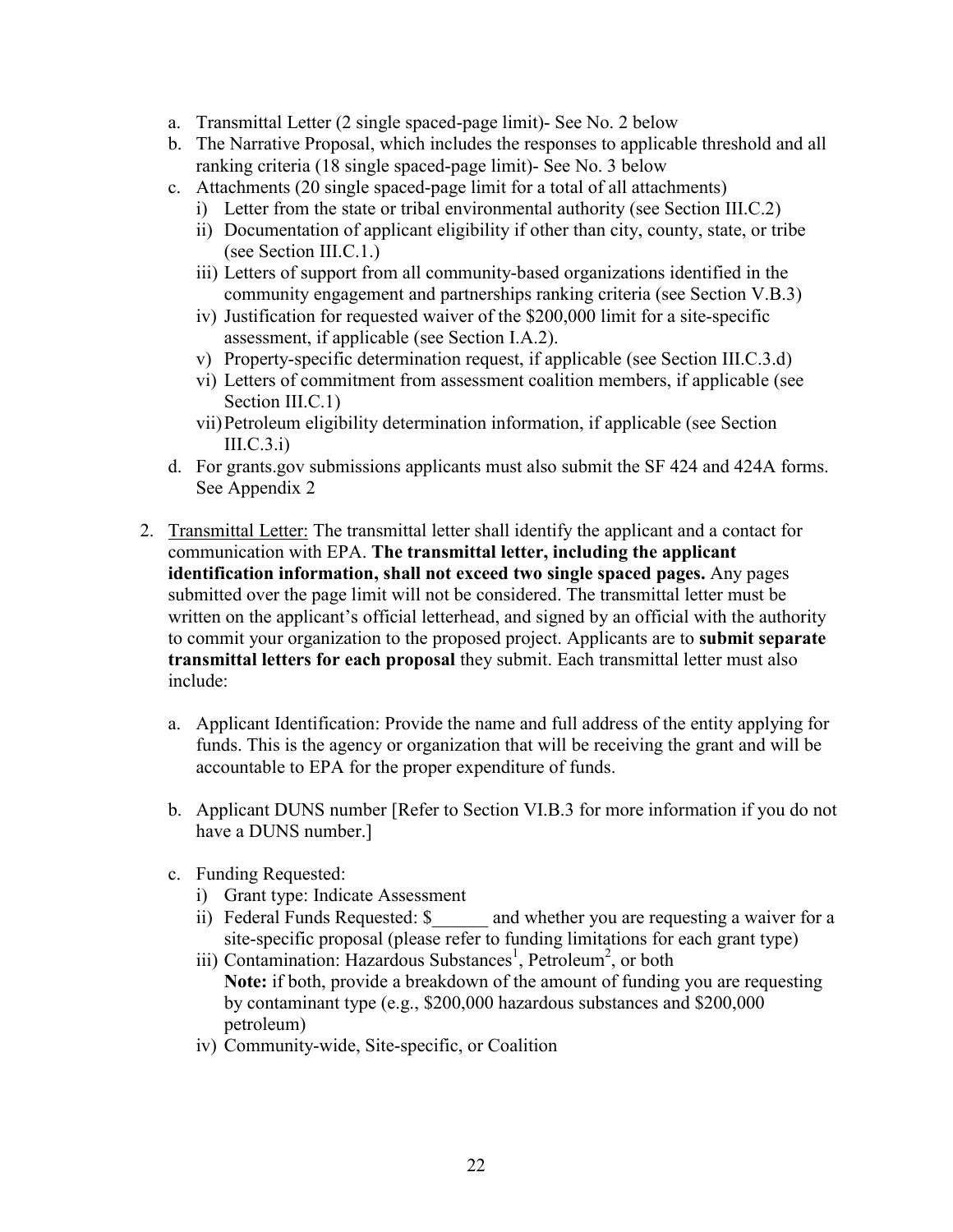- grant coalitions, list all jurisdictions covered under the proposal. d. Location: City, county, and state or reservation, tribally owned lands, tribal fee lands, etc., of the brownfields community(ies) that you propose to serve. For assessment
- e. For site-specific proposals, please provide the property name and complete site address, including zip code.
- f. Contacts:
	- responsible for the project's day-to-day operations. The Project Director may be i) Project Director: Provide name, phone/fax numbers, email address, and mailing address of the Project Director assigned to this proposed project. This person should be the main point of contact for the project, and should be the person contacted if other information is needed.
	- ii) Chief Executive/Highest Ranking Elected Official: Provide the name, phone/fax numbers, email address, and mailing address of the applicant's Chief Executive or highest ranking elected official. For example, if your organization is a municipal form of government, provide this information for the Mayor or County Commissioner. Otherwise, provide this information for your organization's Executive Director or President. These individuals may be contacted if other information is needed.
- g. Date Submitted: The date your proposal is submitted to EPA via U.S. Postal Service, commercial delivery service, or electronically through www.grants.gov.
- h. Project Period: The project period must not exceed three years for assessment grants.
- i. Population:
	- i) Provide the general population of your jurisdiction and the jurisdictions of any coalition partners.
	- ii) If you are not a municipal form of government, provide the population of the target area addressed by this proposal. Tribes must provide the number of tribal/non-tribal members affected. Your jurisdiction's population can be found at: [http://www.census.gov](http://www.census.gov/)
- 3. Narrative Proposal: The narrative proposal includes all applicable responses to threshold criteria (see Section III.B and C) and responses to all ranking criteria (see Section V.B). over the page limit will not be evaluated. The narrative proposal must be clear, concise, **The narrative proposal shall not exceed 18 single spaced pages.** Any pages submitted and specifically address all of the applicable threshold and ranking criteria. Responses to the criteria must include the criteria number and title but need not restate the entire text of the criteria. Proposals must provide sufficient detail to allow for an evaluation of the merits of the proposal. Factual information about your proposed project and community must be provided. Do not include discussions of broad principles that are not specific to the proposed work or project covered by your proposal.
- 4. Attachments See List Above.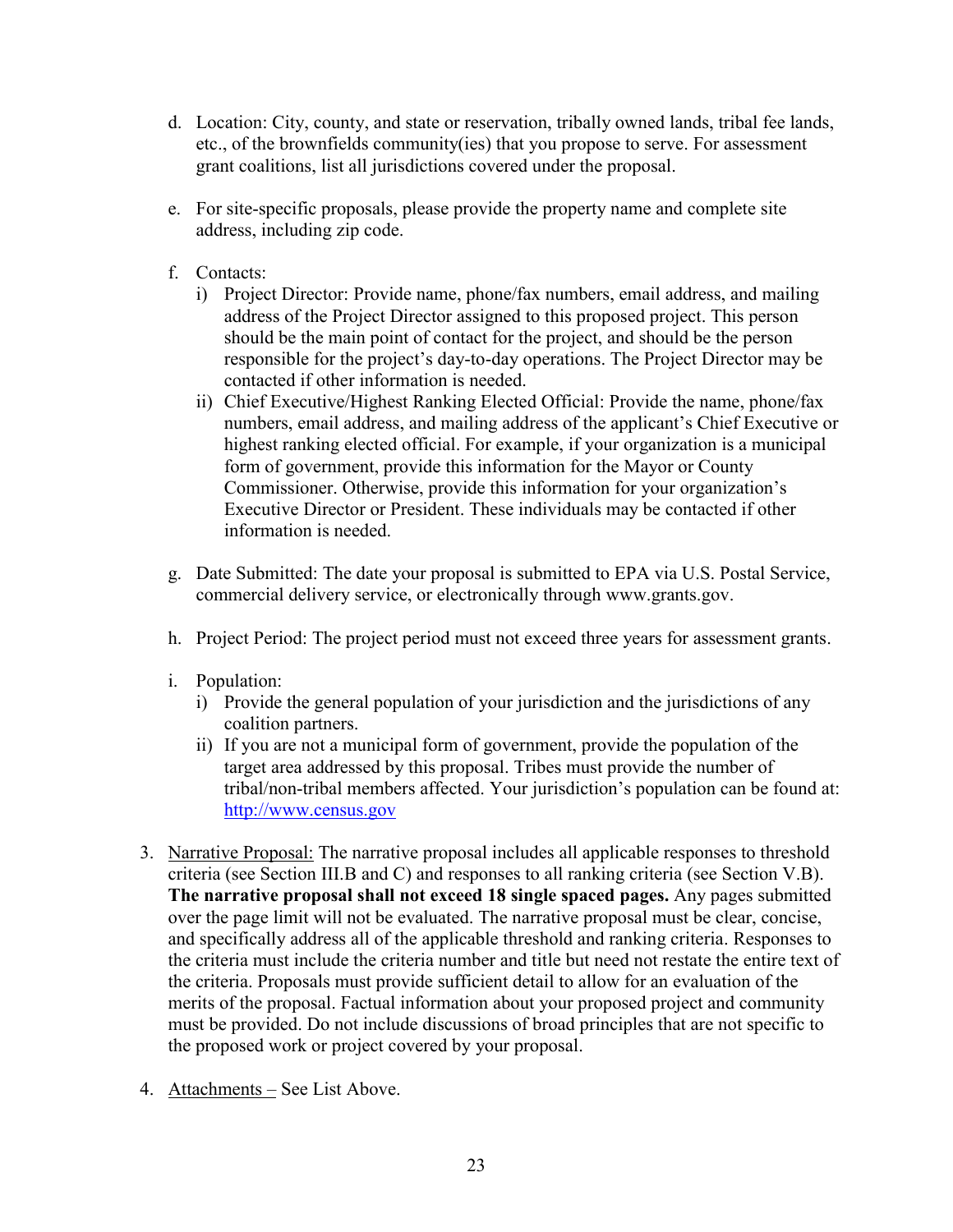## <span id="page-23-0"></span>**IV.D. Intergovernmental Review**

 criteria related to a state environmental letter attachment (see Section III.C.2). Contact your Regional Brownfields Coordinator listed in Section VII for assistance. As appropriate for your state, applicants are encouraged to contact their State Intergovernmental Review Office early to start the required intergovernmental review process. The review process will be needed if you are selected to receive a grant. This effort is separate from the threshold

## <span id="page-23-1"></span>**IV.E. Use of Funds to Make Subawards, Contract Services, or Fund Partnerships**

EPA awards funds to one eligible applicant as the recipient even if other eligible applicants are named as partners or co-applicants or members of a coalition or consortium. The recipient is accountable to EPA for the proper expenditure of funds.

Funding may be used to provide subgrants or subawards of financial assistance, which includes using subawards or subgrants to fund partnerships, provided the recipient complies with applicable requirements for subawards or subgrants including those contained in 40 [CFR](http://www.gpoaccess.gov/cfr/retrieve.html_) Parts 30 or 31, as appropriate. Applicants must compete contracts for services and products, including consultant contracts, and conduct cost and price analyses to the extent required by the procurement provisions of the regulations at 40 CFR Parts 30 or 31, as appropriate. The regulations also contain limitations on consultant compensation. Applicants are not required to identify subawardees/subgrantees and/or contractors (including consultants) in their proposal/application. However, if they do, the fact that an applicant selected for award has named a specific subawardee/subgrantee, contractor, or consultant in the proposal/application EPA selects for funding does not relieve the applicant of its obligations to comply with subaward/subgrant and/or competitive procurement requirements as appropriate. Please note that applicants may not award sole source contracts to consulting, engineering, or other firms assisting applicants with the proposal solely based on the firm's role in preparing the proposal/application.

 assistance under Subpart B Section .210 of [OMB Circular A-133,](http://www.whitehouse.gov/omb/circulars/a133/a133.html_) and the definitions of to these transactions. Applicants acquiring commercial goods or services must comply with the competitive procurement standards in 40 CFR Part 30 or 40 CFR Part 31.36 and cannot use a Successful applicants cannot use subgrants or subawards to avoid requirements in EPA grant regulations for competitive procurement by using these instruments to acquire commercial services or products from for-profit organizations to carry out its assistance agreement. The nature of the transaction between the recipient and the subawardee or subgrantee must be consistent with the standards for distinguishing between vendor transactions and subrecipient subaward at 40 CFR 30.2(ff) or subgrant at 40 CFR 31.3, as applicable. EPA will not be a party subaward/subgrant as the funding mechanism.

## <span id="page-23-2"></span>**IV.F. Evaluation of Subawardees and Contractors**

Section V of this announcement describes the evaluation criteria and evaluation process that will be used by EPA to make selections under this announcement. During this evaluation, except for those criteria that relate to the applicant's own qualifications, past performance, and reporting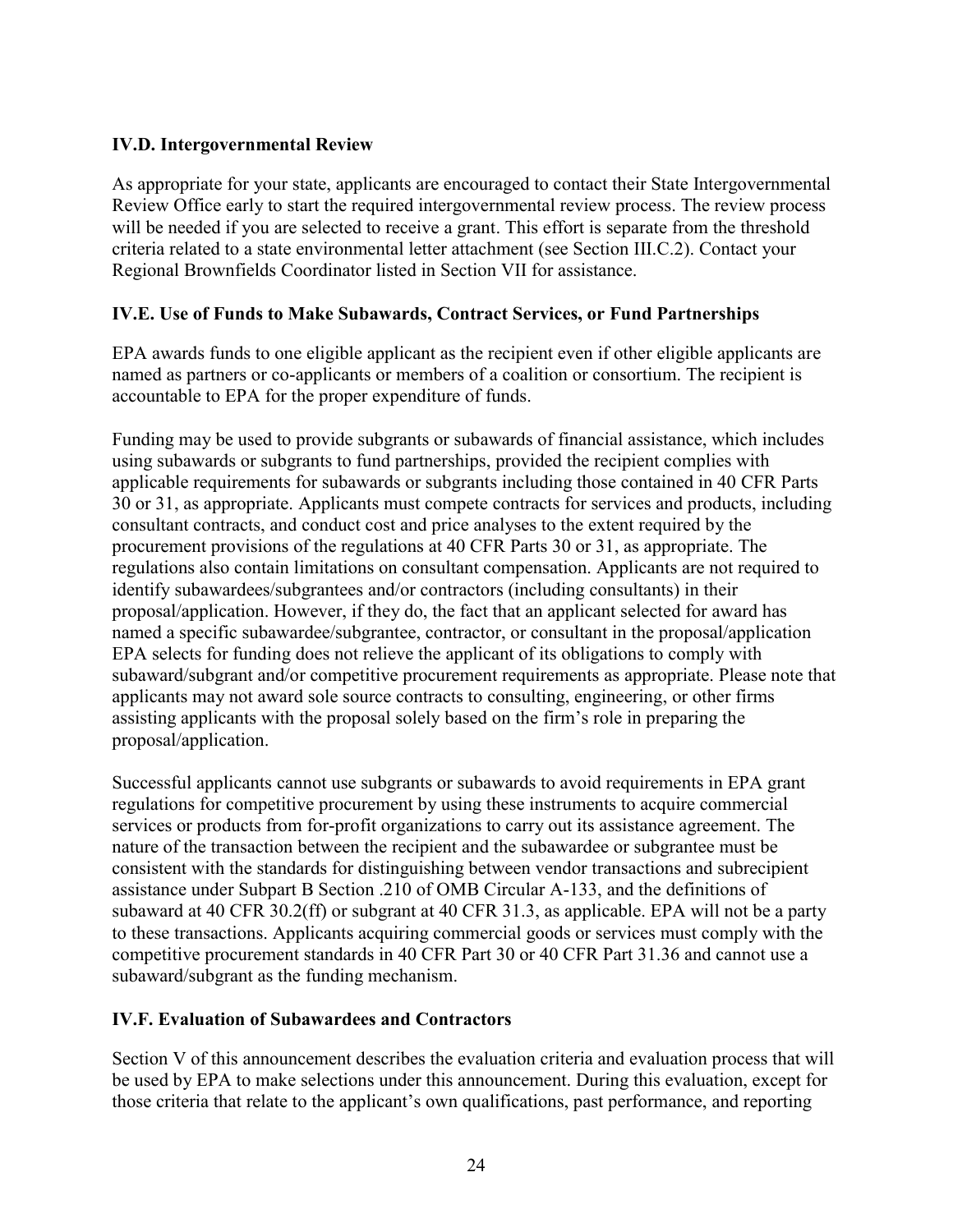history, the review panel will consider, if appropriate and relevant, the qualifications, expertise, and experience of the following:

(i) an applicant's named subawardees/subgrantees identified in the proposal if the applicant demonstrates in the proposal that if it receives an award that the subaward/subgrant will be properly awarded consistent with the applicable regulations in 40 CFR Parts 30 or 31. For example, applicants must not use subawards/subgrants to obtain commercial services or products from for-profit firms or individual consultants.

(ii) an applicant's named contractor(s), including consultants, identified in the proposal if the applicant demonstrates in its proposal that the contractor(s) was selected in compliance with the competitive Procurement Standards in 40 CFR Part 30 or 40 CFR 31.36 as appropriate. For example, an applicant must demonstrate that it selected the contractor(s) competitively or that a proper non-competitive sole-source award consistent with the regulations will be made to the contractor(s), that efforts were made to provide small and disadvantaged businesses with opportunities to compete, and that some form of cost or price analysis was conducted. EPA may not accept sole source justifications for contracts for services or products that are otherwise readily available in the commercial marketplace.

EPA will not consider the qualifications, experience, and expertise of named subawardees/subgrantees and/or named contractor(s) during the proposal evaluation process unless the applicant complies with these requirements.

## <span id="page-24-0"></span>**IV.G. Confidential Information**

 claims in accordance with 40 CFR Part 2. Applicants must clearly mark applications/proposals or made, EPA is not required to make the inquiry to the applicant otherwise required by 40 CFR In accordance with 40 CFR 2.203, applicants may claim all or a portion of their application/proposal as confidential business information. EPA will evaluate confidentiality portions of applications/proposals they claim as confidential. If no claim of confidentiality is 2.204(c)(2) prior to disclosure. However, competitive proposals/applications are considered confidential and protected from disclosure prior to the completion of the competitive selection process.

## <span id="page-24-1"></span>**IV.H. Management Fees**

 of carrying out the scope of work. When formulating budgets for proposals/applications, applicants must not include management fees or similar charges in excess of the direct costs or at the rate provided for by the terms of the agreement negotiated with EPA. The term "management fees or similar charges" refers to expenses added to the direct costs in order to accumulate and reserve funds for ongoing business expenses, unforeseen liabilities, or for other similar costs that are not allowable under EPA assistance agreements. Management fees or similar charges may not be used to improve or expand the project funded under this agreement, except to the extent authorized as a direct cost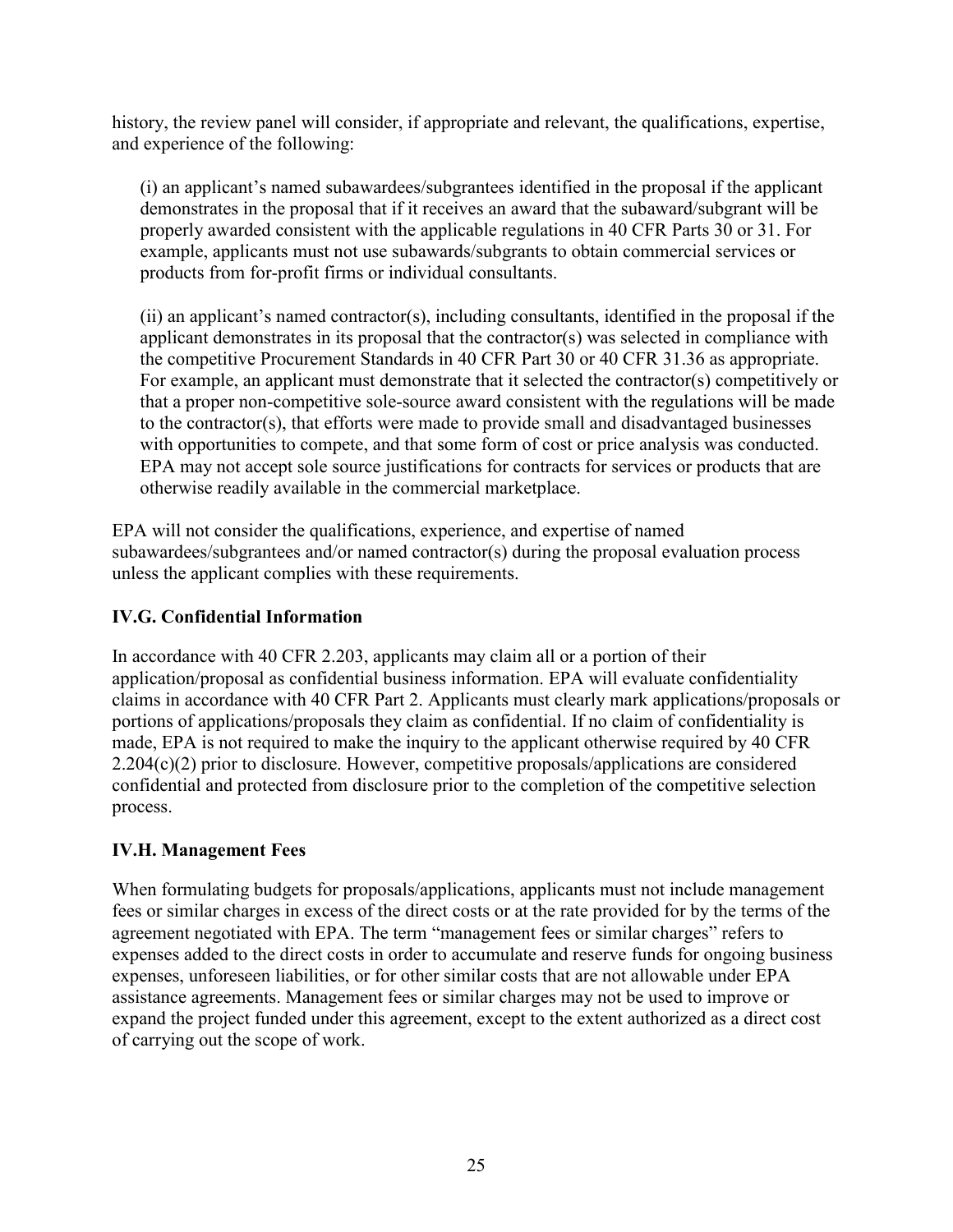# <span id="page-25-0"></span> **SECTION V - PROPOSAL REVIEW INFORMATION**

## <span id="page-25-1"></span>**V.A. Review and Selection Process**

 Timely submitted proposals initially will be reviewed by the appropriate EPA Regional Office to ineligibility determination. All proposals that pass the threshold criteria review will then be composed of EPA staff and potentially other federal agency representatives. Eligible proposals will be evaluated based on the criteria below. determine compliance with the applicable threshold criteria for assessment grants (Section III.C). The threshold criteria review is pass/fail. Applicants deemed ineligible for funding consideration as a result of the threshold criteria review will be notified within 15 calendar days of the evaluated by national evaluation panels chosen for their expertise in the range of activities associated with the National Brownfields Program. The national evaluation panels will be

Completed evaluations will then be referred to the Selection Official, who is responsible for further consideration of the proposals and final selection of grant recipients. Proposals will be selected for award by this Official based on their evaluated point scores, the availability of funds, and, if and as appropriate, consideration of the other factors described in Section V.C.

## <span id="page-25-2"></span>**V.B. Ranking Criteria for Assessment Grants**

 eligibility review (see Section III.C), your responses to the ranking criteria below will be evaluated and scored by national evaluation panels.<br>1. Community Need Respond to the ranking criteria below in your proposal. If your proposal passes the threshold

<span id="page-25-3"></span>

 Under this criterion, proposals will be evaluated based on the quality and extent of the targeted community as it is affected by the presence of brownfields. Responses should clearly identify the sources of information used in this section. [20 Points] applicant's description of the health, welfare, environmental, and financial needs of the

- a. Health, Welfare, and Environment [10 Points]
	- i) Describe the effect brownfields currently have on your targeted community by providing information on the number and size of the brownfields and the health, welfare, and environmental impacts of these sites. Provide information describing the health and welfare of sensitive populations such as minorities, children, and women of child-bearing age in the targeted community. Provide any information or data showing that residents of the targeted community are disproportionately impacted by environmental problems.
- b. Financial Need [10 Points]
	- i) Describe the economic impact of brownfields on the targeted community. Provide information about that community such as rates of poverty, household income, unemployment rates, or other widely available demographic information that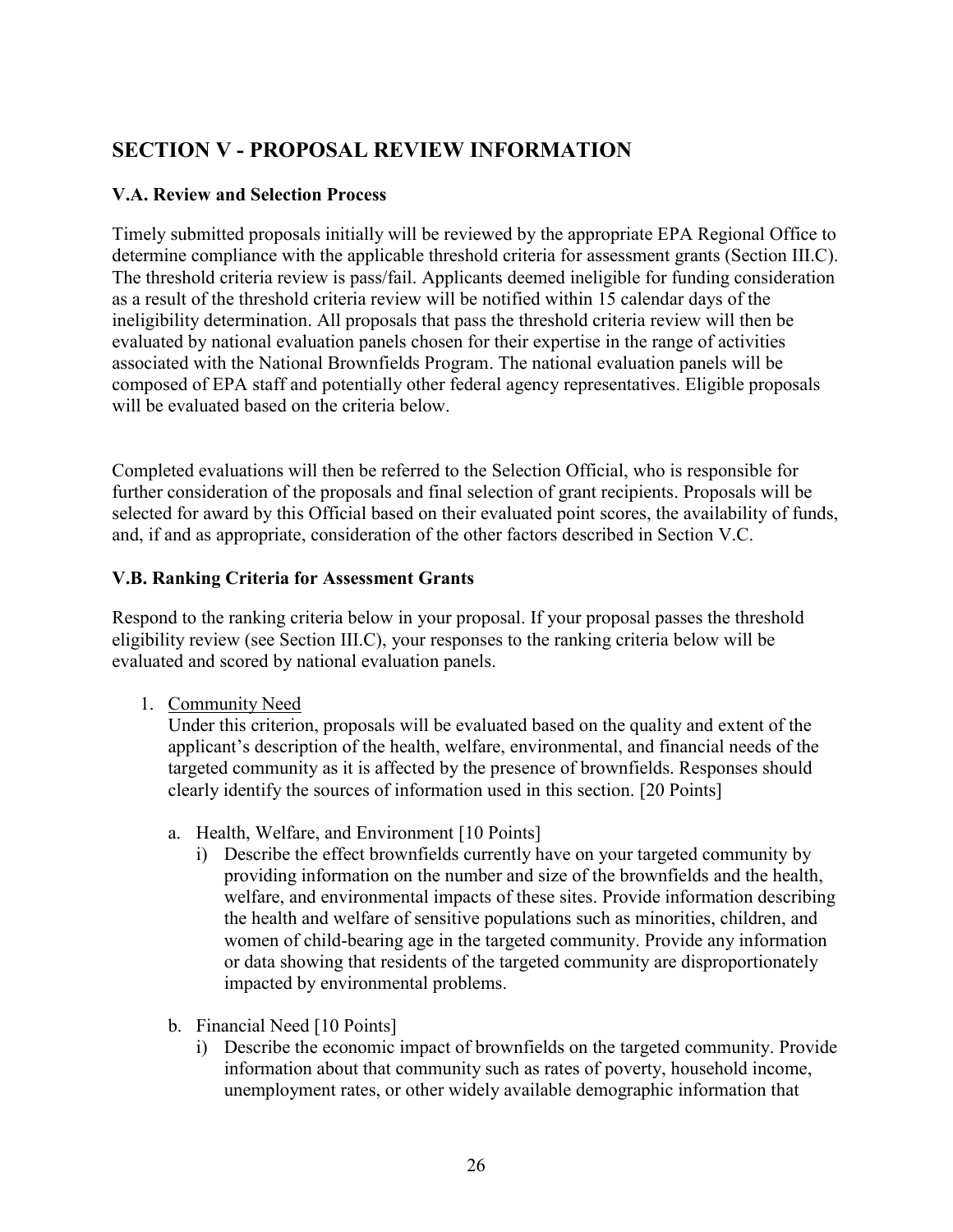demonstrates the economic needs of the targeted community's residents. Describe have a brownfields grant(s) from EPA, describe why you need additional funding. factors such as fiscal condition or population size that limit your ability to draw on other sources of funding for assessment of brownfield sites. If you already

#### <span id="page-26-0"></span>2. Project Description and Feasibility of Success

 Under this criterion, proposals will be evaluated based on the feasibility of the project to be wide planning, please describe the need for creating a community plan and how it will lead to assessment, cleanup and reuse of Brownfields properties. Refer to Section VI.E, *Brownfields*  funded under this grant. Specifically, proposals will be evaluated on the extent and quality to which the applicant demonstrates a reasonable approach to the project, sufficient resources to complete the project, and a capability to complete the project in a timely manner. Proposals that budget the majority of grant funds for conducting site assessments will be viewed more favorably than those that focus on inventory. Proposals that budget the majority of grant funds for area-wide planning activities or the development of an area-wide plan will be reviewed more favorably if they plan to conduct assessment activities reported to EPA through the Property Profile Form on at least one or more brownfields sites within the planning area under the grant. Coalition proposals will be viewed more favorably if they budget grant funds to address a minimum of five sites under the grant. If your proposal is focusing primarily on conducting assessments, please describe how the assessment activities are consistent with your community plan. If your proposal is focusing primarily on area-*Programmatic Requirements*, to read EPA expectations of projects funded with brownfields assessment grants. [35 Points]

- a. Project Description [5 Points]
	- i) Describe the project you are proposing to be funded under this grant.
- b. Budget for EPA Funding and Leveraging Other Resources [10 Points]
	- i) Use the table format below to identify specific tasks for which EPA funding will be used. **Applicants requesting hazardous substance1 and petroleum2 funding in the same proposal must provide either two separate budget tables, or two separate line items within one budget table**, that shows the planned petroleum and hazardous substance funded activities. Show the costs (by budget category) associated with each task. In addition to the budget table, describe each task in detail, including the basis for the estimated cost as well as the projected outputs where possible (e.g., conduct Phase 1 assessments on five sites at a cost of \$2,500 each for a total of \$12,500). (Refer to Section I.E for a definition and examples of "outputs.")

 administrative costs, such as indirect costs). Please refer to the Brownfields FAQ at: [http://www.epa.gov/brownfields/proposal\\_guides/FY11\\_FAQs.pdf](http://www.epa.gov/brownfields/proposal_guides/FY11_FAQs.pdf) for Do not include tasks for activities or costs that are ineligible uses of funds under EPA's assessment grant (e.g., land acquisition, building demolition that is not necessary to assess contamination at the site, building or site preparation, or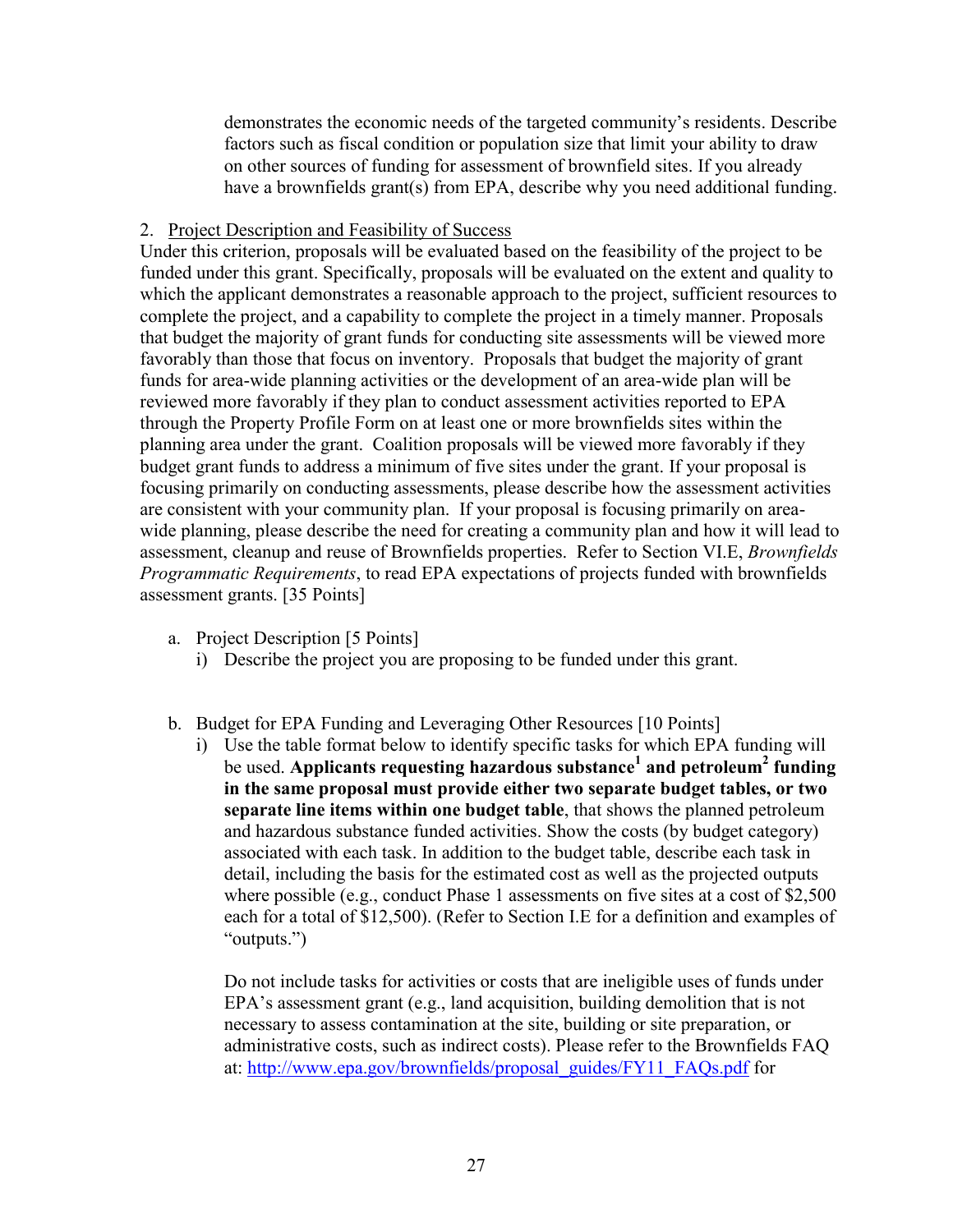additional examples of ineligible uses of funds. For questions not covered by the FAQ, contact your Regional Coordinator.

FAQ, contact your Regional Coordinator.<br>Reminder on additional use of grant funds (refer to Section I.B.): Applicants may conduct area-wide planning activities and develop an area-wide plan using related program development and implementation activities. These additional assessment grant funds. Also, a local government (does not include state or tribal governments) may use up to 10 percent of its grant funds for health monitoring of populations, monitoring and enforcement of institutional control(s), or other uses should be addressed in separate tasks in the budget table and task description. [5 Points]

| <b>Sample Format for Budget.</b>                                                                                                                                                                                                                                                                    |                                |          |                                |          |       |
|-----------------------------------------------------------------------------------------------------------------------------------------------------------------------------------------------------------------------------------------------------------------------------------------------------|--------------------------------|----------|--------------------------------|----------|-------|
| <b>Budget Categories</b>                                                                                                                                                                                                                                                                            | <b>Project Tasks</b>           |          |                                |          |       |
| (programmatic costs only)                                                                                                                                                                                                                                                                           | $\lceil \text{Task } 1 \rceil$ | [Task 2] | $\lceil \text{Task } 3 \rceil$ | [Task 4] | Total |
| Personnel                                                                                                                                                                                                                                                                                           |                                |          |                                |          |       |
| <b>Fringe Benefits</b>                                                                                                                                                                                                                                                                              |                                |          |                                |          |       |
| Travel <sup>1</sup>                                                                                                                                                                                                                                                                                 |                                |          |                                |          |       |
| Equipment <sup>2</sup>                                                                                                                                                                                                                                                                              |                                |          |                                |          |       |
| Supplies                                                                                                                                                                                                                                                                                            |                                |          |                                |          |       |
| Contractual <sup>3</sup>                                                                                                                                                                                                                                                                            |                                |          |                                |          |       |
| Other (specify)                                                                                                                                                                                                                                                                                     |                                |          |                                |          |       |
| <b>Total</b>                                                                                                                                                                                                                                                                                        |                                |          |                                |          |       |
| $1$ Travel to brownfields-related training conferences is an acceptable use of these grant funds.<br>$2$ EPA defines equipment as items that cost \$5,000 or more with a useful life of more than one<br>year. Items costing less than \$5,000 are considered supplies. Generally, equipment is not |                                |          |                                |          |       |

required for assessment grants.

 non-profits, with 40 CFR 30.40 through 30.48.  $3 \text{ Applications}$  Applicants must comply with the procurement procedures contained in 40 CFR 31.36, or for

- ii) **Leveraging.** If assessments determine that additional work (e.g., assessment or funding or resources that you have or are seeking to ensure the successful cleanup) may be required, describe the funding or resources (public and private) you have or will seek to complete the additional work. Describe other sources of revitalization of brownfield sites **assessed** with this grant. [5 Points]
- c. Programmatic Capability and Past Performance [20 Points]
	- i) Programmatic Capability

Describe the management system you will have in place to direct activities under the grant. Include a description of your project manager and staff and a discussion of their expertise, qualifications, and experience. Discuss the means you will use to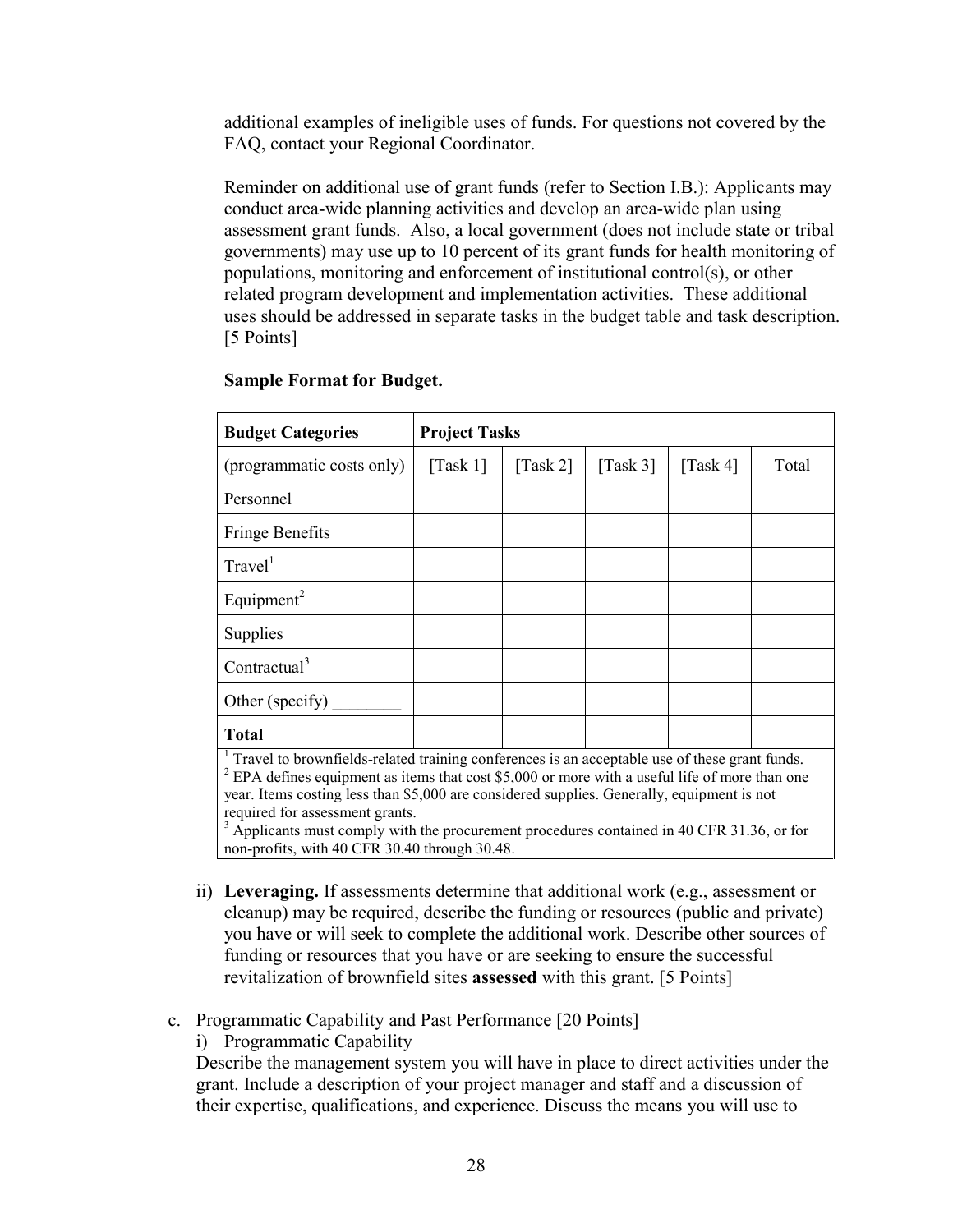retain project leadership or recruit qualified staff should employee turnover occur. Describe the system(s) you have in place to acquire additional expertise and resources you must comply with Section IV.F. [8 points] required to perform the proposed project. If you intend to contract for the necessary expertise, describe the system you have in place to acquire that expertise. Please note

ii) Past Performance

ii) Past Performance<br>If you have ever received an EPA brownfields grant, please respond to item 1. If you applicant. [12 points] have never received an EPA brownfields grant, but have received other federal or non-federal assistance agreements (an assistance agreement is a grant or cooperative agreement and not a contract) please respond to item **2.** If you have never received any type of federal or non-federal assistance agreements please indicate this in your proposal and you will receive a neutral score [6 Points] for this factor. [Failure to indicate anything in response may result in zero points for this factor.] In evaluating an applicant's response to this factor, in addition to the information provided by the applicant, EPA may consider relevant information from EPA files or from other federal or non-federal grantors to verify or supplement information provided by the

- 1. Currently or Has Ever Received an EPA Brownfields Grant
	- existing grant(s) by providing information on [8 points]:  $\bullet$  Identify the EPA Brownfields grant(s) you currently have or have received in the past. Please provide information on no more than five of your most recent grants. Demonstrate how you successfully managed the grant(s), and successfully performed all phases of work under the previous or
		- Funds Expenditure: the balance of grant funds not drawn down (funds remaining).
		- Compliance with grant requirements: information regarding your compliance with the work plan, schedule, terms and conditions, timely reporting (e.g., quarterly reports, financial status reports, Assessment, Cleanup, Revolving Loan Fund Exchange System (ACRES),, and any other required submittals), and reporting on whether you were making progress towards achieving the expected results under the grants and if not whether you explained why not.
		- Accomplishments: Describe your success using EPA grant funds to assess, clean up, and redevelop brownfield sites, including whether you reported accomplishments to EPA in ACRES, or alternatively, via the Property Profile Form.
	- Describe any adverse audit findings. If you have had problems with the management of your brownfields grants or any other grant (e.g., corrected, or are correcting, the problems. [4 points] compliance reporting, expenditure of funds, etc.), please describe how you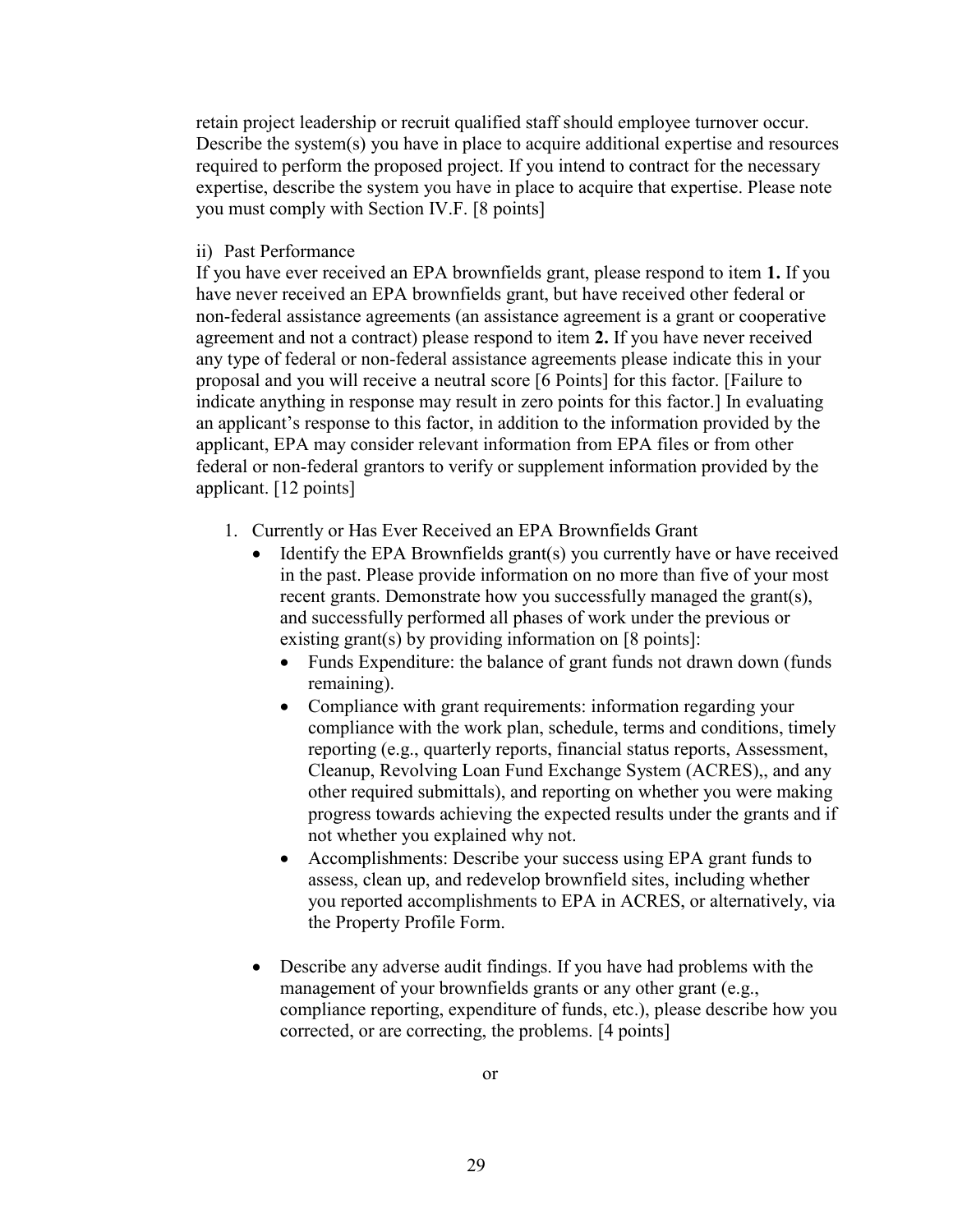- and/or non-federal assistance agreements 2. Has Not Received an EPA Brownfields Grant but has received other federal
	- Identify current and/or prior federally and/or non-federally funded than five of your most recent assistance agreements. Describe your history final acceptable technical reports, and reporting on whether you were and, if not, whether you explained why not. [8 points] assistance agreements received. Please provide information on no more of successfully managing these agreements and performing the agreements including meeting and complying with reporting requirements, submitting making progress towards achieving the results under those agreements
	- Describe any adverse audit findings. If you have had problems with the problems. [4 points] administration of any grants (e.g., compliance reporting, expenditure of funds, etc.), please describe how you have corrected, or are correcting, the
- <span id="page-29-0"></span>3. Community Engagement and Partnerships

 Under this criterion, proposals will be evaluated based on: 1) the applicant's plan for engaging the targeted community in the project to be funded under this grant; 2) the extent to which the applicant has identified and established relationships with the partners necessary to achieve the project's goals; and 3) the extent to which the support letters provided by community-based organizations involved with the project demonstrate specific and valuable commitments to the project. [Refer to Section IV.E and IV.F for requirements related to financial transactions with community-based organizations.] [20 Points]

- [http://www.epa.gov/brownfields/proposal guides/FY11\\_FAQs.pdf](http://www.epa.gov/brownfields/proposal%20guides/FY11_FAQs.pdf) for more information on local job training programs.] [5 Points] a. Discuss your plan for involving the affected community (e.g., neighborhood organizations, citizens' groups, borrowers, developers, and other stakeholders) in site selection for assessments, cleanup decisions, or reuse planning, including activities that have already occurred. Describe your plan for communicating the progress of your project to citizens, including plans for communicating in languages commonly used in the community. If a related local job training program(s) (including brownfields job training grantees) exists in your target area, explain any specific efforts that have been made to collaborate and to what extent will these efforts encourage future employment in the local community to address brownfields sites (e.g. use of first source hiring ordinances or agreements, incorporating terms and conditions requiring contractors to hire locally). [Refer to the Brownfields FAQ at
- environmental and health agencies and other relevant governmental agencies to b. Describe your efforts and/or plans to develop partnerships with your local/state/tribal ensure your brownfields project is successful. [5 Points]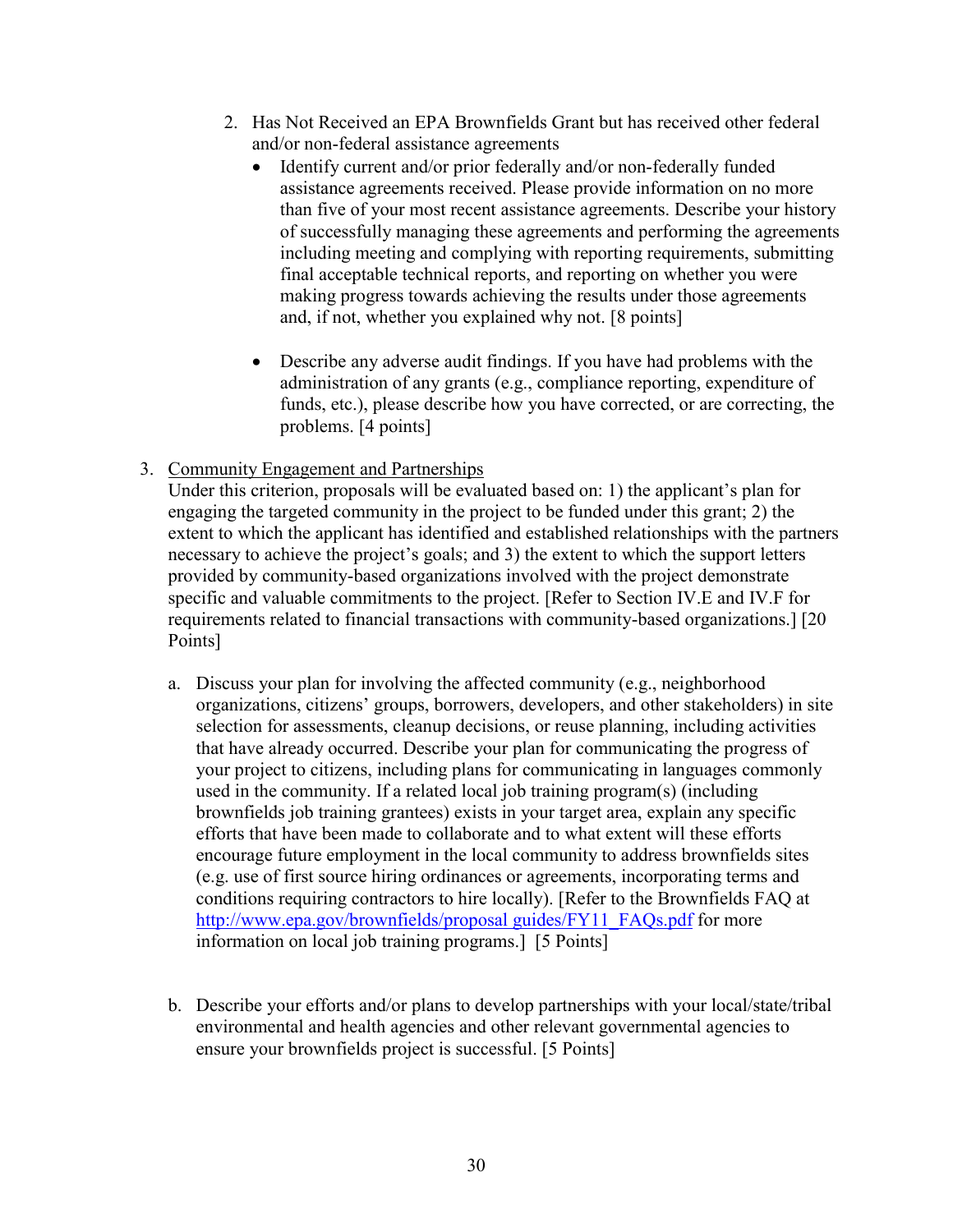c. Provide a **description of, and role of, the key** community-based organizations resident support letters, letters to the editor, attendance at public meetings, etc. roles and affirm any referenced commitments. [10 Points] involved in your project. These organizations may include, but are not limited to, local citizen or business groups, environmental or civic organizations, educational institutions, and local labor organizations. [Note: Community-based organizations do **not** include local government departments, the local planning department/district/office, local contractors, the mayor's office, or other elected officials.] If Community-based organizations do not exist in your area, please provide background affirming the lack of such organizations. Then, demonstrate how the community is engaged and involved in your project, which can be demonstrated by Attach letters from all community-based organizations mentioned that describe their

#### <span id="page-30-0"></span>4. Project Benefits

 Under this criterion, proposals will be evaluated on the extent to which the project's anticipated outcomes promote general welfare through the improvement of the public health and safety, economy, and environment of the targeted community and how these outcomes will contribute to your overall community "vision" for the revitalization of sustainable practices. [Refer to section I.E for an explanation of outcomes.] [25 Points] brownfield sites. Consideration will be given to how public health issues are addressed during the project, the anticipated benefits of redevelopment, and the incorporation of

a. Welfare and/or Public Health [10 Points]

Describe the environmental, social, and/or public health benefits anticipated from the redevelopment of sites assessed under this grant. Describe how nearby and sensitive populations in your targeted community will be protected from contaminants during assessment work conducted on brownfield sites under this grant.

- b. Economic Benefits and/or Greenspace [5 Points] Explain how the grant will produce:
	- i) Economic benefits, such as increased employment and expanded tax base, through the redevelopment of sites assessed under this grant. Provide quantitative estimates where feasible; **and/or**
	- ii) **Othe**r **non-economic benefits associated with sites to be reused for** greenspace or other not-for-profit activities. Greenspace includes areas redeveloped for uses such as parks, recreation areas, greenways, or environmental buffers. Other notfor-profit activities include the work of governmental or charitable organizations.
- c. Environmental Benefits from Infrastructure Reuse/Sustainable Reuse [5 Points] Describe any anticipated environmental benefits, beyond the assessment and remediation of contaminants, associated with the **sustainable redevelopment** of sites assessed under this grant, including the use of existing infrastructure, such as utilities and public transit, green buildings, energy efficiency, water management, green remediation, construction and demolition materials recycling, diesel emissions reductions, and renewable energy on brownfields. [Refer to the Brownfields FAQ at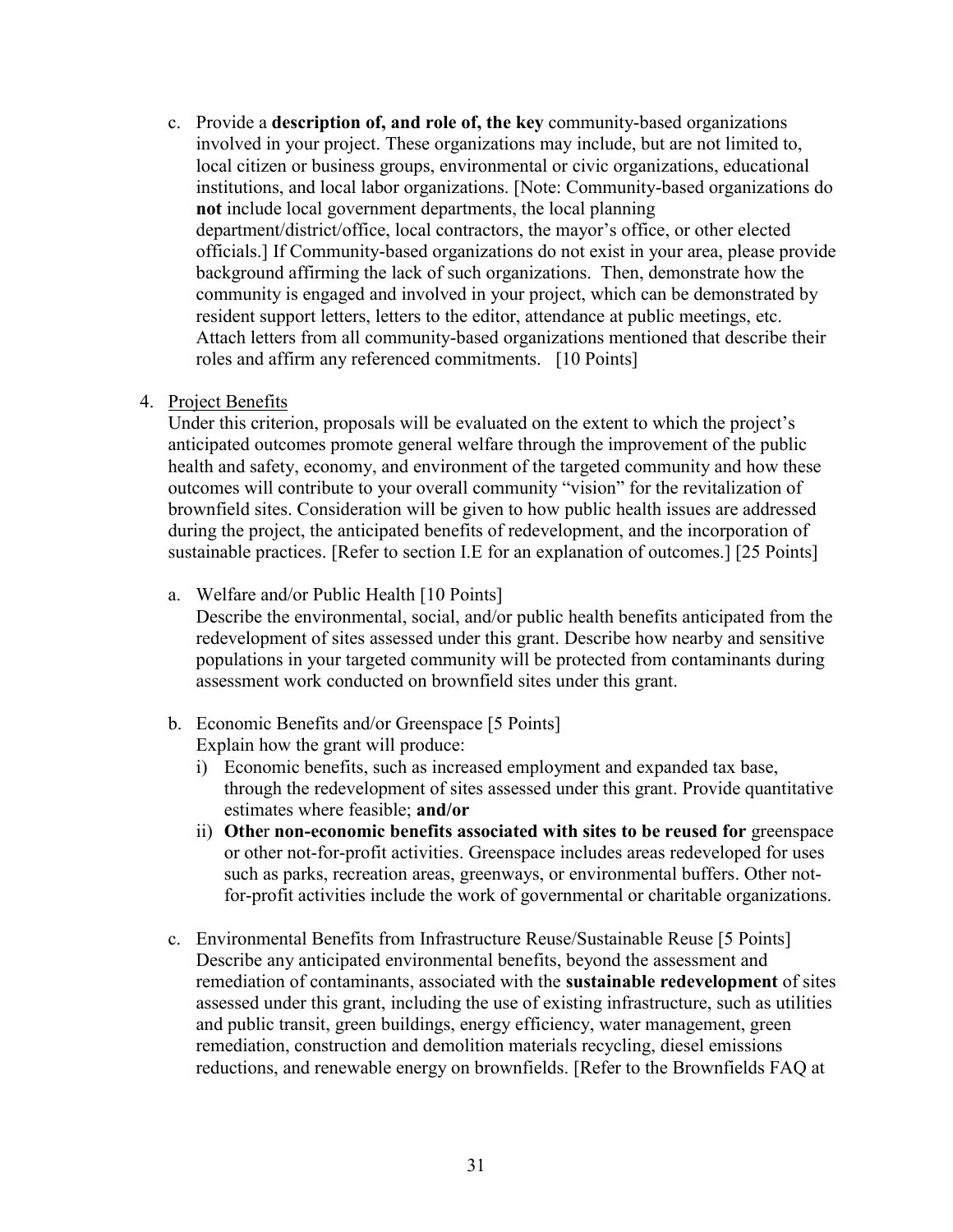[http://www.epa.gov/brownfields/proposal\\_guides/FY11\\_FAQs.pdf](http://www.epa.gov/brownfields/proposal_guides/FY11_FAQs.pdf) for a description of these and other EPA initiatives.]

d. Describe your plan for tracking and measuring your progress towards achieving the expected short term and long term project outcomes and outputs, including those identified in Section I.E. [5 Points]

## <span id="page-31-0"></span> **V.C. Other Factors**

In making final selection recommendations, EPA's Selection Official may consider the following factors if, and as, appropriate:

- Fair distribution of funds between urban and non-urban areas;
- A balanced distribution of funds among EPA's ten Regions;
- Fair distribution of funds between new applicants and previous brownfields grant recipients;
- Compliance with the 25 percent statutory petroleum funding allocation;
- The benefits of promoting the long-term availability of funds under the RLF grants;
- Whether the applicant is a federally recognized Indian tribe or United States territory;
- The need to provide funding to address specific types of contamination identified in the Brownfields law such as whether a site is mine-scarred or contaminated with controlled substances;
- The needs of communities adversely affected by natural disasters; and
- An appropriate balance between community-wide assessment grants, site-specific assessment grants, assessment coalition grants and grants primarily focusing on areawide planning activities to meet the Agency strategic planning goals in fiscal year 2011.

## <span id="page-31-1"></span>**V.D. Proposal Checklist for Assessment Grants**

 Before you submit your proposal(s) for assessment grants, please ensure the following documents are included in your package submitted to EPA and EPA's contractor.

| v.       | Transmittal Letter (2-page limit)                                                                                                                                |  |
|----------|------------------------------------------------------------------------------------------------------------------------------------------------------------------|--|
| v.       | The Narrative Proposal, which includes the responses to applicable threshold and all<br>ranking criteria (18-page limit)                                         |  |
| 34       | Letter from the state or tribal environmental authority (see Section III.C.2)                                                                                    |  |
| V.       | Documentation of applicant eligibility if other than city, county, state, or tribe (see<br>Section III.C.1)                                                      |  |
|          | <b>Letters of Support from all community-based organizations identified in the</b><br>community engagement and partnerships ranking criteria (see Section V.B.3) |  |
| <b>V</b> | Justification for requested waiver of the \$200,000 limit for a site-specific assessment,<br>if applicable (see Section I.A.2)                                   |  |
| ν.       | Property-specific determination request, if applicable (see Section III.C.3.d)                                                                                   |  |
| 7.       | Letters of commitment from assessment coalition members, if applicable (see section<br>III.C.1)                                                                  |  |
|          | <b>E</b> Petroleum eligibility determination information, if applicable (see Section III.C.3.i)                                                                  |  |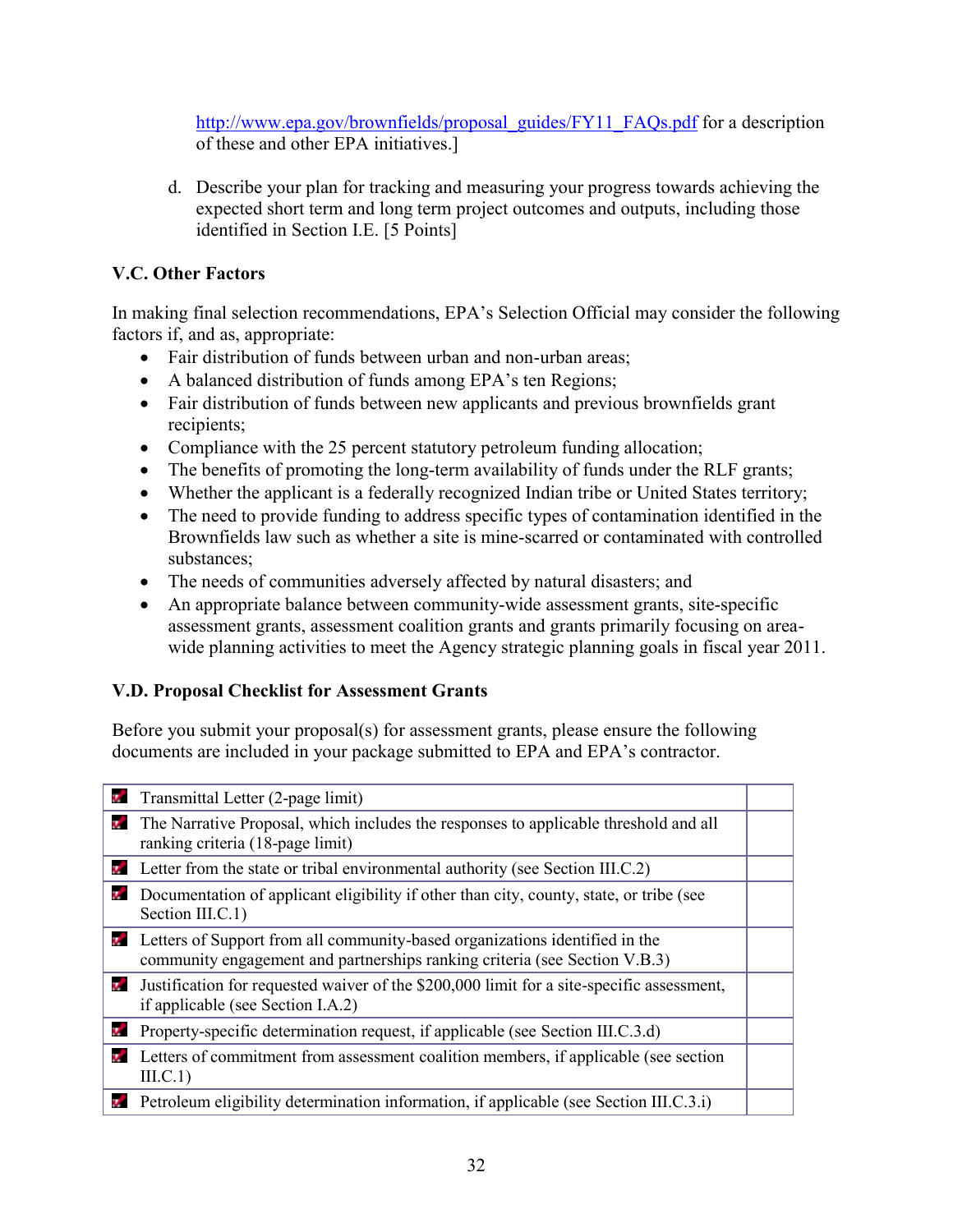# <span id="page-32-0"></span> **SECTION VI - AWARD ADMINISTRATION INFORMATION**

## <span id="page-32-1"></span>**VI.A. Award Notices**

EPA Regions will notify applicants who fail threshold eligibility requirements within 15 calendar days of the Agency's determination of ineligibility. EPA will notify applicants who have not been selected for award based on the ranking criteria and other factors within 15 calendar days of EPA's final decision on selections for this competition.

 postal mail by Spring 2011. The notification will be sent to the original signer of the proposal or The time between notification of selection and award of a grant can take up to 90 days or longer. EPA anticipates notification to successful applicants will be made via telephone or electronic or the project contact listed in the proposal. This notification, which informs the applicant that its proposal has been selected and is being recommended for award, is not an authorization to begin work. The successful applicant must prepare a work plan and submit application forms, which must be approved by EPA, before the grant can officially be awarded. The award notice, signed by an EPA grants officer, is the authorizing document and will be provided through postal mail.

## <span id="page-32-2"></span>**VI.B. Administrative and National Policy Requirements**

- 1. Funding will be awarded as a cooperative agreement. The applicants whose proposals are selected will be asked to submit a cooperative agreement application package to their EPA Regional Office. This package will include the application (Standard Form 424), a proposed work plan, a proposed budget, and other required forms. An EPA Project Officer will work with you to finalize the budget and work plan.
- 2. Approved cooperative agreements will include terms and conditions that will be binding on the grant recipient. Terms and conditions specify what grantees must do to ensure that grant-related and Brownfields Program-related requirements are met. Applicants also will be required to submit progress reports in accordance with grant regulations found in 40 CFR 30.51 or 40 CFR 31.40. A listing and description of general EPA regulations applicable to the award of assistance agreements may be viewed at http://www.epa.gov/ogd/AppKit/applicable epa\_regulations\_and\_description.htm.
- http://www.dnb.com. 3. All applicants are required to provide a Dun and Bradstreet (D&B) Data Universal Numbering System (DUNS) number when applying for a federal grant or cooperative agreement. Applicants can receive a DUNS number, at no cost, by calling the dedicated toll-free DUNS number request line at 1-866-705-5711 or visiting the D&B website at

## <span id="page-32-3"></span>**VI.C. Reporting Requirements**

During the life of the cooperative agreement, recipients are required to submit progress reports to the EPA Project Officer within 30 days after each reporting period. The reporting period (i.e., quarterly, annually) is set forth in the terms and conditions of the cooperative agreement. These reports shall cover work status, work progress, difficulties encountered, an accounting of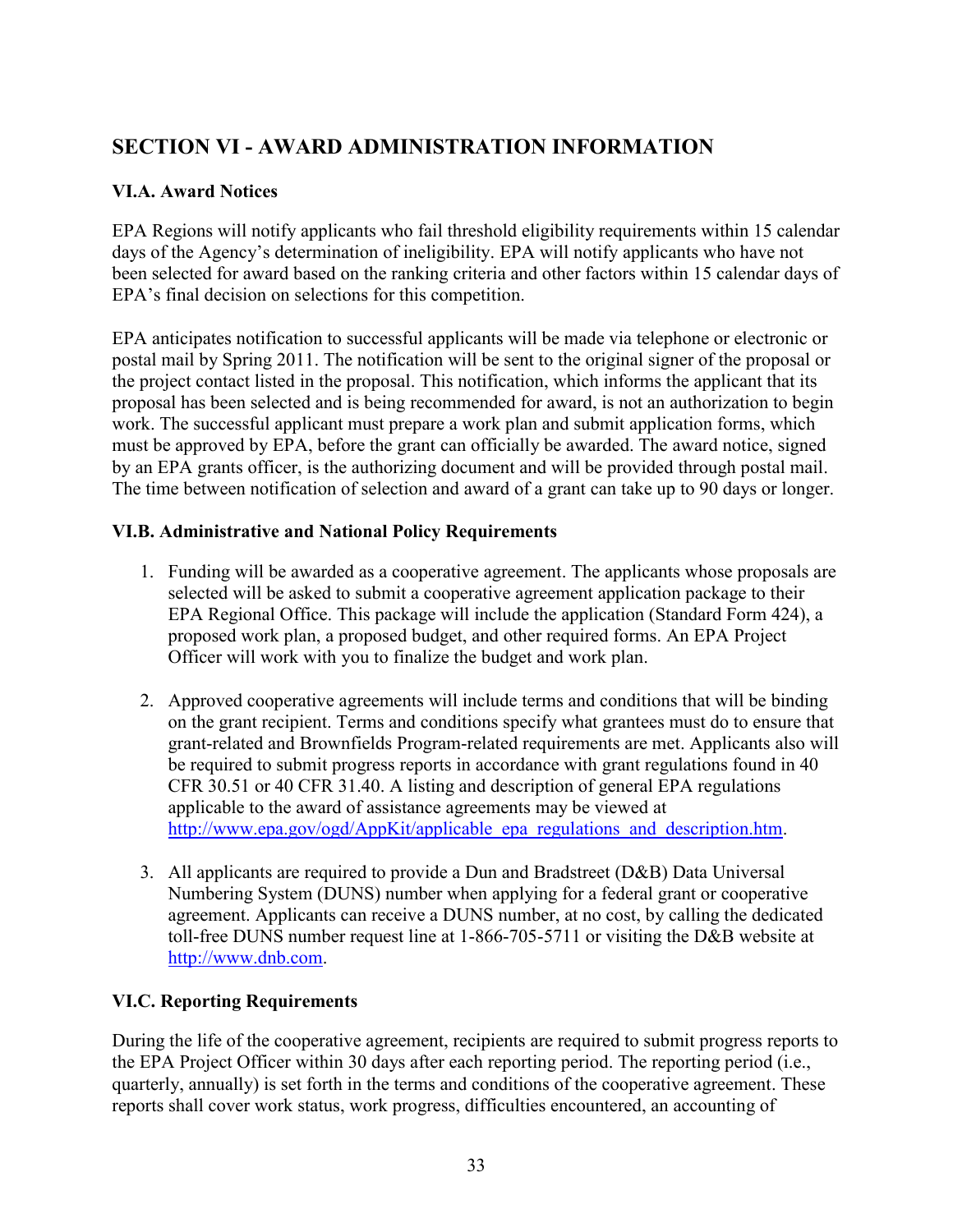financial expenditures, preliminary data results, anticipated activities, and any changes of key personnel involved with the project. Additionally, recipients will be required to report sitespecific accomplishments on Property Profile Forms and preferably submit them electronically to EPA's ACRES reporting system.

 other resources leveraged during the project and how they were used. At the end of the cooperative agreement, a final project report also is required. The final report will summarize accomplishments, expenditures, outcomes, outputs, lessons learned, and any

## <span id="page-33-0"></span>**VI.D. Disputes**

Disputes related to this competition will be resolved in accordance with the dispute resolution procedures published in 70 FR (*Federal Register*) 3629, 3630 (January 26, 2005), which can be found at [http://www.epa.gov/ogd/competition/resolution.htm.](http://www.epa.gov/ogd/competition/resolution.htm) Copies of these procedures also may be requested by contacting your EPA Regional Brownfields Coordinator identified in Section VII of this announcement.

## <span id="page-33-1"></span>**VI.E. Brownfields Programmatic Requirements**

 must comply with the program's technical requirements, which may include, but are not limited Brownfields grantees must comply with all applicable federal and state laws to ensure that the assessment and cleanup protects human health and the environment. Brownfields grantees also to, the following:

## 1. Quality Assurance (QA) Requirements

 When environmental samples are collected as part of any brownfields cooperative agreement (e.g., assessment and site characterization, cleanup verification sampling, postcleanup confirmation sampling), recipients shall submit to EPA for approval a **Quality Assurance Project Plan** (QAPP) prior to the collection of environmental samples. The QAPP must document quality assurance practices sufficient to produce data adequate to meet project objectives and minimize data loss. Compliance with the Quality Assurance requirements is an eligible use of grant funds for all three grant types.

## 2. Historic Properties or Threatened and Endangered Species

If historic properties or threatened or endangered (T&E) species may be impacted by the assessment or cleanup of a site, the requirements of the National Historic Preservation Act (NHPA) or the Endangered Species Act (ESA) may apply, respectively. Grantees are required to consult with EPA prior to conducting any on-site activity (such as invasive sampling or cleanup) that may affect historic properties or T&E species to ensure that the requirements of Section 106 of NHPA and Section 7(a)(2) of the ESA are met. Assessment grantees should plan for these consultation requirements.

## 3. Collection of Post-Grant Information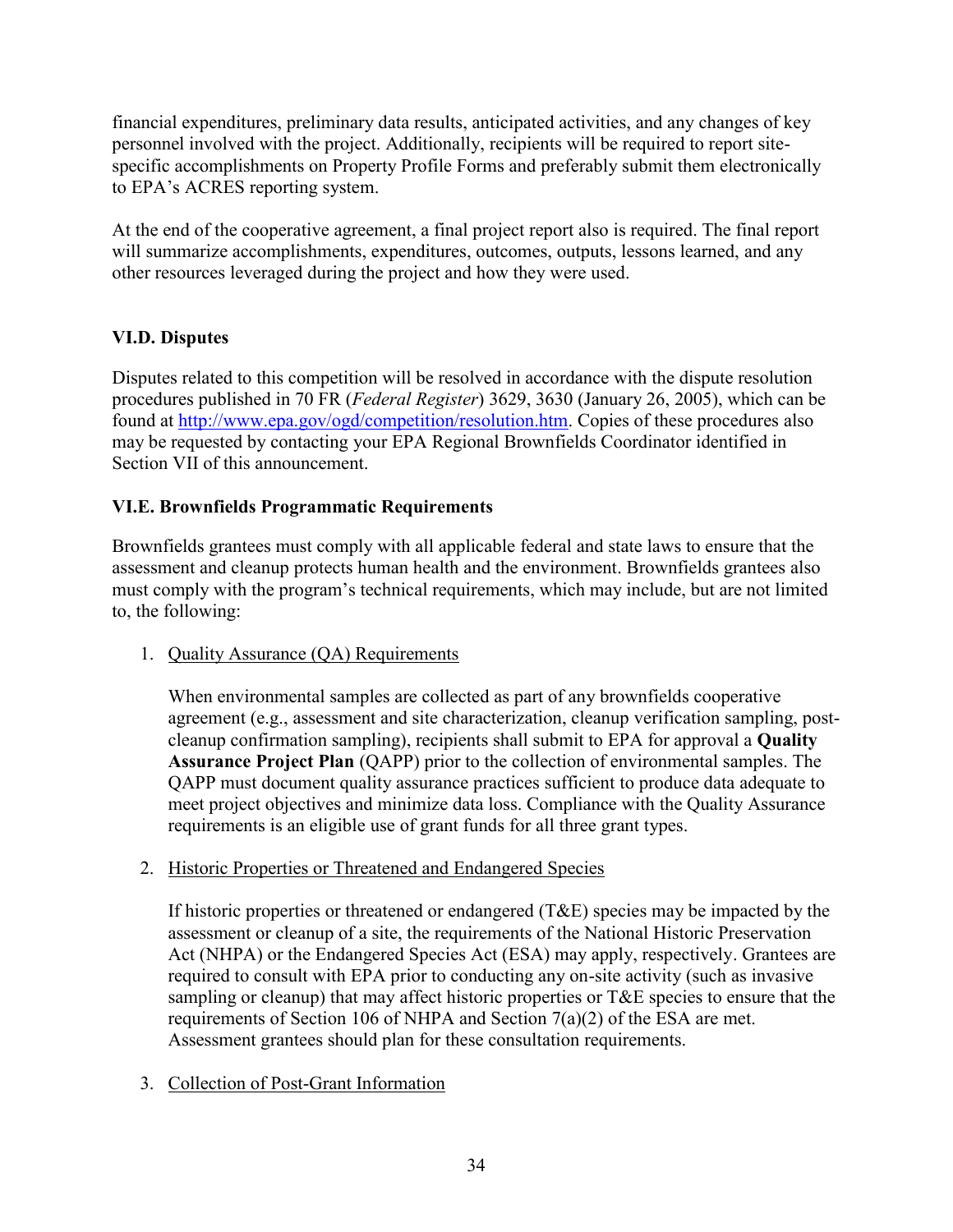activities occur beyond the grant period, please note that EPA may contact you well after Under the Government Performance and Results Act, EPA reports on the many benefits of brownfields funding. One such measure provides information on additional resources leveraged as a result of using brownfields grant funds. These leveraged, non-EPA funds may include additional cleanup funds or redevelopment funding from other federal agencies, state, tribal, and local governments, or private organizations. As many of these the grant period of performance to collect this information.

## <span id="page-34-0"></span>**VI.F. Subaward and Executive Compensation Reporting**

Applicants must ensure that they have the necessary processes and systems in place to comply with the subaward and executive total compensation reporting requirements established under OMB guidance at 2 CFR Part 170, unless they qualify for an exception from the requirements, should they be selected for funding.

#### <span id="page-34-1"></span>**VI.G. Central Contractor Registration (CCR) and Data Universal Numbering System (DUNS) Requirements**

individuals), applicants must: Unless exempt from these requirements under OMB guidance at 2 CFR Part 25 (e.g.,

announcement. CCR information can be found at https://www.bpn.gov/ccr/ 1. Be registered in the CCR prior to submitting an application or proposal under this

2. Maintain an active CCR registration with current information at all times during which it has an active Federal award or an application or proposal under consideration by an agency, and

Number request line at 1-866-705-5711, or visiting the D&B website at: http://www.dnb.com. 3. Provide its DUNS number in each application or proposal it submits to the agency. Applicants can receive a DUNS number, at no cost, by calling the dedicated toll-free DUNS

If an applicant fails to comply with these requirements, it will, should it be selected for award, affect their ability to receive the award.

 project activities described in the work-plan in a timely manner. The assistance agreement will include terms/conditions implementing this requirement. An applicant that receives an award under this announcement is expected to manage assistance agreement funds efficiently and effectively and make sufficient progress towards completing the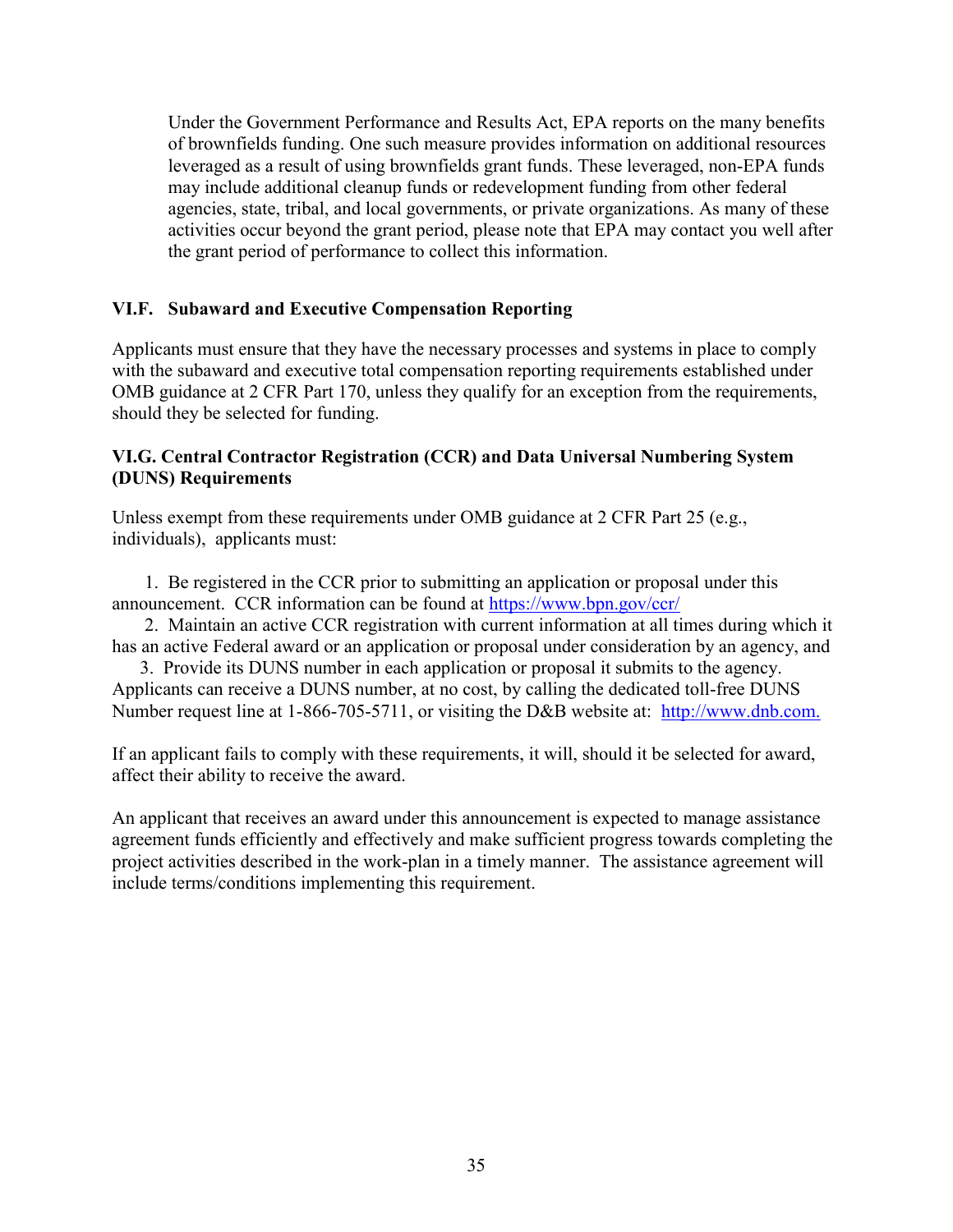# <span id="page-35-0"></span> **SECTION VII – AGENCY CONTACTS**

<span id="page-35-1"></span>

|  | <b>Regional Brownfields Coordinators</b> |
|--|------------------------------------------|
|  |                                          |

| <b>REGION &amp; STATES</b>                                                       | <b>ADDRESS/PHONE NUMBER</b>          |                                                                                                                                             |
|----------------------------------------------------------------------------------|--------------------------------------|---------------------------------------------------------------------------------------------------------------------------------------------|
| <b>EPA Region 1</b><br><b>Diane Kelley</b><br>Kelley.Diane@epa.gov               | CT, ME, MA,<br>NH, RI, VT            | 5 Post Office Square<br>Suite 100, Mailcode: OSRR7-2<br>Boston, MA 02109-3912<br><b>Phone</b> (617) 918-1424<br>Fax (617) 918-1291          |
| <b>EPA Region 2</b><br><b>Ramon Torres</b><br>Torres.Ramon@epa.gov               | NJ, NY, PR, VI                       | 290 Broadway<br>18th Floor<br>New York, NY 10007<br>Phone (212) 637-4314 Fax (212) 637-4360                                                 |
| <b>EPA Region 3</b><br><b>Tom Stolle</b><br>Stolle.Tom@epa.gov                   | DE, DC, MD,<br>PA, VA, WV            | 1650 Arch Street<br>Mail Code 3HS51<br>Philadelphia, PA 19103<br>Phone (215) 814-3129<br>Fax (215) 814-5518                                 |
| <b>EPA Region 4</b><br><b>Philip Vorsatz</b><br>Vorsatz.Philip@epa.gov           | AL, FL, GA,<br>KY, MS, NC,<br>SC, TN | <b>Atlanta Federal Center</b><br>61 Forsyth Street, S.W.<br>10TH FL<br>Atlanta, GA 30303-8960<br>Phone (404) 562-8789<br>Fax (404) 562-8689 |
| <b>EPA Region 5</b><br><b>Deborah Orr</b><br>Orr.Deborah@epa.gov                 | IL, IN, MI, MN,<br>OH, WI            | 77 West Jackson Boulevard<br>Mail Code SM-7J<br>Chicago, IL 60604-3507<br>Phone (312) 886-7576<br>Fax (312) 886-7190                        |
| <b>EPA Region 6</b><br><b>Janet Brooks</b><br>Brooks.Janet@epa.gov               | AR, LA, NM,<br>OK, TX                | 1445 Ross Avenue, Suite 1200 (6SF-VB)<br>Dallas, TX 75202-2733<br>Phone (214) 665-7598<br>Fax (214) 665-6660                                |
| <b>EPA Region 7</b><br><b>Susan Klein</b><br>Klein.Susan@epa.gov                 | IA, KS, MO,<br><b>NE</b>             | 901 N. 5th Street<br>Kansas City, KS 66101<br>Phone (913) 551-7786<br><b>Fax</b> (913) 551-8688                                             |
| <b>EPA Region 8</b><br>Dan Heffernan<br>Heffernan.Daniel@epa.gov                 | CO, MT, ND,<br>SD, UT, WY            | 1595 Wynkoop Street (EPR-B)<br>Denver, CO 80202-1129<br>Phone (303) 312-7074  Fax (303) 312-6065                                            |
| <b>EPA Region 9</b><br><b>Noemi Emeric-Ford</b><br>Emeric-<br>Ford.Noemi@epa.gov | AZ, CA, HI,<br>NV, AS, GU            | 75 Hawthorne Street, SFD 9-1<br>San Francisco, CA 94105<br>Phone (213)244-1821<br>Fax (415) 947-3520                                        |
| <b>EPA Region 10</b><br><b>Susan Morales</b><br>Morales.Susan@epa.gov            | AK, ID, OR,<br><b>WA</b>             | 1200 Sixth Avenue, Suite 900<br>Mailstop: ECL-112<br>Seattle, WA 98101<br>Phone (206) 553-7299<br><b>Fax</b> (206) 553-0124                 |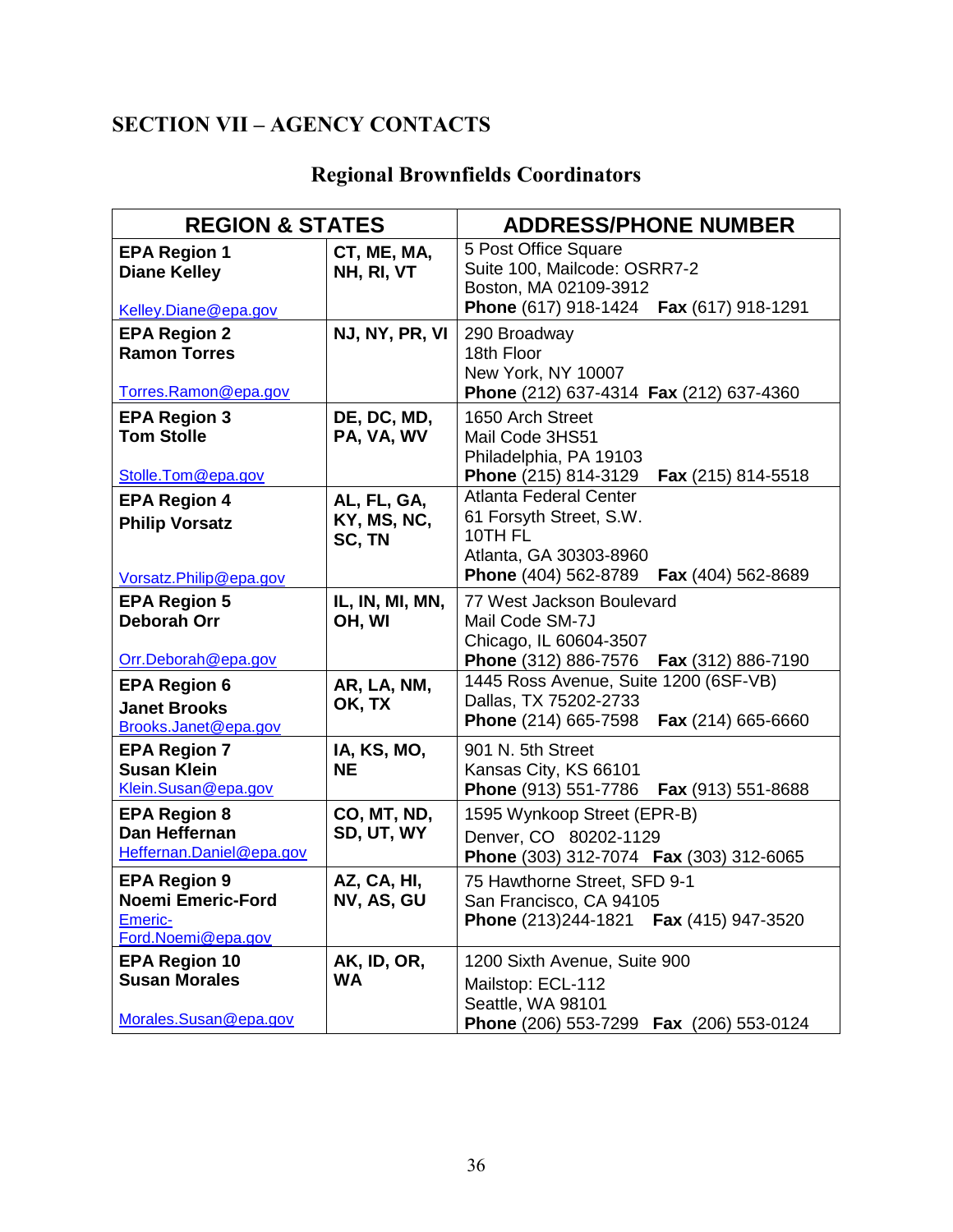# **Appendix 1 Information on Sites Eligible for Brownfields Funding Under CERCLA §104(k)**

## <span id="page-36-0"></span>**1.1 Introduction**

The information provided in this Appendix will be used by EPA in determining the eligibility of any property for brownfields grant funding. The Agency is providing this information to assist you in developing your proposals for funding under CERCLA §104(k) and to apprise you of information that EPA will use in determining the eligibility of any property for brownfields grant funding.

**This information is used by EPA solely to make applicant and site eligibility determinations for Brownfields grants and is not legally binding for other purposes including federal, state, or tribal enforcement actions.** 

## **1.2 General Definition of Brownfield Site**

## **The Brownfields Law defines a "Brownfield Site" as:**

"...real property, the expansion, redevelopment, or reuse of which may be complicated by the presence or potential presence of a hazardous substance, pollutant, or contaminant."

Brownfield sites include all "real property," including residential, as well as commercial and industrial properties.

## **1.3 Additional Areas Specifically Eligible for Funding**

 specifically eligible for funding: The Brownfields Law also identifies three additional types of properties that are

- 1. Sites contaminated by **controlled substances**.
- 2. Sites contaminated by **petroleum or a petroleum product**.
- 3. **Mine-scarred lands**.

 within the scope of any of the following three areas. See below for guidance on determining the scope of each of these three types of sites. Applicants should identify properties included within their funding proposals that fall

## **1.3.1 Contamination by Controlled Substance**

 sites eligible for brownfields funding may include private residences formerly used for Sites eligible for funding include real property, including residential property, that is contaminated by a controlled substance. A "controlled substance" is defined under the Controlled Substances Act as "a drug or other substance, or immediate precursor, included in schedule I, II, III, IV, or V of part B of this title (21 USC Section 812). The term does not include distilled spirits, wine, malt beverages, or tobacco..." For example,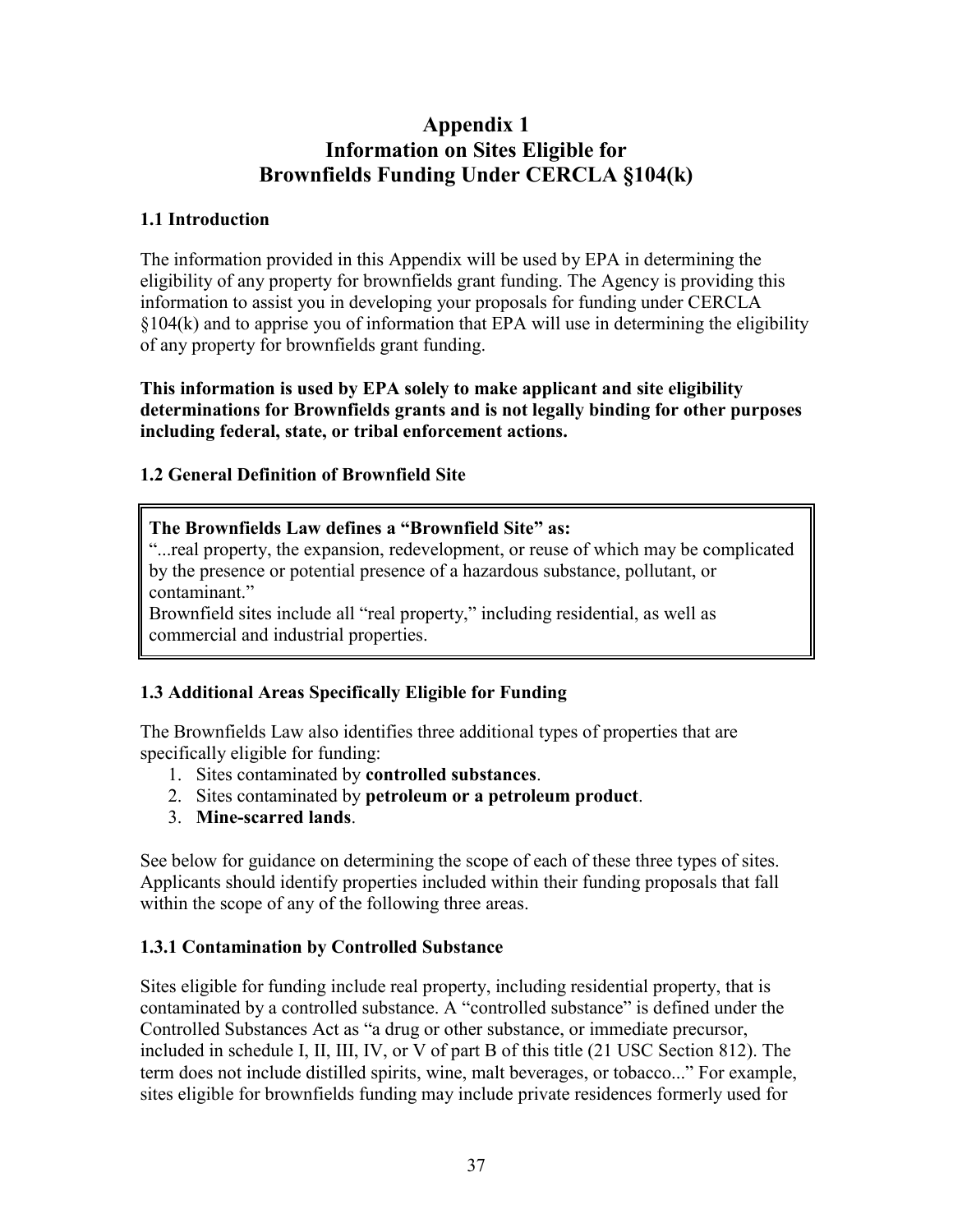the manufacture and/or distribution of methamphetamines or other illegal drugs where there is a presence or potential presence of controlled substances or pollutants, contaminants, or hazardous substances (e.g., red phosphorous, kerosene, acids).

## **1.3.2 Contamination by Petroleum or Petroleum Product**

Petroleum-contaminated sites must meet certain requirements to be eligible for brownfields funding. Petroleum is defined under CERCLA as "crude oil or any fraction thereof which is not otherwise specifically listed or designated as a hazardous substance under that section."

For a petroleum-contaminated site(s) that otherwise meets the definition of a brownfield site to be eligible for funding, EPA or the state must determine:

- 1. The site is of "relatively low risk" compared with other "petroleum-only" sites in the state; and
- 2. There is no viable responsible party.
- 3. The site will not be assessed, investigated, or cleaned up by a person that is potentially liable for cleaning up the site.
- 4. The site must not be subject to a corrective action order under the Resource Conservation and Recovery Act (RCRA) §9003(h).

Site-specific assessment or cleanup grant proposals for petroleum-contaminated sites must provide information in their proposal indicating whether the site meets each of the criteria listed above. If EPA awards an applicant a revolving loan fund grant, the state or EPA must make the same determinations for site(s) that will be cleaned up under a loan or subgrant. These criteria are explained below.

 **whether sites contaminated by petroleum or petroleum products are eligible for Please note that states may, but are not required to, use this guidance to determine brownfields grant funding. States may apply their own laws and regulations, if applicable, to eligibility determinations under this section.** 

**Note: A petroleum eligibility determination by the EPA or a state under CERCLA section 101(39)(D) for the purpose of brownfields funding does not release any party from obligations under any federal or state law or regulation, or under common law, and does not impact or limit EPA or state enforcement authorities against any party.** 

"Relatively Low Risk"

Applicants whose brownfield site(s) include properties or portions of properties contaminated with petroleum or petroleum products must provide information in their proposal indicating that the property represents a relatively low risk (compared to other petroleum-only sites). EPA's view is that the following types of petroleum-contaminated sites are high-risk sites, or are not of "relatively low risk:"

- 1. "High risk" sites currently being cleaned up using LUST trust fund monies.
- 2. Any petroleum-contaminated site that currently is subject to a response under the Oil Pollution Act (OPA).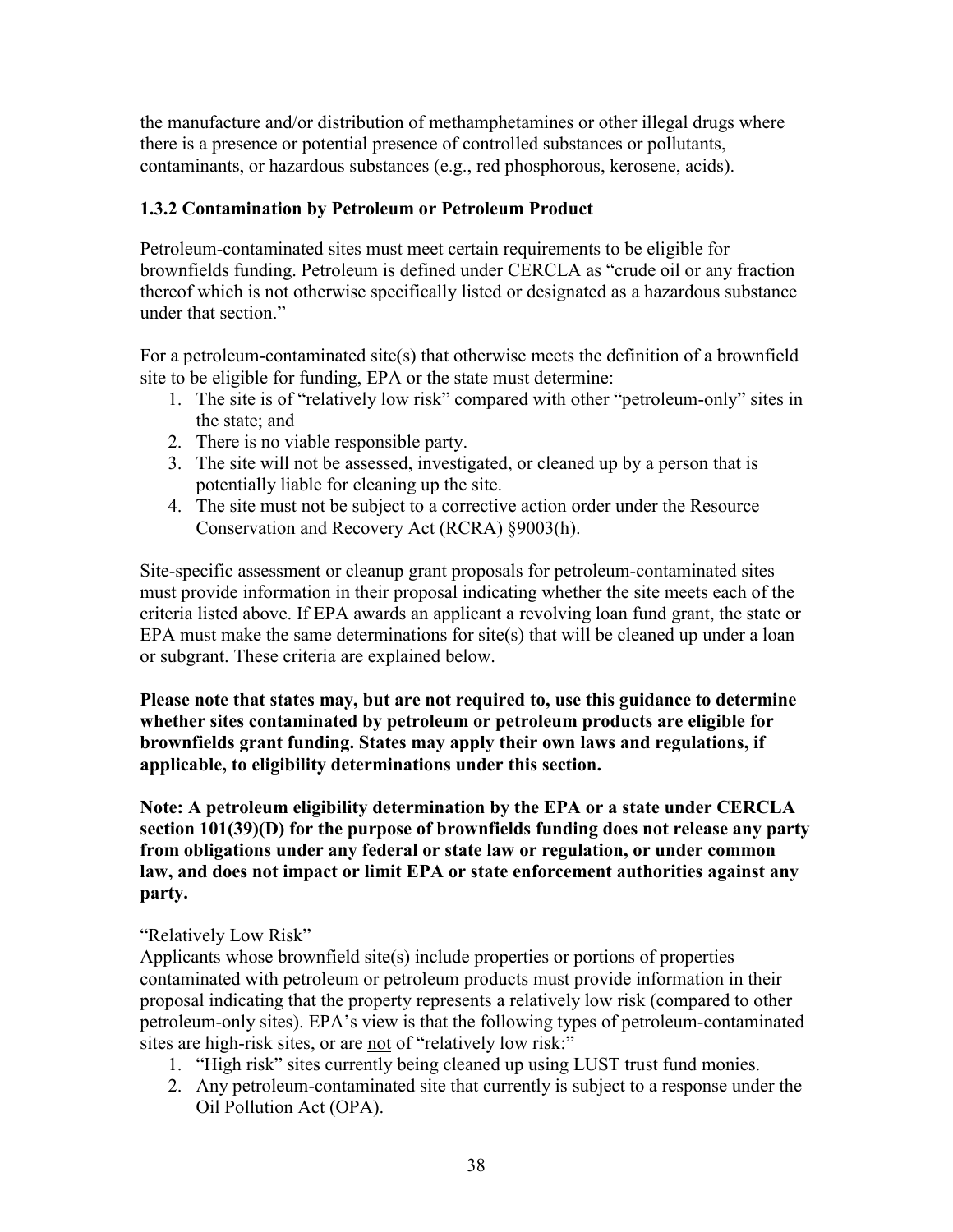## **Note: Any site that does not fall under any of the provisions listed above would be considered to be of relatively low risk for purposes of determining eligibility for a brownfields grant.**

#### "A Site for Which There is No Viable Responsible Party"

 responsible for providing information in their proposal that demonstrates that the activities for which they seek funding have no viable responsible party. EPA or the state is required to determine that there is no viable responsible party that can address the petroleum contamination at the site. If EPA, or the state, identifies a party that is responsible for the activities contemplated by the grant proposal, and that party is financially viable, then the site is not eligible for funding and EPA cannot award the grant. This analysis is twofold – EPA or the state must first determine whether a responsible party exists and, if a responsible party is identified, then determine whether that party is viable for the activities identified in the grant proposal. Applicants are

 listed above will be determined to have a responsible party if the site fails to meet the A petroleum-contaminated site may be determined to have no responsible party if the site was last acquired (regardless of whether the site is owned by the applicant) through tax foreclosure, abandonment, or equivalent government proceedings, and that the site meets the criteria in (1) below. Any petroleum-contaminated site not acquired by a method criteria in both (1) and (2) below.

1. No responsible party has been identified for the site through:

 $\overline{a}$ 

- proposal: a. An unresolved judgment rendered in a court of law or an administrative order that would require any party (including the applicant) to conduct the activities (including assessment, investigation or cleanup) contemplated by the grant
- assessment, investigation, or cleanup) contemplated by the grant proposal; or b. An unresolved enforcement action by federal or state authorities that would require any party (including the applicant) to conduct the activities (including
- contemplated by the grant proposal to be conducted; and c. An unresolved citizen suit, contribution action, or other third party claim brought against the current or immediate past owner for the site that would, if successful, require the activities (including assessment, investigation, or cleanup)

2. The current and immediate past owner did not dispense or dispose of, or own the subject property during the dispensing or disposal of, any contamination at the site, did not exacerbate the contamination at the site, and took reasonable steps with regard to the contamination at the site. $3$ 

 $3$  For purposes of determining petroleum brownfield grant eligibility, "reasonable steps with regard to contamination at the site" includes, as appropriate: stopping continuing releases, preventing threatened future releases, and preventing or limiting human, environmental, or natural resource exposure to earlier petroleum or petroleum product releases. Reasonable steps are discussed in more detail on pages 9-12 of EPA's March 6, 2003, "*Common Elements*" guidance.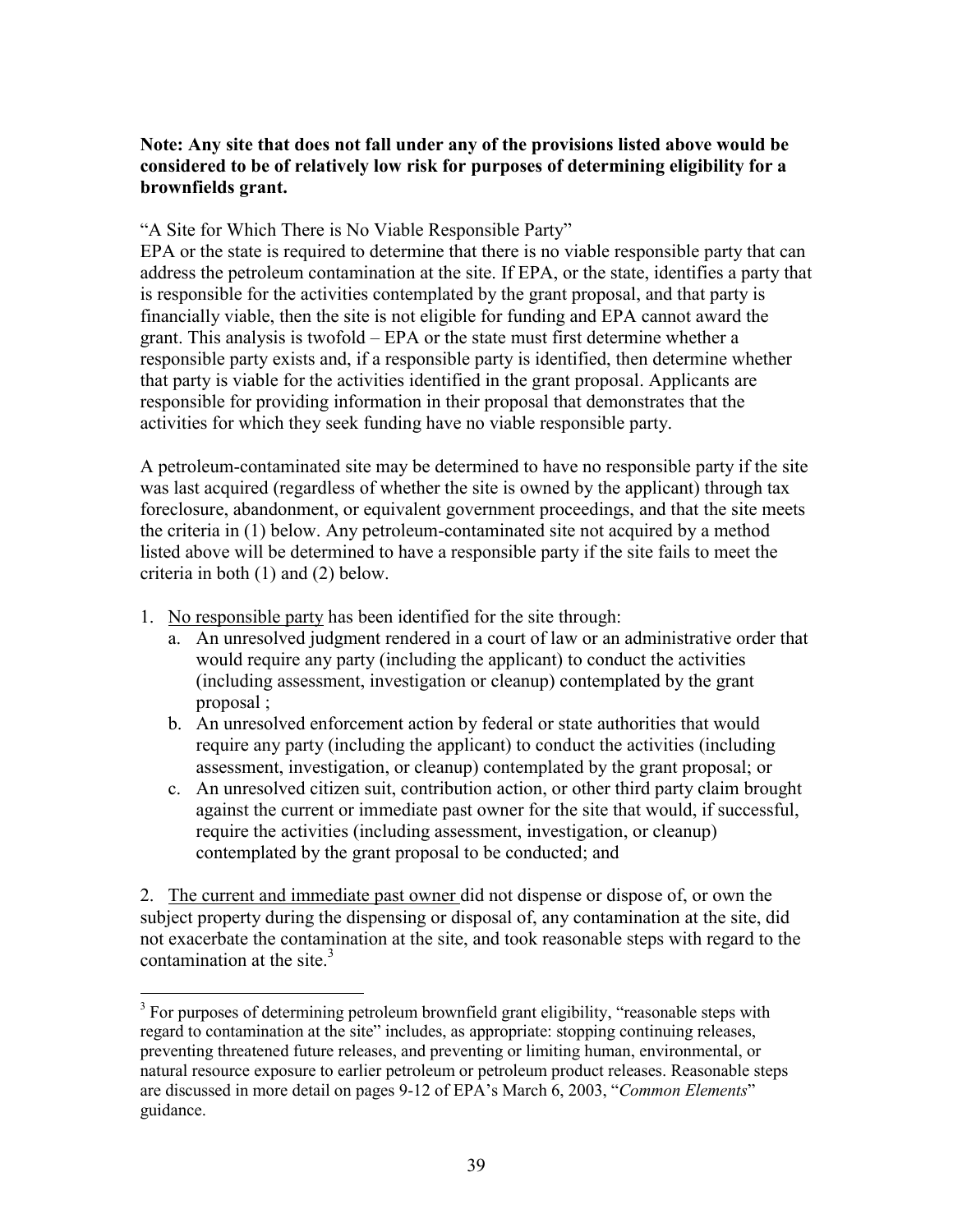the petroleum-contaminated site is not eligible for funding. If no responsible party is identified above, then the petroleum-contaminated site may be eligible for funding. If a responsible party is identified above, EPA or the state must next determine whether that party is viable. If any such party is determined to be viable, then

 $104(k)$  grant program only. If there is a responsible party for the site, the applicant should explain in its application what steps it took to determine a responsible party's financial status, and why the information presented indicates that the responsible party is not viable. A state making the "viable responsible party" determination for the applicant may use the standards contained in this Appendix or its own standard. If a state is not making the determination or a tribe is the applicant, EPA will follow the standard set forth in this Appendix. Note that any viability determination made by EPA is for purposes of the CERCLA Section

104(k) grant program only.<br>EPA will consider a party to be viable if the party is financially capable of conducting the activity (i.e., assessment, investigation, or cleanup) identified in the grant proposal.

 partnerships, etc.) and government entities to be viable. EPA will generally deem a Generally, EPA will consider ongoing businesses or companies (corporations, LLCs, defunct or insolvent company and an individual responsible party to be not viable. EPA will apply these assumptions to its petroleum grant viability determinations, unless there is information suggesting that the assumption is not appropriate in a particular case (e.g., if there is information that an individual has adequate financial resources to address contamination at a site, or if there is information indicating an ongoing business is not, in fact, viable). An applicant should indicate if one of the above assumptions applies and provide support for the assertion. In circumstances not covered by one of the above assumptions, the applicant should explain why the responsible party is not viable.

 party should consider consulting the following resources and any other resources it may An applicant seeking to determine the financial status (i.e., the viability) of a responsible deem to be useful to make this determination:

- associated with the site or is the applicant, and, therefore, will receive the benefit 1. **Responsible Party**: Ask the responsible party for its financial information (tax returns, bank statements, financial statements, insurance policies designed to address environmental liabilities, etc.), especially if the responsible party is still of the grant. An applicant that is a responsible party and claiming it is not viable should provide conclusive information, such as an INDIPAY or MUNIPAY analysis, on its inability to pay for the assessment or cleanup.
- 2. **Federal, State, and Local Records**: Federal, state, and local (i.e., county and city) records often provide information on the status of a business. An applicant that is a state or local government should at the very least search its own records for information on a responsible party. Examples of such resources include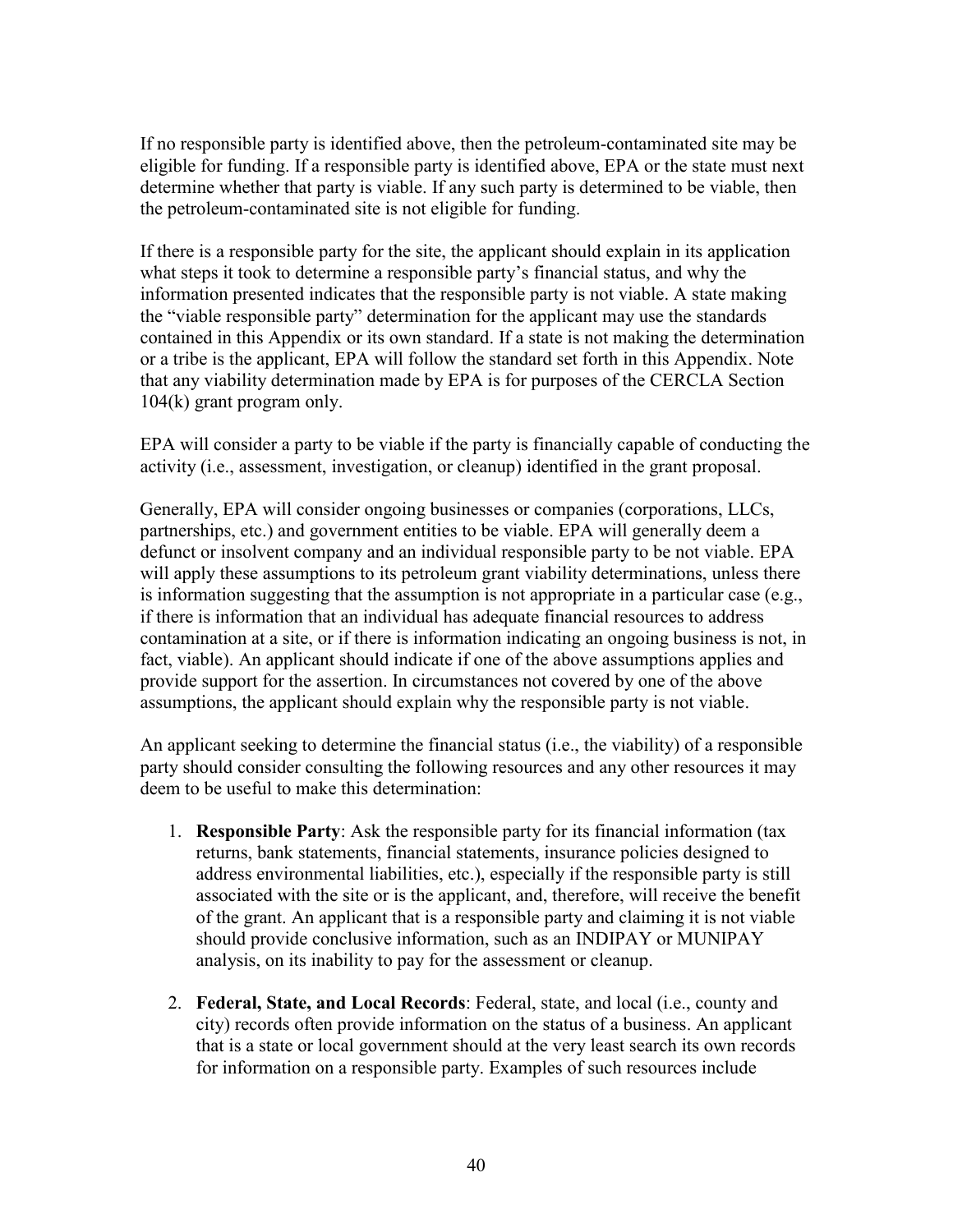regulatory records (e.g., state hazardous waste records), Secretary of State databases, and property/land records.

 that some commercial sources may charge fees. EPA does not endorse the use of 3. **Public and Commercial Financial Databases**: Applicants also may obtain financial data from publicly available and commercial sources. Listed below are examples of sources for financial data that applicants may consider. Please note any specific sources, and EPA will accept reliable data from other sources as part of a proposal for funding.

 Internet search engines (Google, Ask). Examples of sources: Lexis/Nexus, Dun & Bradstreet reports, Hoover's Business Information, Edgar Database of Corporate Information, Thomas Register of American Manufacturers, The Public Register, Corporate Annual Reports,

"Cleaned Up by a Person Not Potentially Liable"

 Brownfields funding may be awarded for the assessment and cleanup of petroleumcontaminated sites provided:

- 1. The applicant has not dispensed or disposed of or owned the property during the dispensing or disposal of petroleum or petroleum product at the site, and
- 2. The applicant did not exacerbate the contamination at the site and took reasonable steps with regard to the contamination at the site.

"Is not subject to any order issued under §9003(h) of the Resource Conservation and Recovery Act (RCRA)"

Proposals that include requests for an assessment or direct cleanup grant to address petroleum-contaminated sites must not be subject to a corrective action order under RCRA §9003(h). If EPA awards an applicant a revolving loan fund grant, the state or EPA must make the same determination for site(s) that will be cleaned up under a loan or subgrant.

## **1.3.3 Mine-Scarred Lands**

Mine-scarred lands are eligible for brownfields funding. EPA's view is that "minescarred lands" are those lands, associated waters, and surrounding watersheds where extraction, beneficiation, or processing of ores and minerals (including coal) has occurred. For the purposes of this section, the definition of extraction, beneficiation, and processing is the definition found at 40 CFR 261.4(b)(7).

Mine-scarred lands include abandoned coal mines and lands scarred by strip mining.

Examples of coal mine-scarred lands may include, but are not limited to:

- Abandoned surface coal mine areas
- Abandoned deep coal mines
- Abandoned coal processing areas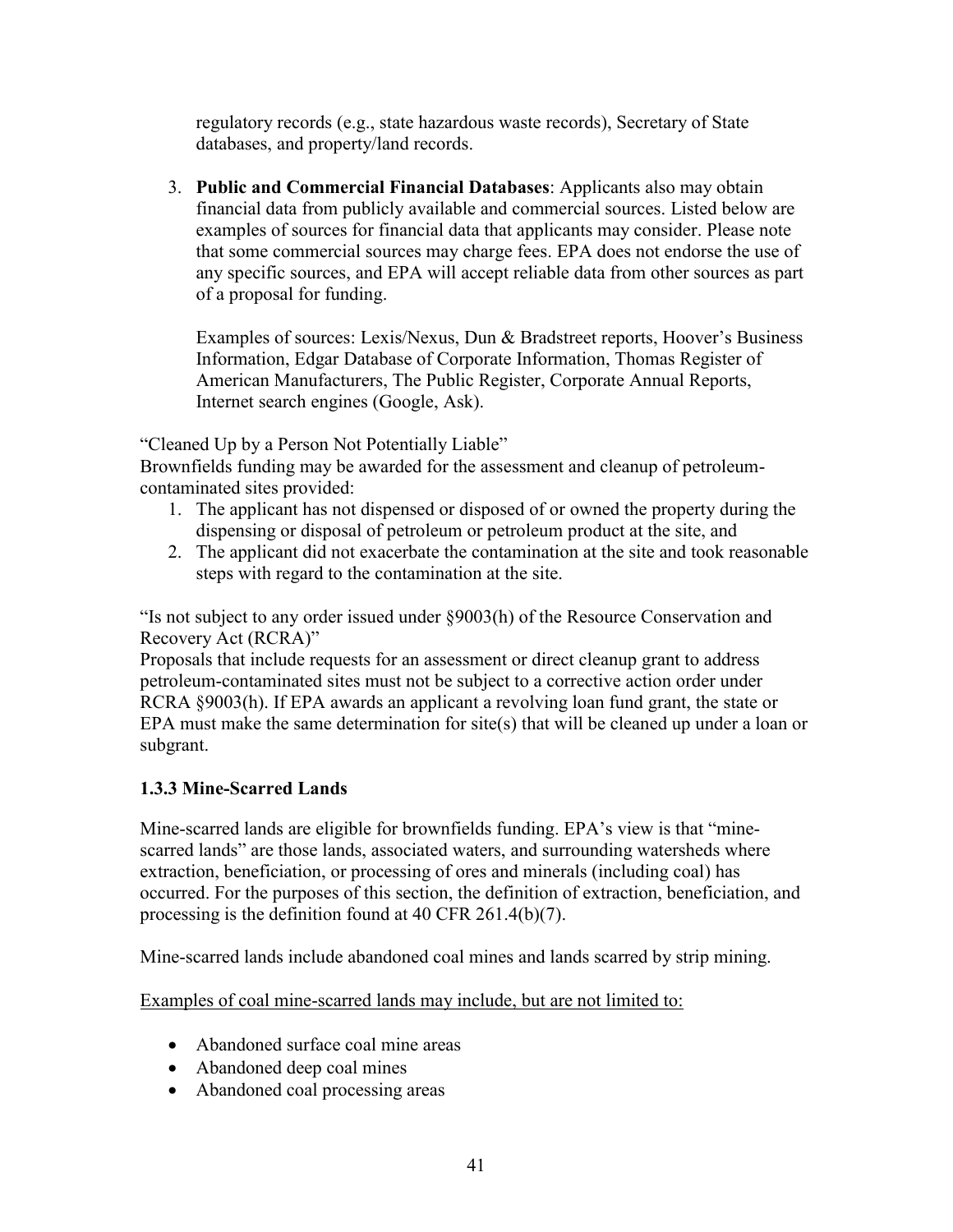- Abandoned coal refuse areas
- Acid or alkaline mine drainage
- Associated waters affected by abandoned coal mine (or acid mine) drainage or runoff, including stream beds and adjacent watersheds

Examples of non-coal hard rock mine-scarred lands may include, but are not limited to:

- Abandoned surface and deep mines
- Abandoned waste rock or spent ore piles;
- Abandoned roads constructed wholly or partially of waste rock or spent ore
- Abandoned tailings, disposal ponds, or piles
- Abandoned ore concentration mills
- Abandoned smelters
- Abandoned cyanide heap leach piles
- Abandoned dams constructed wholly or partially of waste rock, tailings, or spent ore;
- Abandoned dumps or dump areas used for the disposal of waste rock or spent ore;
- Acid or alkaline rock drainage
- Waters affected by abandoned metal mine drainage or runoff, including stream beds and adjacent watersheds

## **1.4 Sites Not Eligible for Brownfields Funding**

The following three types of properties are not eligible for brownfields funding under the Brownfields Law, even on a property-specific basis. Applicants should not include these types of sites in the funding proposals.

- 1) Facilities listed or proposed for listing on the National Priorities List (NPL).
- under CERCLA. 2) Facilities subject to unilateral administrative orders, court orders, administrative orders on consent, or judicial consent decrees issued to or entered into by parties
- under CERCLA. 3) Facilities that are subject to the jurisdiction, custody, or control of the U.S. government. Facilities owned by, or under the custody or control of, the federal government are not eligible for brownfields funding. EPA's view is that this exclusion may not extend to:
	- a. Privately-owned, Formerly Used Defense Sites (FUDS);
	- b. Privately-owned, Formerly Utilized Sites Remedial Action Program (FUSRAP) properties; and
	- c. Other former federal properties that have been disposed of by the U.S. government.

Note that land held in trust by the U.S. government for an Indian tribe is not excluded from funding eligibility. In addition, eligibility for brownfields funding does not alter a private owner's ability to cost recover from the federal government in cases where the previous federal government owner remains liable for environmental damages.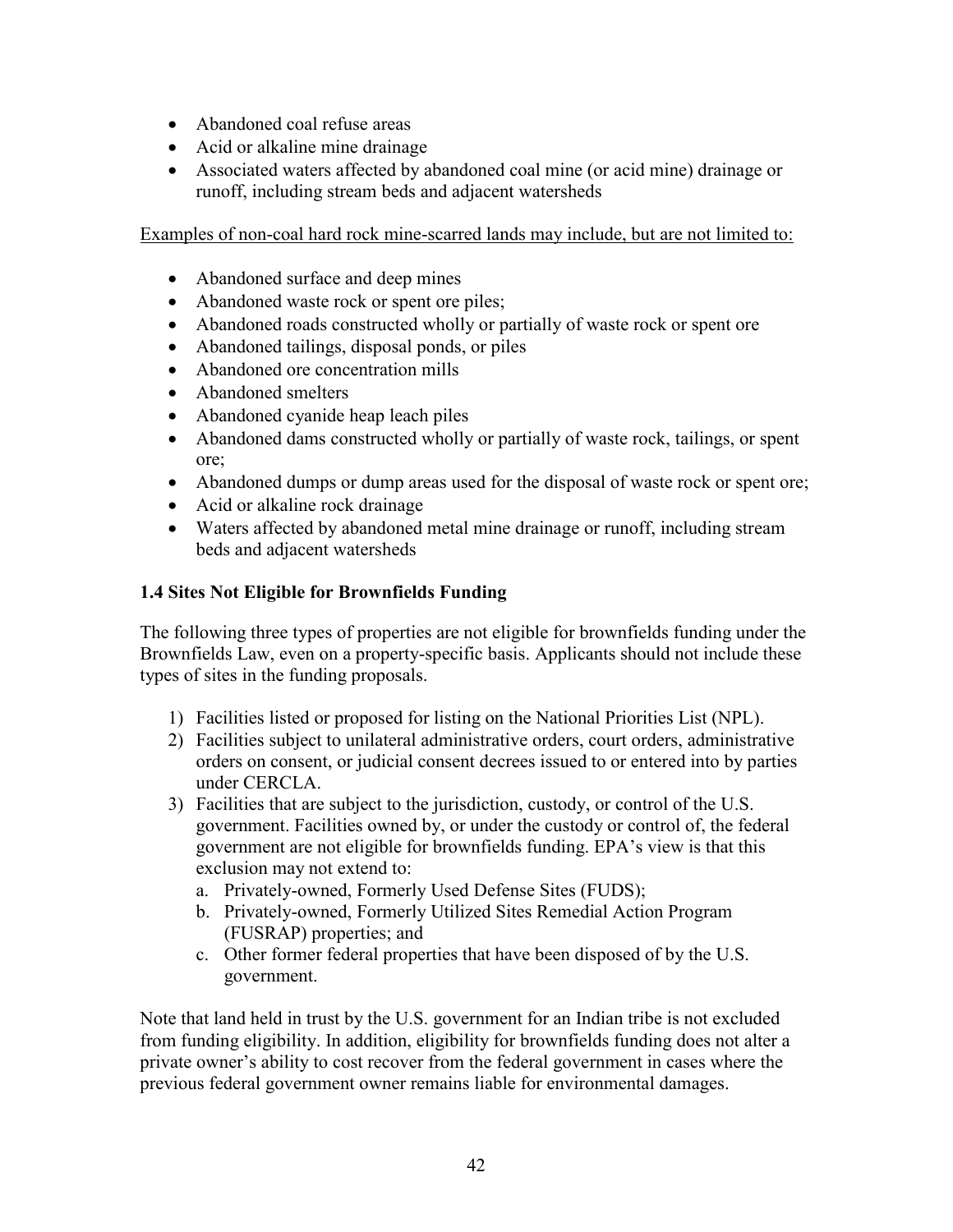## **1.5 Particular Classes of Sites Eligible for Brownfields Funding Only With Property-Specific Determinations**

 The following special classes of property are generally ineligible brownfield sites unless EPA makes a "Property-Specific Determination":

- Properties subject to planned or ongoing removal actions under CERCLA.
- Properties with facilities that have been issued or entered into a unilateral administrative order, a court order, an administrative order on consent, or judicial consent decree or to which a permit has been issued by the United States or an authorized state under RCRA, FWPCA, TSCA, or SDWA.
- Properties with facilities subject to RCRA corrective action  $(\S 3004(u))$  or §3008(h)) to which a corrective action permit or order has been issued or modified to require the implementation of corrective measures.
- Properties that are land disposal units that have submitted a RCRA closure notification or that are subject to closure requirements specified in a closure plan or permit.
- Properties where there has been a release of PCBs and all or part of the property is subject to TSCA remediation.
- Properties that include facilities receiving monies for cleanup from the LUST trust fund.

Brownfields FAQ at: http://www.epa.gov/brownfields/proposal\_guides/FY11\_FAQs.pdf EPA's approval of Property-Specific Determinations will be based on whether or not awarding a grant will protect human health and the environment and either promote economic development or enable the property to be used for parks, greenways, and similar recreational or nonprofit purposes. Property-Specific Determination requests should be attached to your proposal and do not count in the 18-page limit. See the for more information on how to prepare and submit a Property-Specific Determination.

## **1.5.1 Facilities Subject to CERCLA Removal Actions**

Properties (including parcels of properties) where there are removal actions may not receive funding, unless EPA makes a property-specific determination of funding eligibility.

 Engineering Evaluation/Cost Analysis approval memo; EPA mobilizes onsite; EPA which in emergencies may be made verbally; or EPA takes other actions that are EPA's view is that a removal may be identified by the occurrence of one of the following events, whichever occurs first in time: EPA issues an action memo; EPA issues an issues a notice of federal interest to one or more potentially responsible parties (PRPs), consistent with a removal.

 having to obtain a property-specific funding determination. EPA's view is that, solely for Once a removal action is complete, a property is eligible for brownfields funding without the purposes of eligibility to receive brownfields funding, a removal is complete when the actions specified in the action memorandum are met, or when the contractor has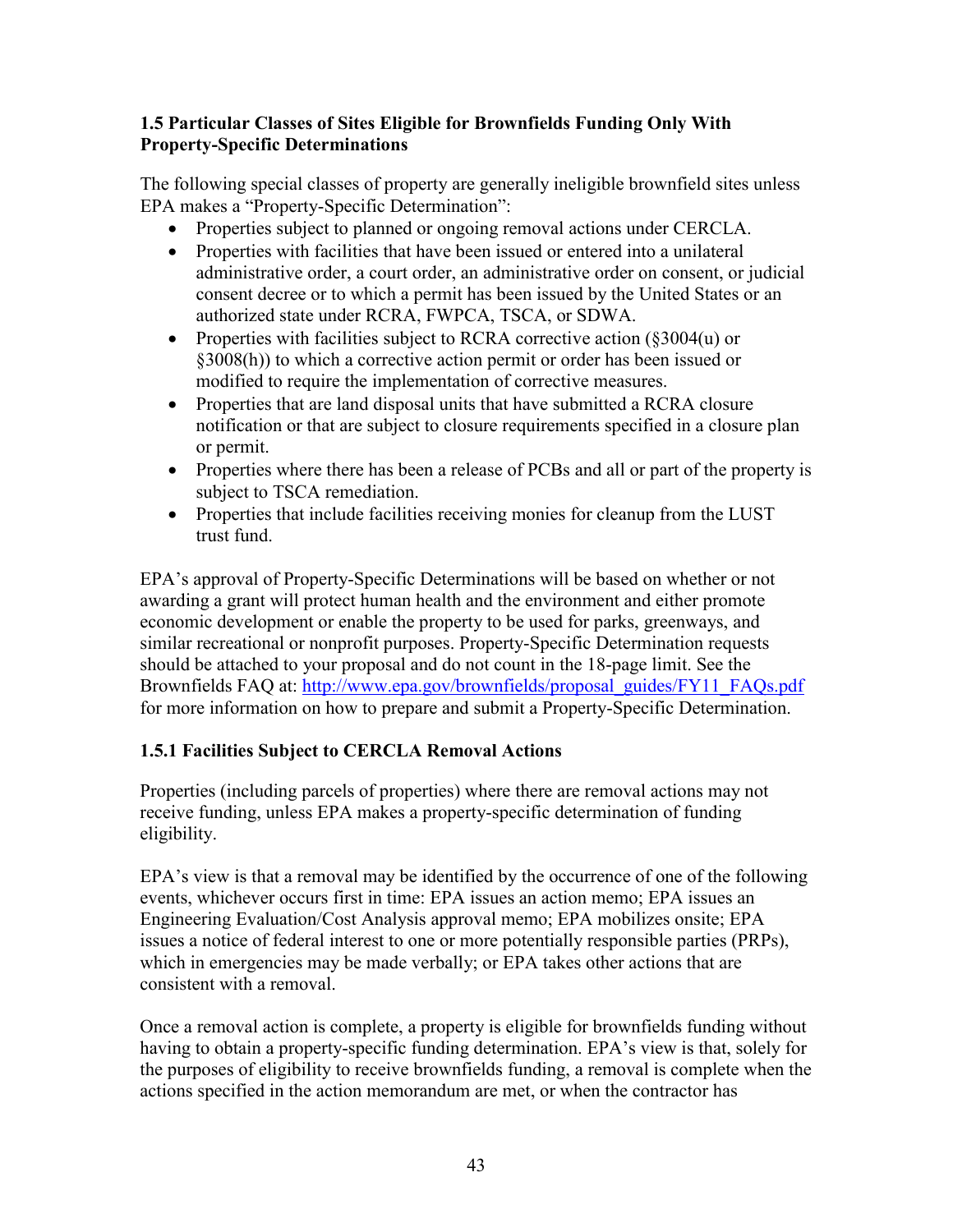Applicants applying for brownfields funding for sites at which removal actions are demobilized and left the site (as documented in the "pollution report" or POLREP). complete must include documentation of the action being complete with their funding proposal.

Parcels of facilities not affected by removal action at the same property may apply for brownfields funding and may be eligible for brownfields funding on a property-specific basis. Property-specific funding decisions will be made in coordination with the on-scene coordinator (OSC) to ensure that all removals and cleanup activities at the property are conducted in safe and protective manners and to ensure that the OSC retains the ability to address all risks and contamination.

 need for a new removal action, the grantee may continue to expend assessment grant Please note that if a federal brownfields-funded site assessment results in identifying the funds on additional assessment activities. However, any additional expenditure of federal brownfields funds and any additional site assessment activities should be conducted in coordination with the OSC for the site.

## **1.5.2 Facilities to which a permit has been issued by the United States or an authorized state under the Resource Conservation and Recovery Act (RCRA), the Federal Water Pollution Control Act, the Toxic Substances Control Act, or the Safe Drinking Water Act**

 authorities of the Oil Pollution Act (i.e., §1321 of FWPCA). Generally, in cases where a property or a portion of a property is permitted under the Resource Conservation and Recovery Act, Section §1321 of the Clean Water Act, the Safe Drinking Water Act, and/or the Toxic Substances and Control Act, the property, or portion of the property, may not receive funding without a property-specific determination. Therefore, applicants should review the following guidance regarding which types of permitted facilities may not receive funding unless EPA makes a property-specific determination to provide funding. Applicants should note that the exclusion for permitted facilities does not extend to facilities with National Pollutant Discharge Elimination System (NPDES) permits issued under the authorities of the Federal Water Pollution Control Act, but is limited to facilities issued permits under the

Brownfields FAQ at: [http://www.epa.gov/brownfields/proposal\\_guides/FY11\\_FAQs.pdf.](http://www.epa.gov/brownfields/proposal_guides/FY11_FAQs.pdf) In cases where one or more portions of a property are not eligible for funding, the applicant should identify the specific permit and situation that causes the property to be excluded. In addition, the applicant must include, within the proposal, documentation that federal brownfields funding for the assessment or cleanup of the property will further the goals established for property-specific funding determinations as described in the

 has failed to notify EPA of its regulatory status. Such facilities are not eligible for In some cases, a facility may not have a permit or order because it is not in compliance with federal or state environmental laws requiring that it obtain a permit or the facility brownfields funding. For example, a RCRA treatment unit operator is required to obtain a permit and/or notify EPA of its operation. An operator that fails to fulfill those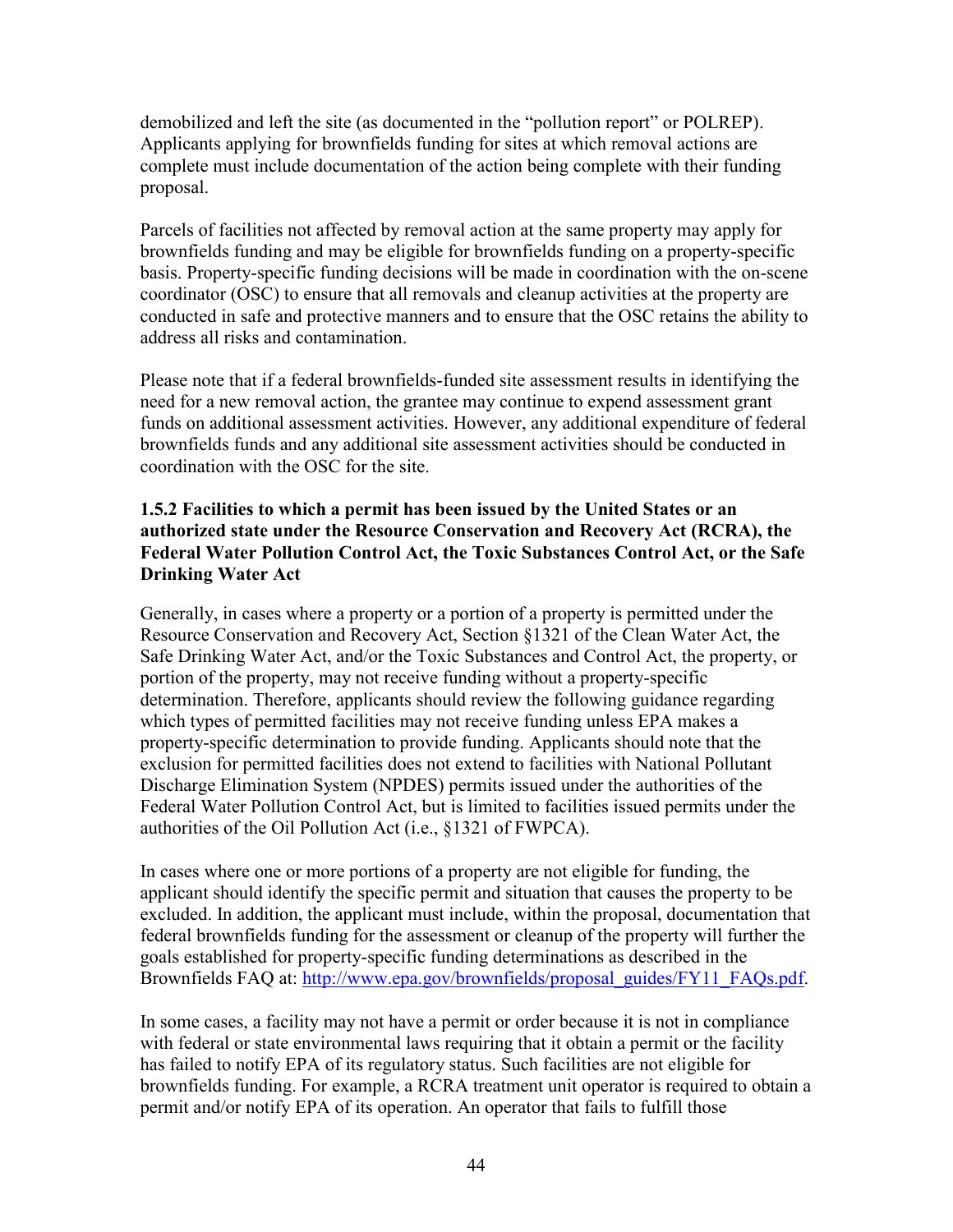Brownfields FAQ at: [http://www.epa.gov/brownfields/proposal\\_guides/FY11\\_FAQs.pdf.](http://www.epa.gov/brownfields/proposal_guides/FY11_FAQs.pdf) obligations will likely not have a permit or order as EPA will be unaware of its existence. Therefore, it is EPA's view that such facilities are ineligible to receive brownfields funds as a result of their failure to comply with a basic regulatory requirement. Additional guidance on the eligibility of RCRA-permitted facilities, including facilities under administrative or court orders, including corrective action orders, is provided in the

## **1.5.3 RCRA Sites**

## RCRA Facilities that are Eligible for Funding

EPA's view is that the following types of RCRA facilities are eligible for brownfields funding and do not require Property-Specific Determinations:

- a. RCRA interim status facilities that are not subject to any administrative or judicial order or consent decree.
- b. RCRA interim status facilities that are subject to administrative or judicial orders that do **not** include corrective action requirements or any other cleanup provisions (e.g., RCRA §3008(a) orders without provisions requiring the owner/operator to address contamination).
- c. Parcels of RCRA facilities that are not under the scope of a RCRA permit or administrative or judicial order.

## RCRA Facilities that Require Property-Specific Determinations

## EPA's view is that the following types of RCRA facilities **may not receive funding without a property-specific determination**:

- a. RCRA-permitted facilities.
- b. RCRA interim status facilities with administrative orders requiring the facility to conduct corrective action or otherwise address contamination, including facilities with orders issued under the authorities of RCRA §3008(a), §3008(h), §3013, and §7003.
- c. Facilities under court order or under an administrative order on consent or judicial consent decree under RCRA or CERCLA that require the facility to conduct corrective action or otherwise address contamination at the facility.
- d. Land disposal units that have notified EPA or an authorized state of their intent to close and have closure requirements specified in closure plans or permits.

## **1.5.4 Land disposal units that have filed a closure notification under Subtitle C of RCRA and to which closure requirements have been specified in a closure plan or permit**

RCRA hazardous waste landfills that have submitted closure notifications, as required under 40 CFR 264.112(d) or 265.112(d), generally will not be funded. This may include permitted facilities that have filed notification of closure and for which EPA and/or an authorized state is proceeding with final closure requirements for the facility. For interim status facilities, this is done through approval of a closure plan submitted with closure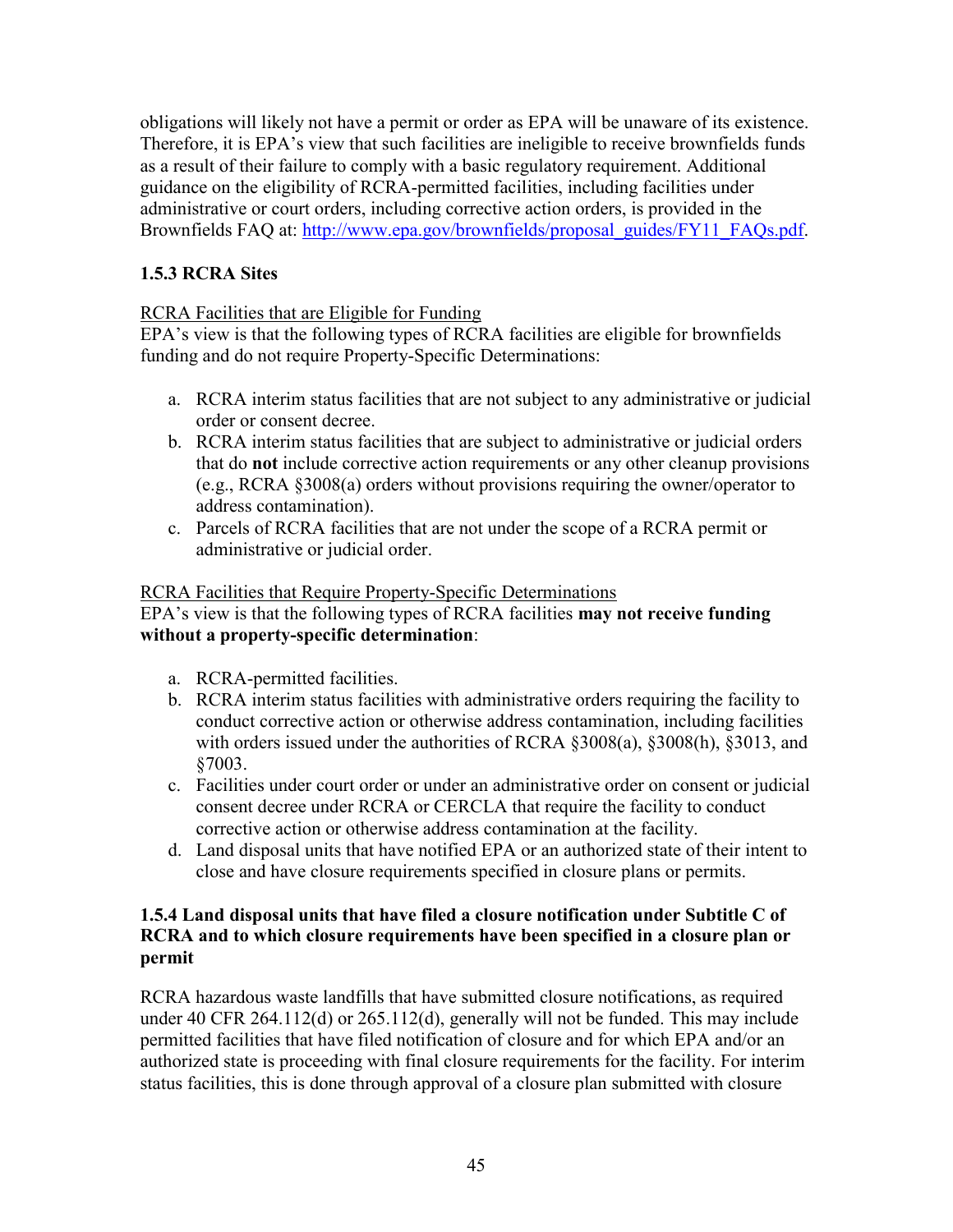notification. For permitted facilities, this is routinely done as a modification to the permit, requested by the facility at the time of closure notification.

Please note that RCRA hazardous waste landfills that have submitted closure notifications may be eligible for brownfields funding with a Property-Specific **Determination** 

## **1.5.5 Sites Contaminated with PCBs**

The Brownfields Law excludes from funding eligibility portions of facilities where there has been a release of PCBs that are subject to remediation under TSCA.

 contamination will require a Property-Specific Determination to be eligible for EPA's view is that all portions of properties **are eligible** for brownfields site assessment grants, except where EPA has initiated an involuntary action with any person to address PCB contamination. Also, it is EPA's view that all portions of properties **are eligible** for cleanup and RLF grants, except where EPA has an ongoing action against a disposer to address PCB contamination. However, any portion of a property where EPA has initiated an involuntary action with any person to address PCB contamination and portions of properties where EPA has an ongoing action against a disposer to address PCB brownfields funding, including:

- There is a release (or disposal) of any waste meeting the definition of "PCB" remediation waste" at 40 CFR 761.3; **and**
- At which EPA has initiated an involuntary action with any person to address the PCB contamination. Such involuntary actions could include:
	- Enforcement action for illegal disposal;
	- Regional Administrator's order to characterize or remediate a spill or old disposal (40 CFR 761.50(b)(3));
	- Penalty for violation of TSCA remediation requirements;
	- Superfund removal action; or
	- Remediation required under RCRA §3004(u) or §3004(v).

PCBs may be remediated under any one of the following provisions under TSCA:

- a. Section 761.50(b)(3), the directed characterization, remediation, or disposal action.
- b. Section 761.61(a), the self-implementing provision.
- c. An approval issued under  $\S761.61(c)$ , the risk-based provision.
- d. Section 761.61(b) to the level of PCB quantification (i.e., 1 ppm in soil).
- e. An approval issued under §761.77, the coordinated approval provision.
- f. Section 761.79, the decontamination provision.
- g. An existing EPA PCB Spill Cleanup Policy.
- h. Any future policy or guidance addressing PCB spill cleanup or remediation specifically addressing the remediation of PCBs at brownfield sites.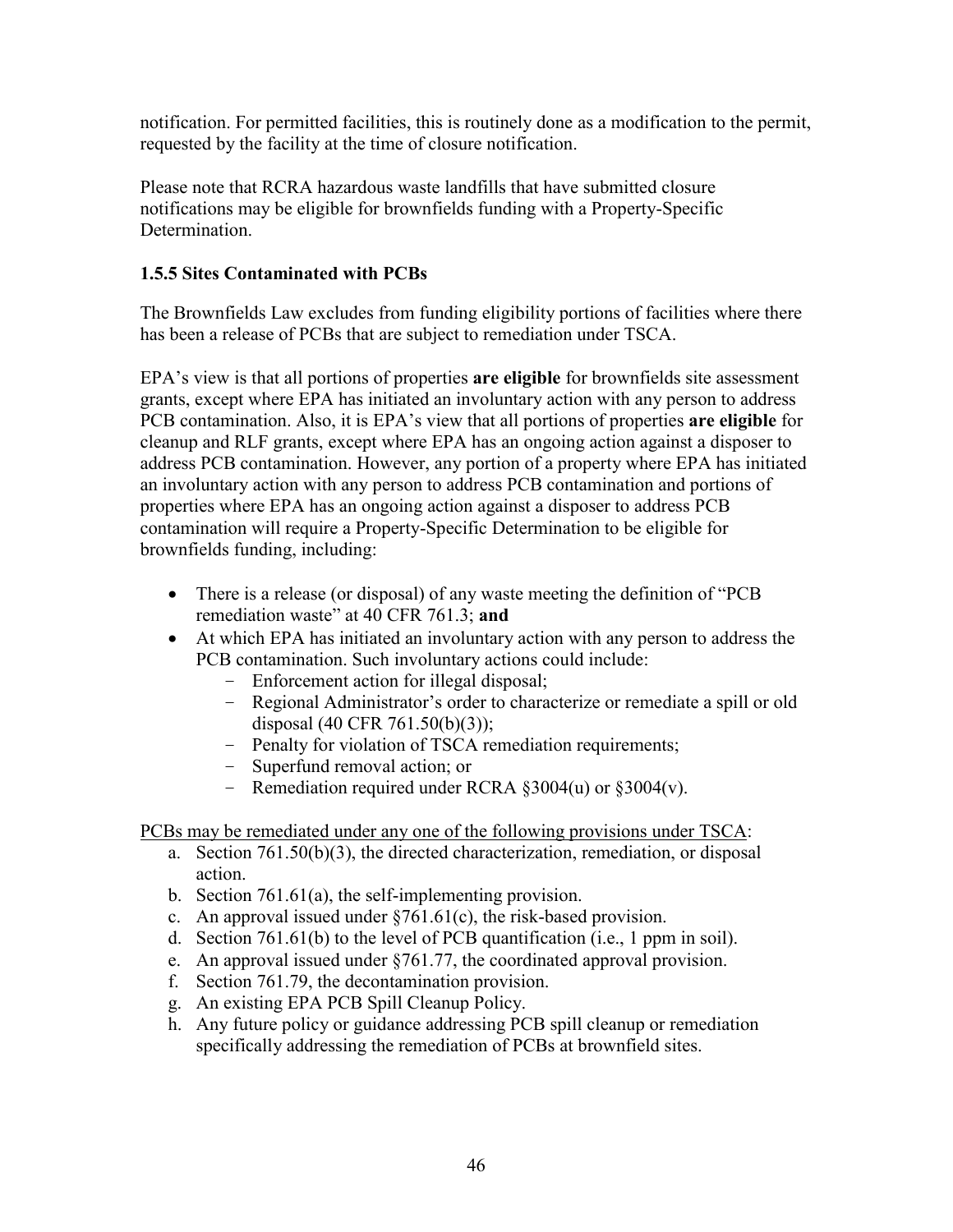#### **1.5.6 LUST Trust Fund Sites**

The Brownfields Law requires a Property-Specific Determination for funding at those sites (or portions of properties) for which assistance for response activity has been obtained under Subtitle I of RCRA from the LUST trust fund. EPA's view is that this provision may exclude UST sites where money is being spent on actual assessment and/or cleanup of UST/petroleum contamination.

 brownfields funding will protect human health and the environment and the funding will determinations provided in the Brownfields FAQ at: However, in cases where the state agency has used LUST trust fund money for state program oversight activities on an UST site, but has not expended LUST trust funds for specific assessment and/or cleanup activities at the site, the site would be eligible for brownfields funding and does not need a Property-Specific Determination. Such sites may receive brownfields funding on a property-specific basis, if it is determined that promote economic development or enable the creation of, preservation of, or addition to greenspace (see guidance on documenting eligibility for property-specific funding

[http://www.epa.gov/brownfields/proposal\\_guides/FY11\\_FAQs.pdf\)](http://www.epa.gov/brownfields/proposal_guides/FY11_FAQs.pdf).

#### **good candidates to receive brownfields grants or loans: Examples of sites receiving LUST trust fund monies that EPA would consider to be**

- a. All UST fields pilots (50 pilots).
- b. Sites (or portions of properties) where an assessment was completed using LUST trust fund monies and the state has determined that the site is a low-priority UST site, and therefore, additional LUST trust fund money cannot be provided for the cleanup of petroleum contamination, but the site still needs some cleanup and otherwise is a good candidate for economic revitalization.
- c. Sites (or portions of properties) where LUST trust fund money was spent for emergency activities, but then the site was determined to be ineligible for further expenditures of LUST trust funds, yet the site needs additional funding for continued assessment and/or cleanup that will contribute to economic revitalization of the site.

## **1.6 Eligible Response Sites/Enforcement Issues**

 program. Section 101(40) of CERCLA defines an "eligible response site" by referencing The Brownfields Law limits EPA's enforcement and cost recovery authorities at "eligible response sites" where a response action is conducted in compliance with a state response the general definition of a "brownfield site" in  $\S 101(39)(A)$  and incorporating the exclusions at §101(39)(B). The law places further limitations on the types of properties included within the definition of an eligible response site, but grants EPA the authority to include within the definition of eligible response site, and on a property-specific basis, some properties that are otherwise excluded from the definition. Such property-specific determinations must be based upon a finding that limits an enforcement will be appropriate, after consultation with state authorities, and will protect human health and the environment and promote economic development or facilitate the creation of,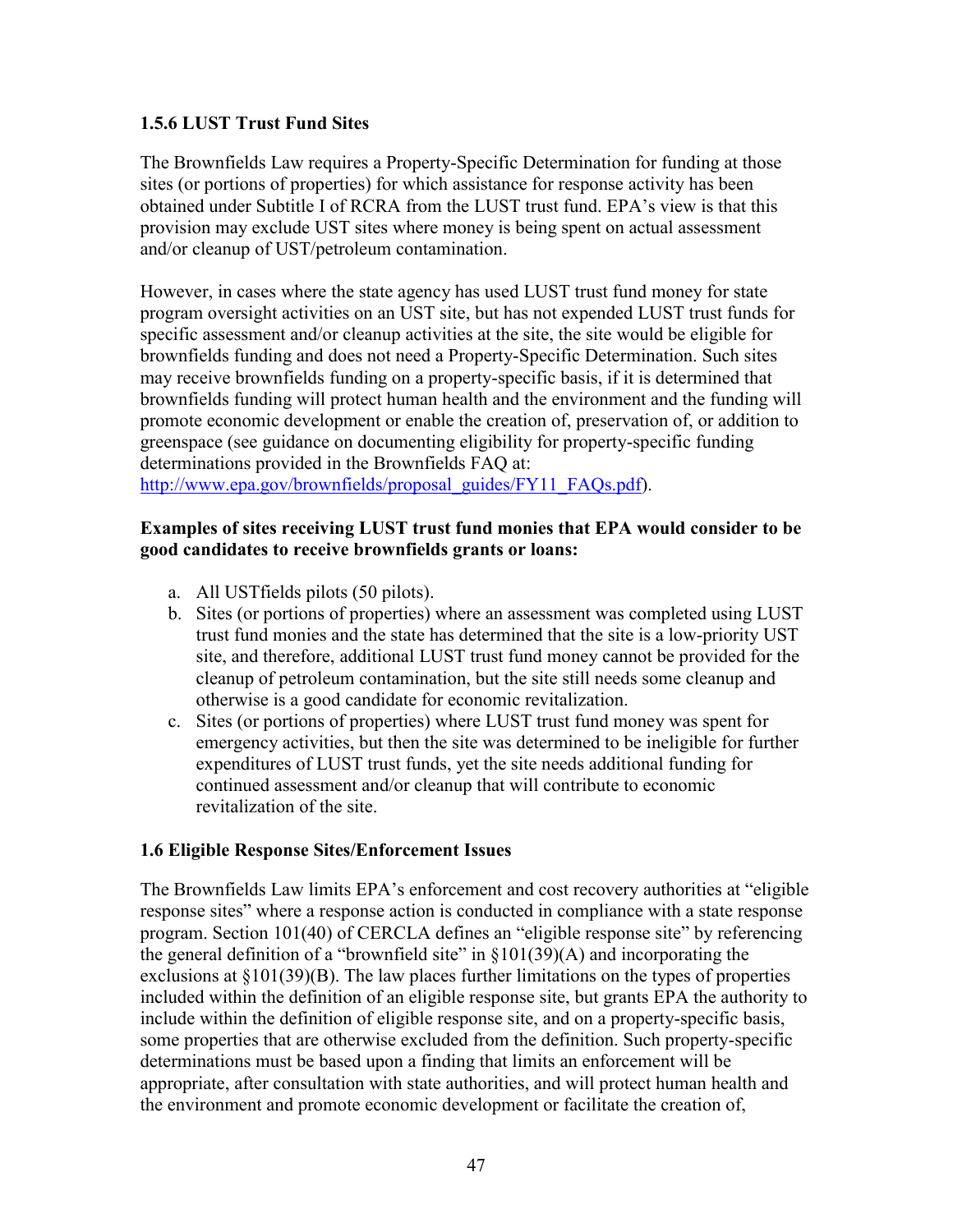preservation, or addition to a park, a greenway, undeveloped property, recreational property, or other property used for nonprofit purposes. While the criteria appear similar to those for determining eligibility for funding on a property-specific basis, the determinations are distinct, will be made through a separate process, and may not be based on the same information requested in this document for property-specific funding determinations.

 will necessarily disqualify a site from receipt of brownfields funding, EPA does believe it is necessary that EPA be aware of the existence of any such action in making funding Also, please note that in providing funding for brownfield sites, and given that a limited amount of funding is available for brownfields grants, EPA's goal is to not provide brownfields funding to sites where EPA has a planned or ongoing enforcement action. While EPA does not intend that the existence of a planned or ongoing enforcement action decisions. As a result, EPA will conduct an investigation to evaluate whether a site is, or will be, subject to an enforcement action under CERCLA or other federal environmental statutes. EPA is requesting that applicants identify ongoing or anticipated environmental enforcement actions related to the brownfield site for which funding is sought.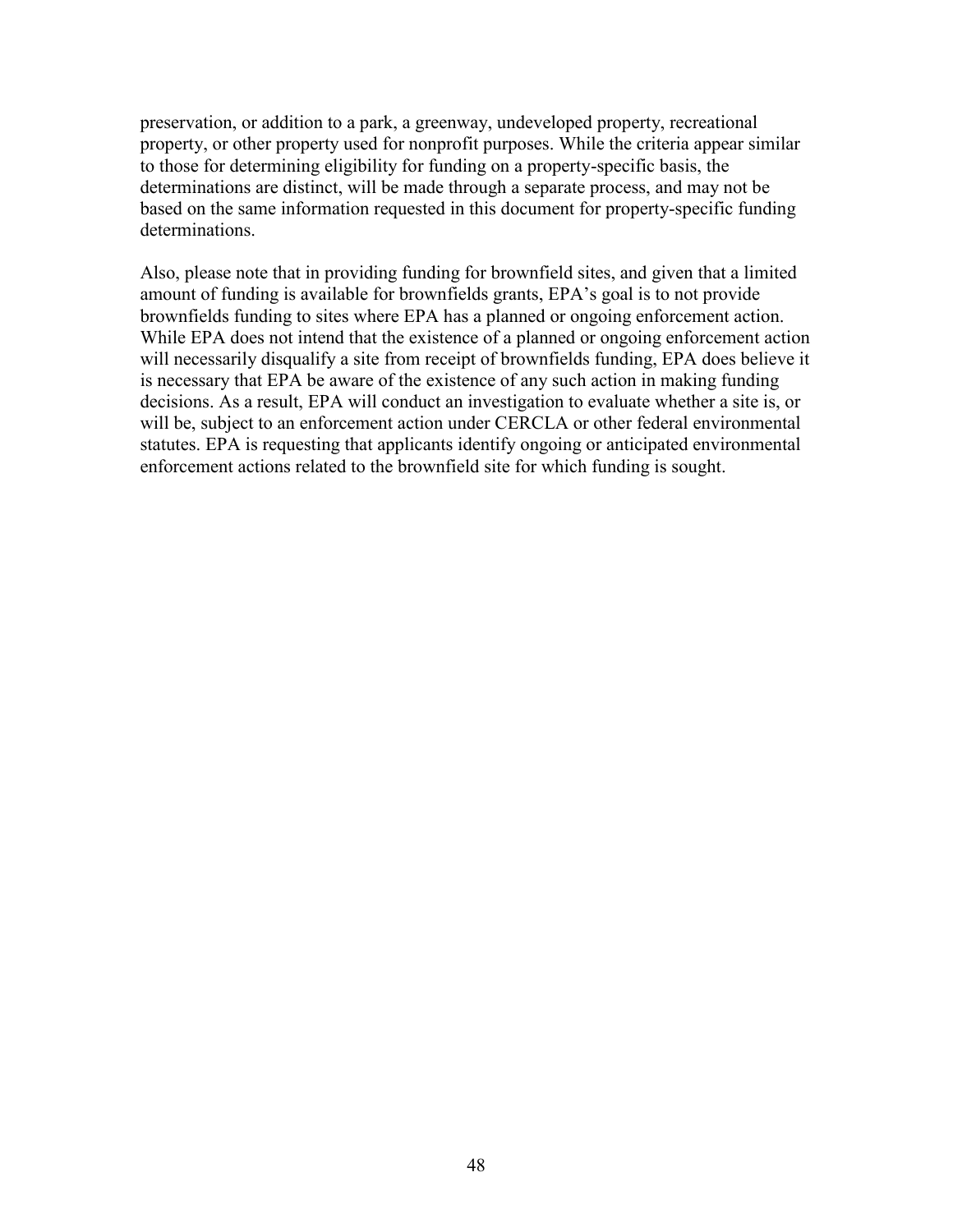# **Appendix 2 Grants.gov Proposal Submission Instructions**

## <span id="page-48-0"></span>**General Proposal Instructions**

The electronic submission of your proposal must be made by an official representative of your institution who is registered with Grants.gov and who is authorized to sign applications for federal assistance. For more information, go to [www.grants.gov](http://www.grants.gov/) and click on "Get Registered" on the left side of the page. **Note that the registration process may take a week or longer to complete.** If your organization is not currently registered with Grants.gov, please encourage your office to designate an AOR and ask that individual to begin the registration process as soon as possible.

To begin the proposal process under this grant announcement, go to www.grants.gov  **version (Adobe Reader applications are available to download for free on the**  and click on the "Apply for Grants" tab on the left side of the page. Then click on "Apply Step 1: Download a Grant Application Package" to download the compatible Adobe viewer and obtain the application package. **To apply through grants.gov you must use Adobe Reader applications and download the compatible Adobe Reader Grants.gov website. For more information on Adobe Reader please visit the Help section on grants.gov at** <http://www.grants.gov/help/help.jsp>or [http://www.grants.gov/aboutgrants/program\\_status.jsp\)](http://www.grants.gov/aboutgrants/program_status.jsp).

 **right of the synopsis page for this announcement on** [http://www.grants.gov](http://www.grants.gov/) **(to find**  Once you have downloaded the viewer, you may retrieve the proposal package by entering the Funding Opportunity Number, EPA-OSWER-OBLR-10-09, or the CFDA number that applies to this announcement (66.818), in the appropriate field. Then complete and submit the proposal package as indicated. **You may also be able to access the proposal package by clicking on the "Application" button at the top the synopsis page, go to** [http://www.grants.gov](http://www.grants.gov/) **and click on the "Find Grant Opportunities" button on the left side of the page and then go to Search Opportunities and use the "Browse by Agency" feature to find EPA opportunities).** 

**Proposal Submission Deadline.** Your organization's AOR must submit your complete proposal package electronically to EPA through Grants.gov [\(http://www.grants.gov\)](http://www.grants.gov/) no later than October 15, 2010, 11:59 p.m. EDT. **Please submit all proposal materials described below.**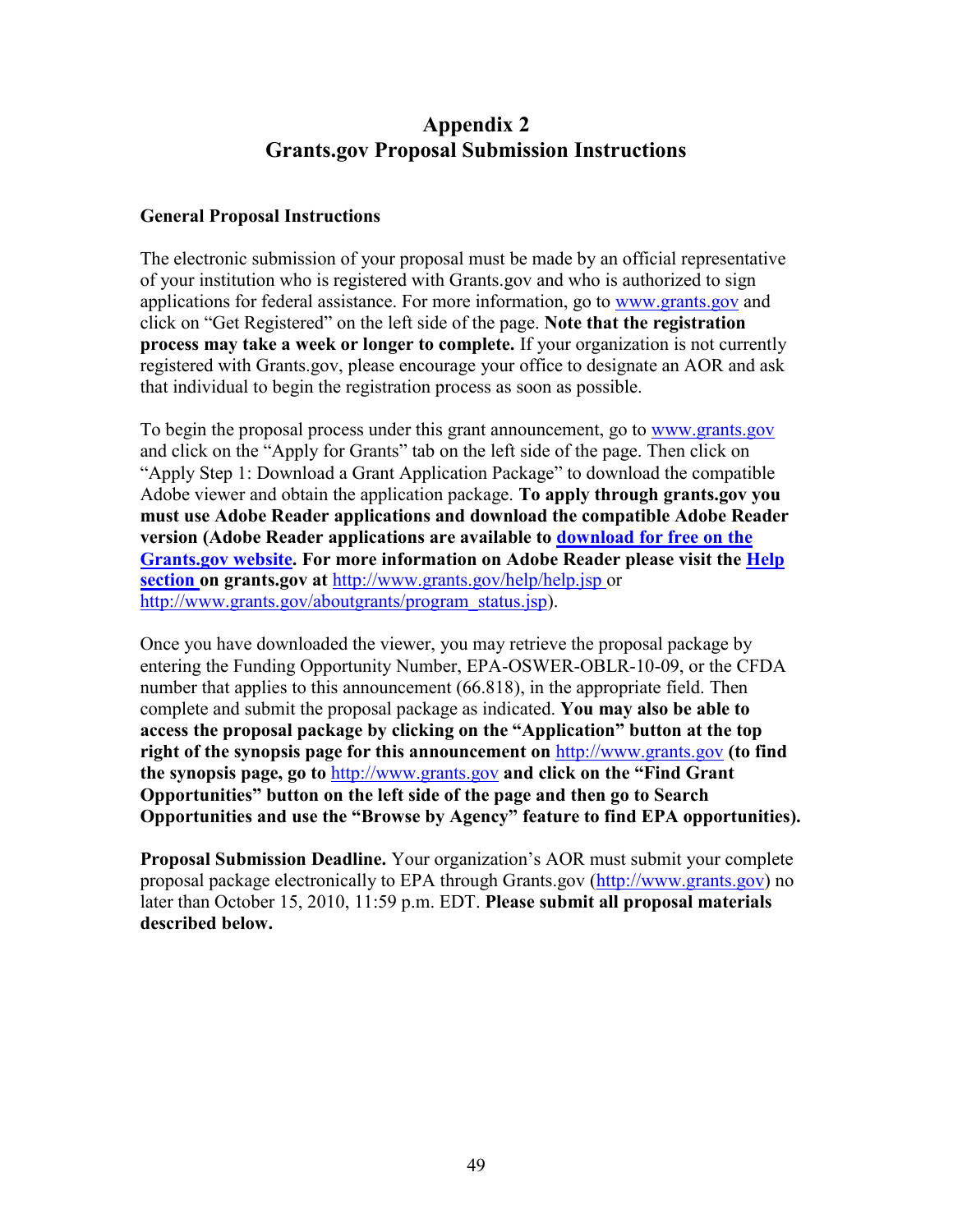#### **Proposal Materials**

#### **The following forms and documents are required to be submitted under this announcement:**

- I. Application for Federal Assistance (SF-424)
- II. Budget Information for Non-Construction Programs (SF-424A)
- III. Narrative Proposal including transmittal letter. See Section IV.C for details on the content of the narrative proposal and transmittal letter and the associated page limits.
- IV. Required Attachments. See Section IV.C of this announcement.

The proposal package **must** include all of the following materials:

- email address in Block 5 of the Standard Form SF-424. Please note that the **I. Application for Federal Assistance, Standard Form (SF-424).** Complete the form. There are no attachments. Please be sure to include organization fax number and organizational Dun and Bradstreet (D&B) Data Universal Numbering System (DUNS) number must be included on the SF-424. Organizations may obtain a DUNS number at no cost by calling the toll-free DUNS number request line at 1866- 705-5711.
- **II. Standard Form SF 424A Budget Information.** Complete the form. There are no attachments. The total amount of federal funding requested for the project period should be shown on line 5(e) and on line 6(k) of SF-424A. If indirect costs are included, the amount of indirect costs should be entered on line 6(j). The indirect cost rate (i.e., a percentage), the base (e.g., personnel costs and fringe benefits), and the amount should also be indicated on line 22.
- **III. Narrative Proposal and Transmittal Letter** (also referenced as "Project Narrative Attachment Form" on [http://www.grants.gov\)](http://www.grants.gov/). The documents should be readable in PDF, MS Word or Word Perfect and consolidated into a single file. See Section IV.C of this Announcement (EPA-OSWER-OBLR-10-09) for details on the content of the narrative proposal and transmittal letter.
- **IV. Other Attachments Form For Required Attachments.** Use the "Other Attachments Form" to attach a copy of required attachments. (See Section IV.C of this Announcement (EPA-OSWER-OBLR-10-09) for more details of the required attachments.)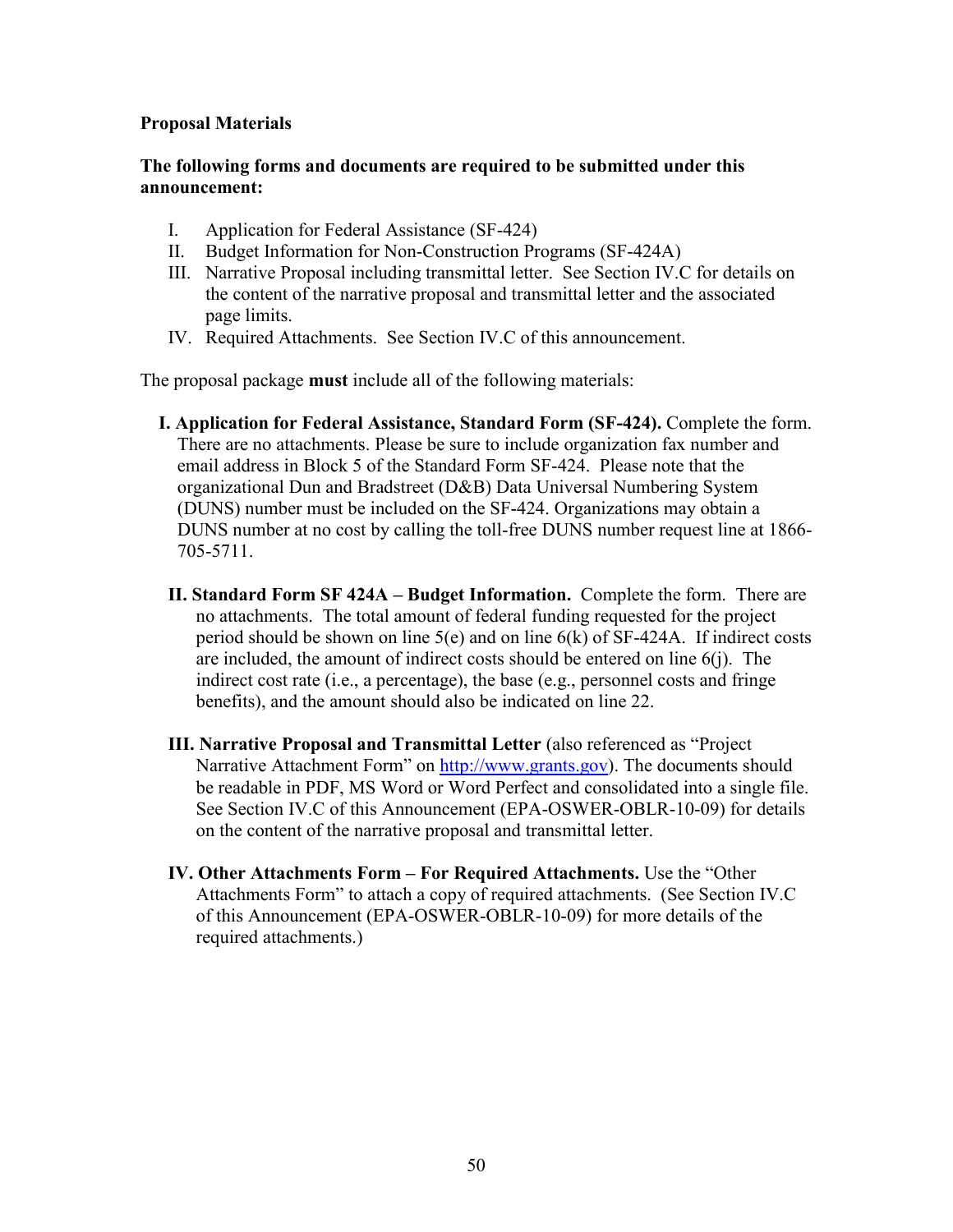#### **Proposal Preparation and Submission Instructions.**

**Document I through IV,** listed under Proposal Materials above, should appear in the "Mandatory Documents" box on the [http://www.grants.gov](http://www.grants.gov/) "Grant Application Package" page.

For Documents I and II, click on the appropriate form and then click "Open Form" below the box. The fields that must be completed will be highlighted in yellow. Optional fields and completed fields will be displayed in white. If you enter an invalid response or incomplete information in a field, you will receive an error message. When you have finished filling out each form, click "Save." When you return to the electronic "Grant Application Package" page, click on the form you just completed, and then click on the box that says, "Move Form to Submission List." This action will move the document over to the box that says, "Mandatory Completed Documents for Submission."

 file. When you are ready to attach your narrative proposal to the application package, click on the browse window that appears. You may then click "View Mandatory Project Narrative File" "Add Optional Project Narrative File" and proceed as before to attach the attachments. When **For Document III,** you will need to attach electronic files. Prepare your narrative proposal (including transmittal letter) as described in Section IV.C of this announcement (EPA-OSWER-OBLR-10-09) and save the document to your computer as an MS Word, PDF, or WordPerfect "Project Narrative Attachment Form," and open the form. Click "Add Mandatory Project Narrative File," and attach your narrative proposal (previously saved to your computer) using to view it. Enter a brief descriptive title of your project in the space beside "Mandatory Project Narrative File Filename;" the filename should be no more than 40 characters long. If there are other attachments that you would like to submit to accompany your proposal, you may click you have finished attaching the necessary documents, click "Close Form." When you return to the "Grant Application Package" page, select the "Project Narrative Attachment Form" and click "Move Form to Submission List." The form should now appear in the box that says, "Mandatory Completed Documents for Submission."

To attach the required attachments (Document IV), use the "Other Attachments Form." After attaching the documents, please remember to highlight the "Other Attachments Form" and click "Move Form to Submission List."

 the following format when saving your file: "Applicant Name – FY11 - Assoc Prog Supp - 1st Once you have finished filling out all of the forms/attachments and they appear in one of the "Completed Documents for Submission" boxes, click the "Save" button that appears at the top of the Web page. It is suggested that you save the document a second time, using a different name, since this will make it easier to submit an amended package later if necessary. Please use Submission" or "Applicant Name - FY 11 Assoc Prog Supp Back-up Submission." If it becomes necessary to submit an amended package at a later date, then the name of the 2nd submission should be changed to "Applicant Name – FY11 Assoc Prog Supp - 2nd Submission."

Once your proposal package has been completed and saved, send it to your AOR for submission to U.S. EPA through Grants.gov. Please advise your AOR to close all other